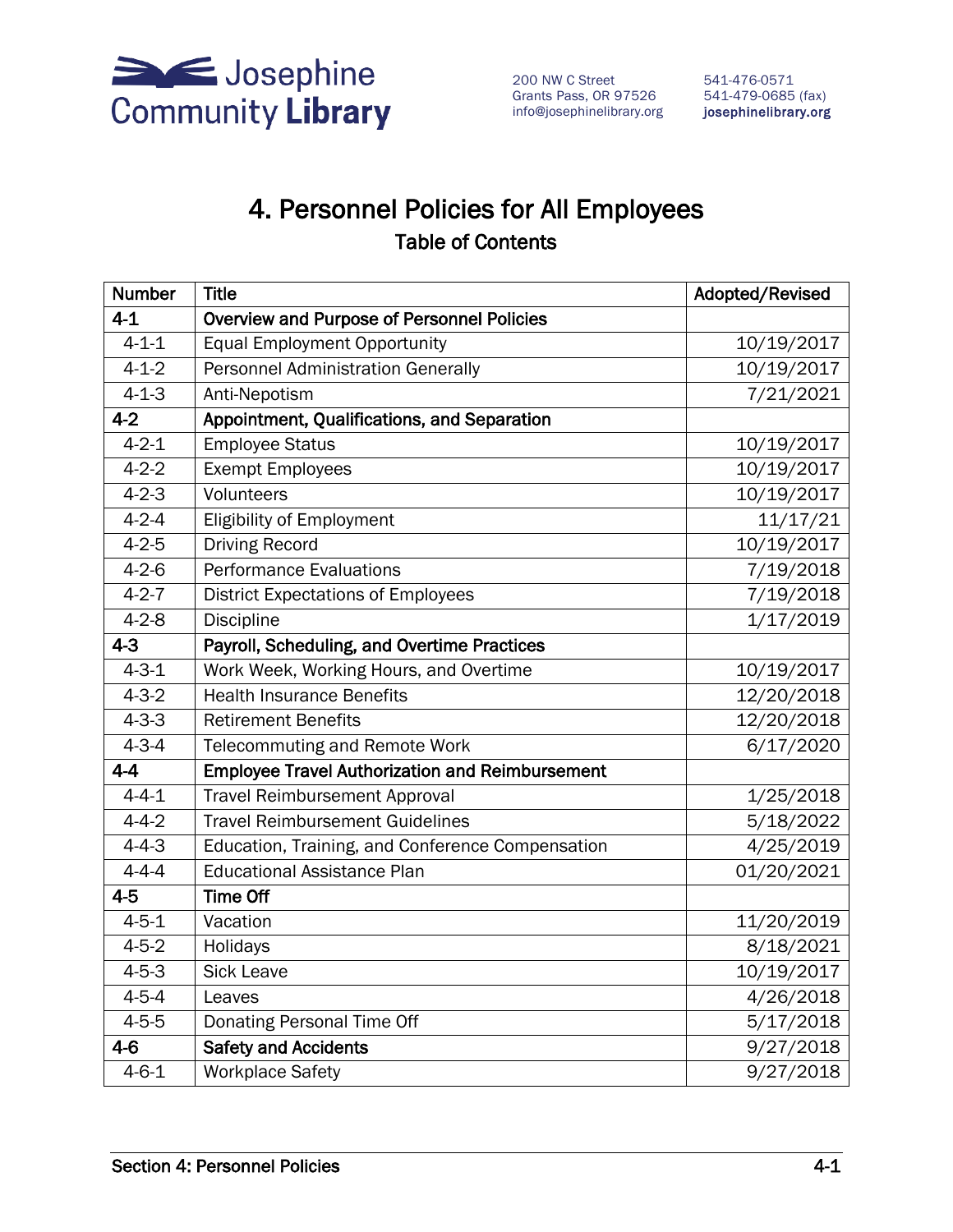| $4-6-2$      | <b>Accident Response</b>                      | 9/27/2018  |
|--------------|-----------------------------------------------|------------|
| $4-6-3$      | Reporting Suspected Child or Elder Abuse      | 9/27/2018  |
| $4-6-4$      | <b>Driving</b>                                | 6/20/2019  |
| $4 - 7$      | <b>Intellectual Property</b>                  | 1/17/2019  |
| $4 - 8$      | Non-Discrimination, Harassment, and Bullying  |            |
| $4 - 8 - 1$  | Non-Discrimination                            | 3/15/2018  |
| $4-8-2$      | Harassment                                    | 2/19/2020  |
| $4-8-3$      | <b>Bullying</b>                               | 3/15/2018  |
| $4-9$        | <b>Whistleblower Reporting and Protection</b> | 11/15/2018 |
| $4 - 10$     | <b>Acceptable Use Policy</b>                  |            |
| $4 - 10 - 1$ | <b>Acceptable Use Policy</b>                  | 2/19/2020  |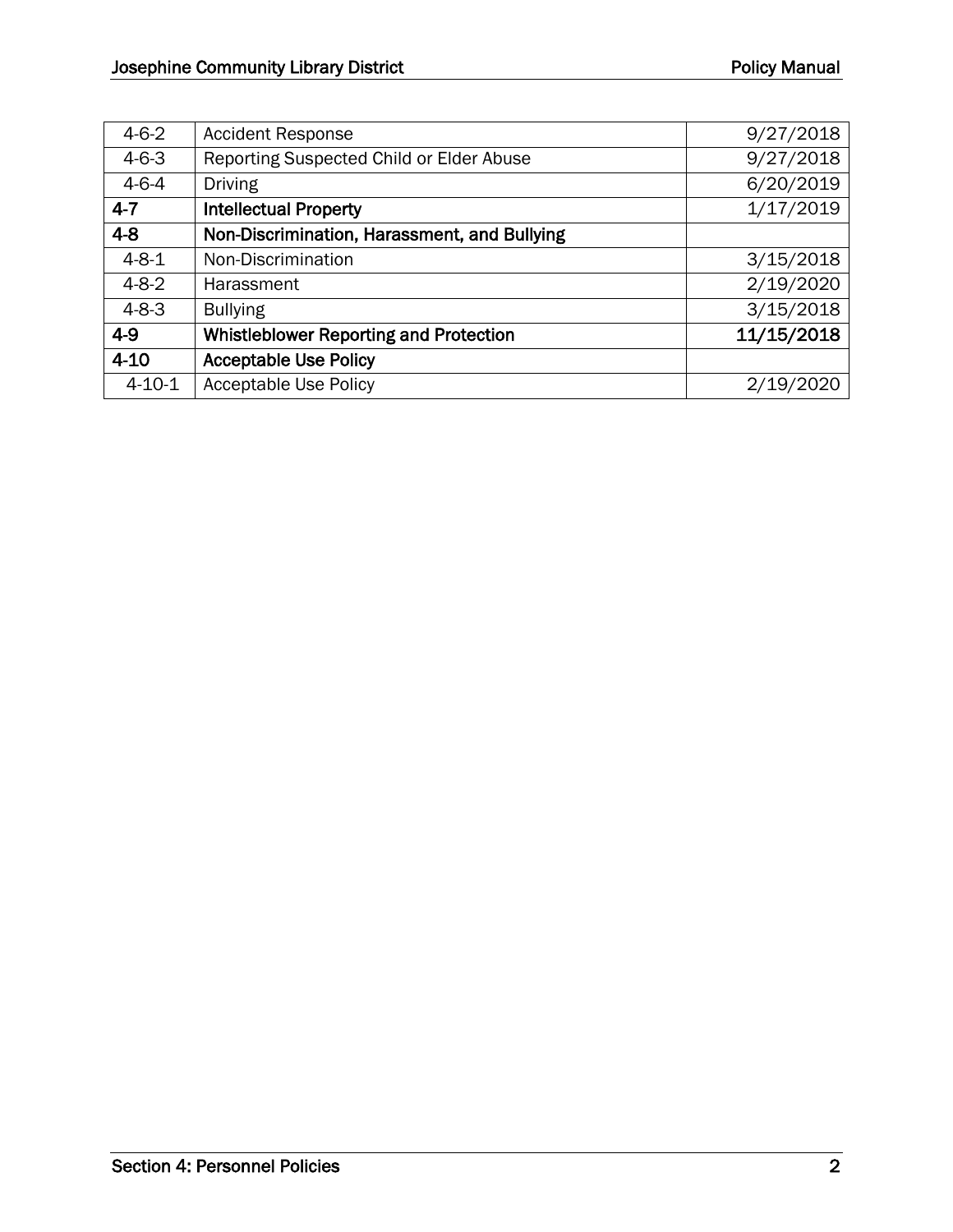# Policy 4-1. Overview and Purpose of the Personnel Policies

*Adopted 10/19/2017*

#### Scope

The Josephine Community Library District (JCLD) personnel policies establish policy only in the areas in which specific information is provided. To the extent that any adopted policy may conflict with Oregon statute or federal law, the law shall prevail. Wherever the adopted state or federal law allows local policy to prevail, this policy shall govern.

Any employment policy not addressed in this policy will be determined by the executive director, with such determination subsequently submitted to and either authorized or rejected by the JCLD Board of Directors.

#### Purpose

Personnel policies are intended to provide employees with a general understanding of the employment policies and to provide guidance. The policies cannot anticipate every situation or answer every question about employment relationships that might arise.

In all areas where specific guidance is not provided by these policies, the JCLD Board of Directors reserves the right to determine all such issues on a case-by-case basis, with recommendations made by the library director as provided in this policy, and affirmed or rejected by the board.

JCLD also reserves the right to change or revise policies and procedures in accordance with the policies of the Board of Directors.

This policy is not a contract of employment, and the terms identified are the statements of policy, not contractual rights.

#### Applicability

The policies in this statement shall apply to individuals that have an employment relationship with JCLD. To the extent that volunteers are utilized by JCLD, the provisions relating to protection of status, protection from adverse environments, and the requirements for positive behaviors shall apply. Wherever this policy is applicable to both employees and volunteers, it shall be noted in the language.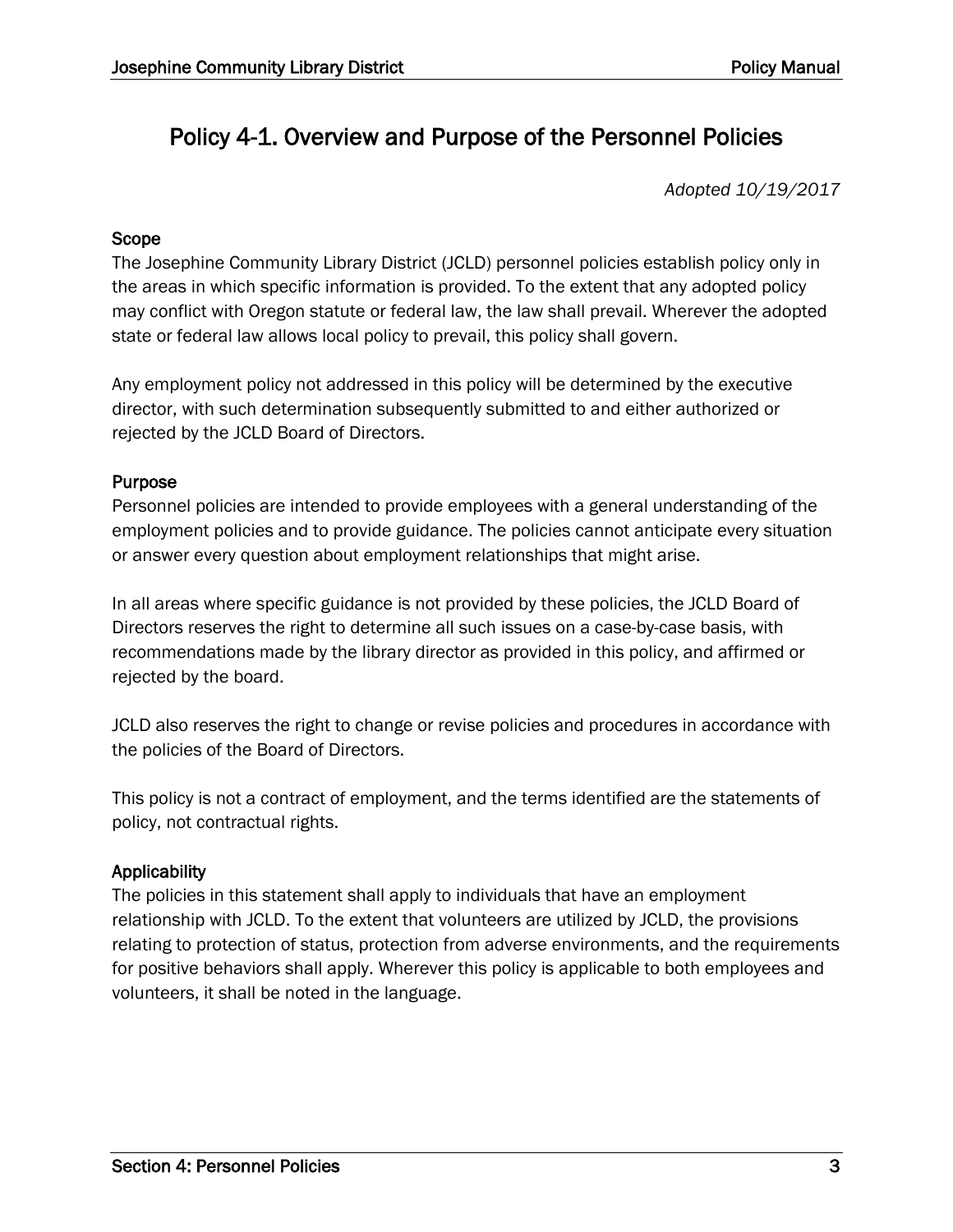### Policy 4-1-1. Equal Employment Opportunity

*Adopted 10/19/2017*

Josephine Community Library District (JCLD) is committed to a policy of equal employment opportunity for applicants and employees. Employment decisions, will comply with all applicable laws prohibiting discrimination in employment as they apply to sex, race, color, sexual orientation, religion, national origin, ancestry, pregnancy, age, marital status, disability, and genetic information.

This commitment to equal opportunity applies to all aspects of the employer-employee relationship, including recruitment, hiring, reclassification, training, promotion, transfer, discipline, layoff, recall, and termination.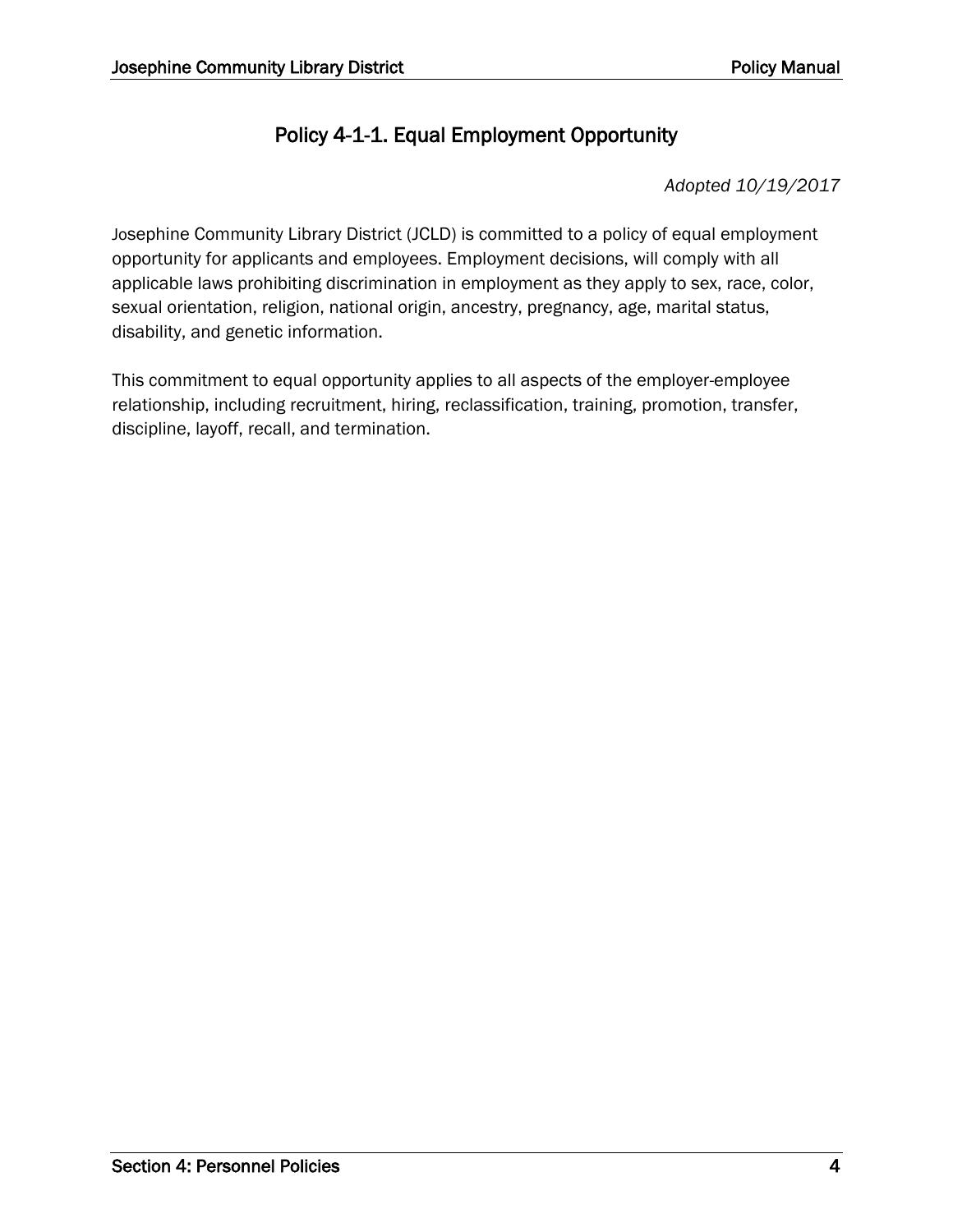### Policy 4-1-2. Personnel Administration Generally

*Adopted 10/19/2017*

The Josephine Community Library District (JCLD) Board of Directors and the library director shall have authority over all matters of personnel administration through adoption and implementation of the District budget, pay plans, collective bargaining agreements, and ordinances and resolutions adopting and/or amending the personnel rules and regulations.

The library director is charged with responsibility for the interpretation and application of the policies.

The library director may specifically delegate in writing the authority for the enforcement of rules and policies.

The library director shall be responsible for ensuring the effective implementation of these rules and regulations and may further establish, amend, or otherwise modify administrative rules and regulations pursuant to Board policies and shall advise the Board on any changes concerning these rules and regulations. The Board delegates to the library director broad discretion in all aspects of personnel, subject to the advice and concurrence of the Board.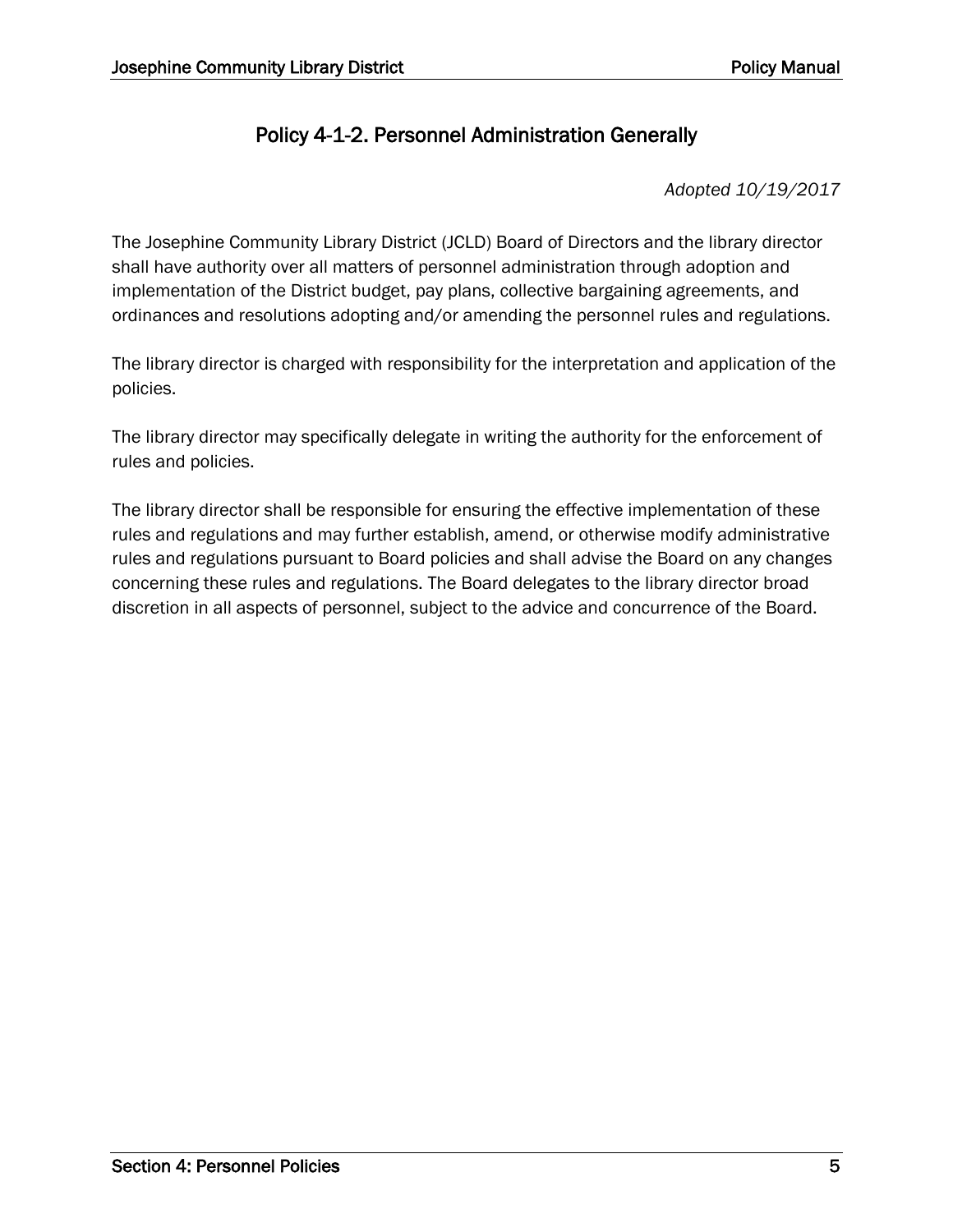#### Policy 4-1-3. Anti-Nepotism Policy

#### *Adopted 7/21/2021*

#### **Objective**

Josephine Community Library District (JCLD) is committed to a policy of employment and advancement based on qualifications and merit and does not discriminate in favor of or in opposition to the employment of relatives. JCLD wants to ensure that employment practices do not create situations such as conflict of interest or favoritism based on employment of relatives. This extends to practices that involve employee hiring, promotion and transfer.

#### Scope

Due to potential for perceived or actual conflicts, such as favoritism or personal conflicts from outside the work environment, which can be carried into the daily working relationship, JCLD will hire relatives of persons currently employed only if: a) candidates for employment will not be working directly for or supervising a relative, and b) candidates for employment will not occupy a position in the same line of authority in which employees can initiate or participate in decisions involving a direct benefit to the relative. Such decisions include hiring, retention, transfer, promotion, wages and leave requests.

This policy applies to all current employees and candidates for employment.

#### **Definitions**

"Family member" is defined as one of the following: spouse or significant other, parent/step parent, child/step child, grandparent, grandchild, brother/brother-in-law, sister/sister-in-law, uncle, aunt, nephew, niece, first cousin, in-laws (father, mother, son, daughter).

#### Procedure

Individuals will not be hired or promoted into a position that would create a conflict in JCLD's policy. If employees begin a dating relationship or become relatives, partners, or members of the same household, and one party is in a supervisory position, that person is required to inform management and human resources of the relationship. The employees will have 60 days to resolve the situation on their own. After 60 days, if the employees have not yet resolved the situation on their own by means acceptable to JCLD, such as a transfer or employment outside the company, the employees' supervisors will work with library director and business manager to determine the most appropriate action for the specific situation. This may include transfer or, if necessary, termination of one of the employees. Prior to the employment offer, the immediate supervisor must complete a signed statement certifying that the candidate for employment or other employment action is not a relative as defined above. Failure to submit the signed statement to the library director or business manager will result in the delay of the job offer until the statement is submitted.

The business manager is responsible for ensuring policy compliance. Department supervisors are responsible for monitoring changes in employee reporting relations after initial hire to ensure compliance with this policy. Employees are responsible for immediately reporting any changes to their supervisor.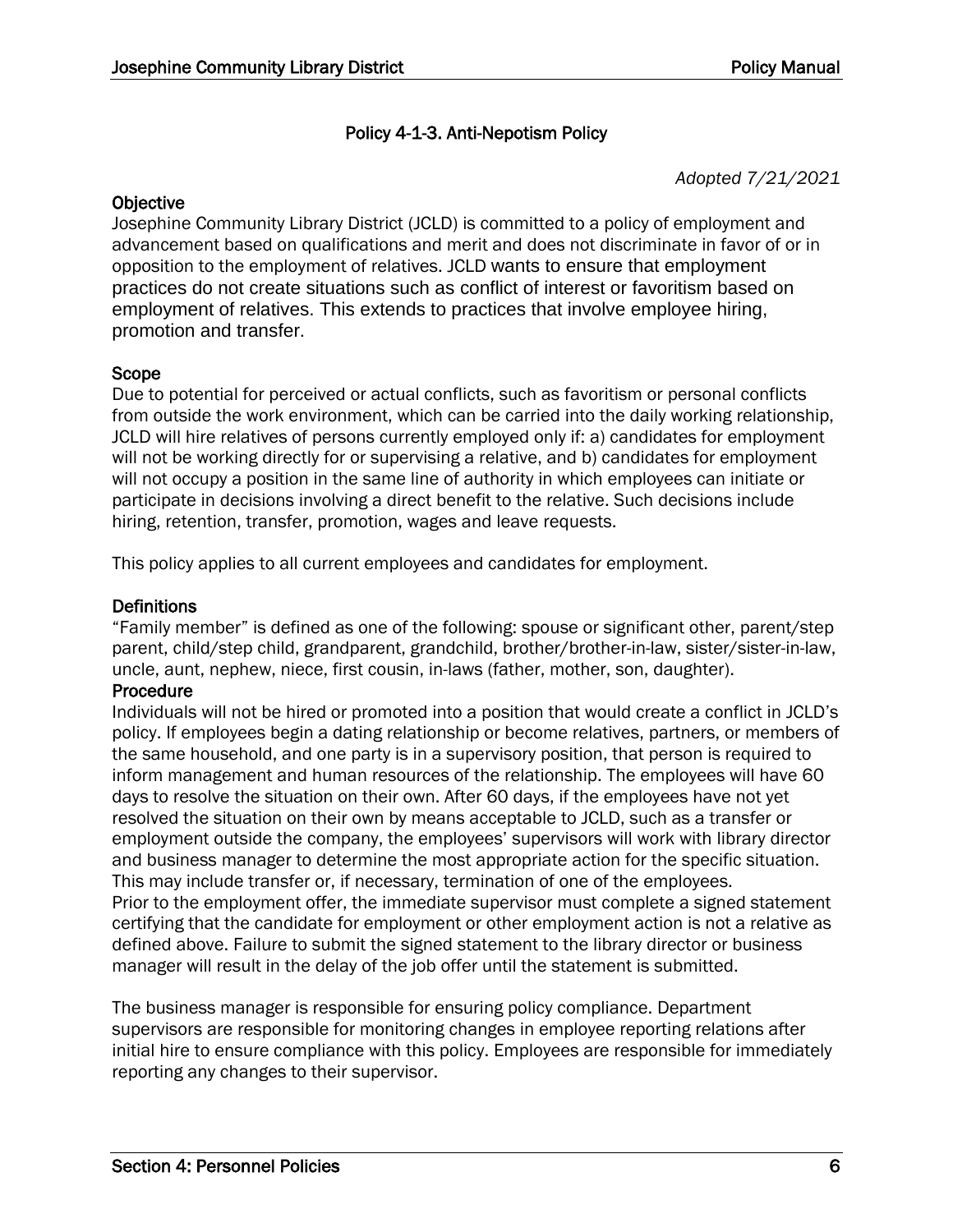If there is a situation where an action of JCLD, such as reduction in force, results in an involuntary circumstance in which two relatives, partners or members of the same household may be reporting to each other, one of the employees will be reassigned within 60 days. During those 60 days, the supervisory employee will not have involvement or direct input in the employment decisions of the other employee.

JCLD reserves the right to apply this policy to situations where there is a conflict or the potential for conflict because of the relationship between employees, even if no direct reporting relationship or authority is involved. In these situations, JCLD will reassign one of the employees within 60 days.

Any exceptions to this policy must be approved by the library director and business manager. Written justification for the exception must be submitted to library director prior to any employment decisions.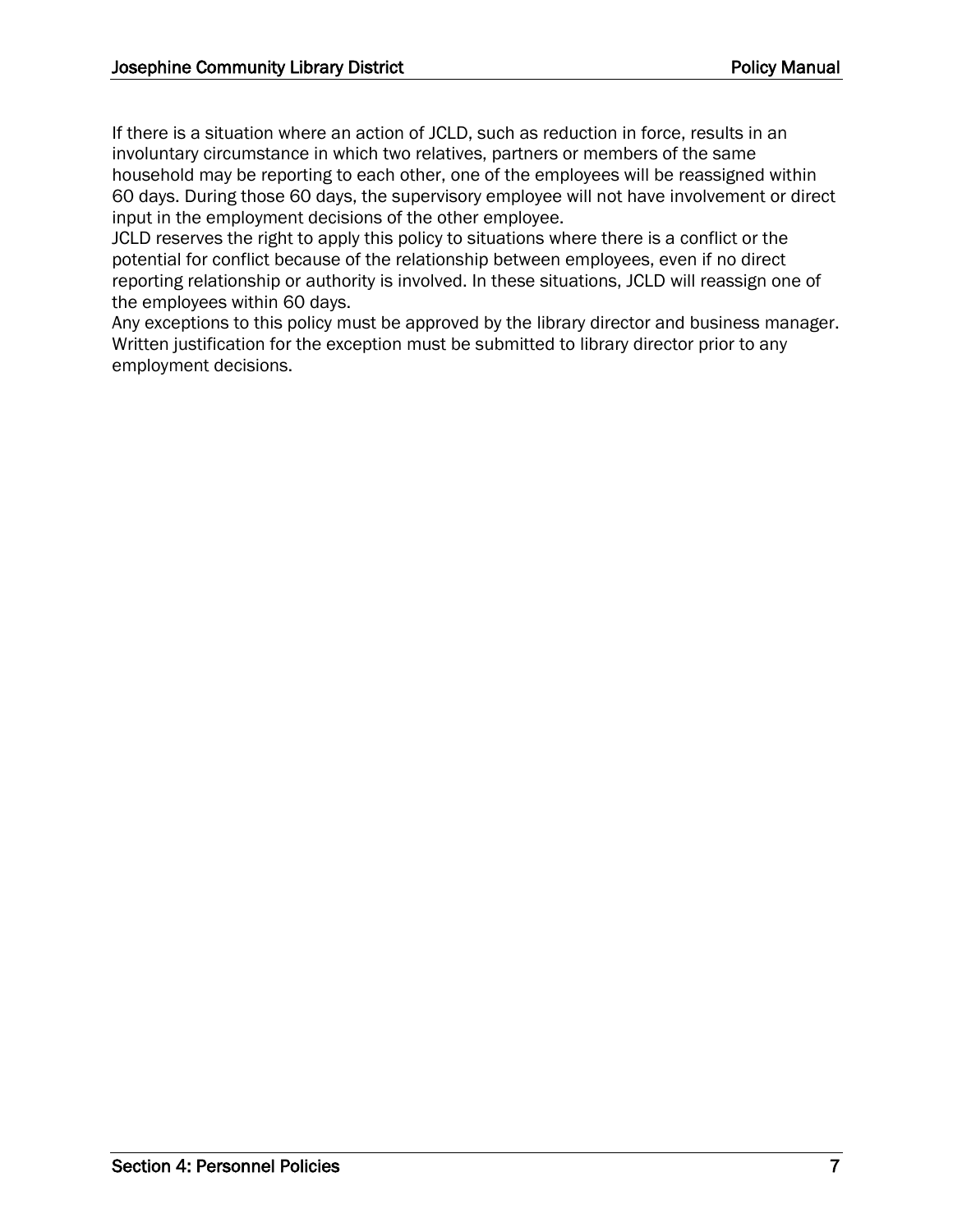# Section 4-2. Appointment, Qualifications, and Separation

### Policy 4-2-1. Employee Status

*Adopted 10/19/2017*

• Regular Full-Time Employees A Josephine Community Library District (JCLD) employee who regularly works a minimum of 40 hours a week on a continuing basis, and who has completed the probationary period, is considered a regular full-time employee.

• Regular Part-Time Employees

An employee who regularly works less than 40 hours a week is considered a regular parttime employee once the probationary period is successfully completed. The District shall pay a proportion of benefits, based on the regular hours of work.

• Temporary Employees

Temporary employees are defined as those employees holding jobs of limited duration of less than one year arising out of special projects, abnormal work-loads, or emergencies. Temporary employees are ineligible for employer-paid benefits other than sick leave as required by the Oregon Sick Leave Act.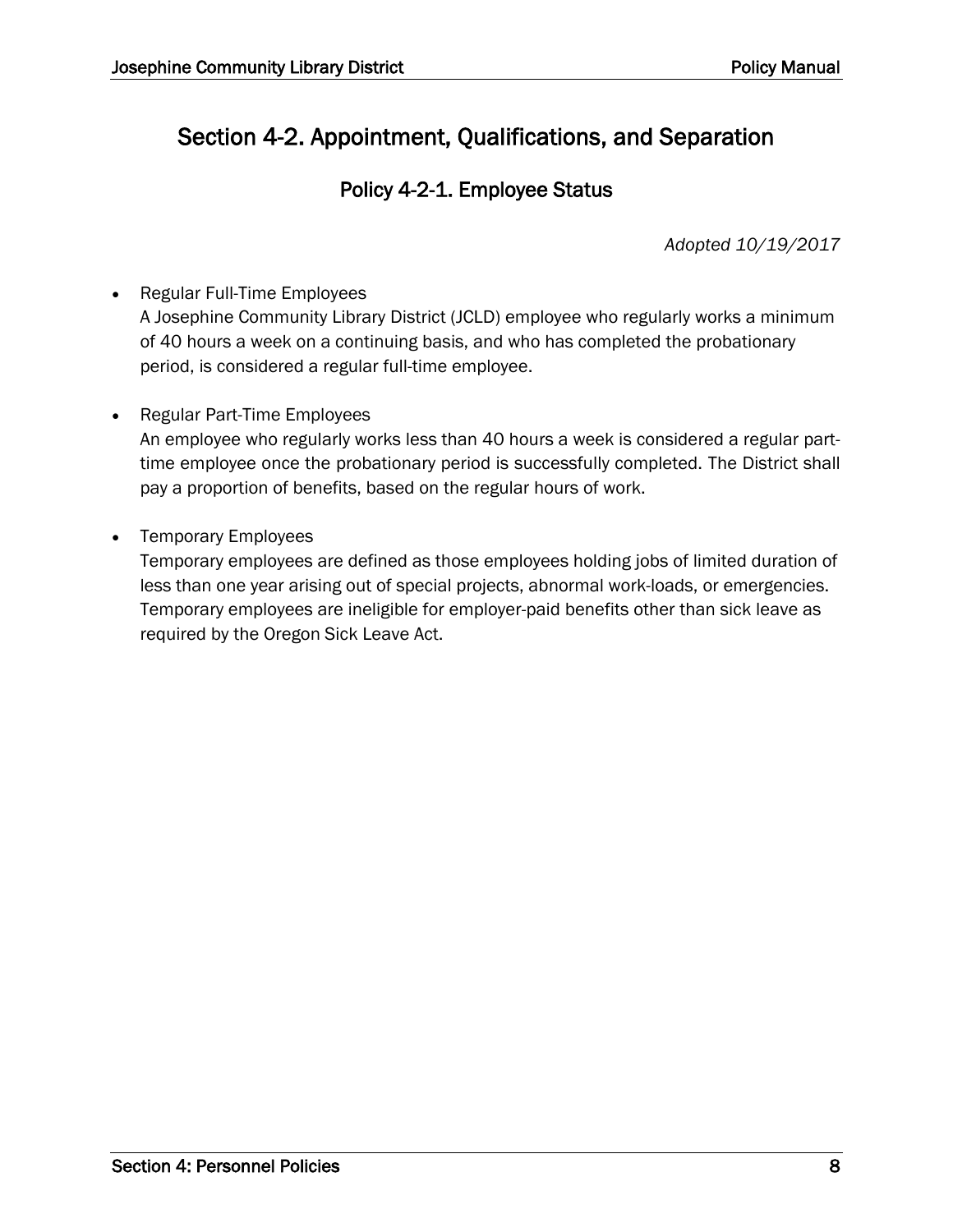### Policy 4-2-2. Exempt Employees

*Adopted 10/19/2017*

Josephine Community Library District (JCLD) personnel whose duties fall under exempt as those terms are defined in federal and state law shall not be eligible for overtime.

Each position job description will clearly define exemption status for overtime compensation as "exempt" or "non-exempt."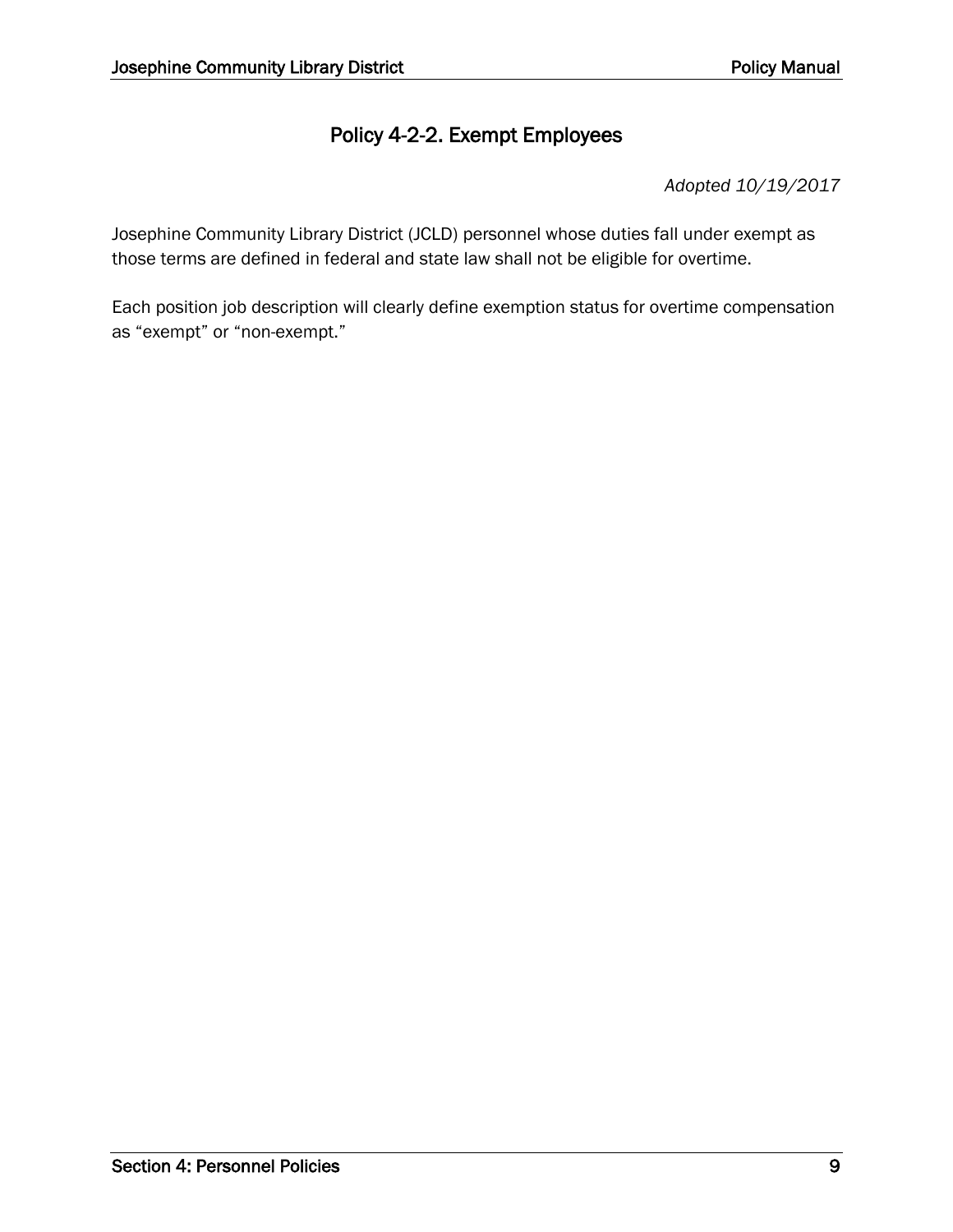### Policy 4-2-3. Volunteers

*Adopted 10/19/2017*

A Josephine Community Library District (JCLD) volunteer is an individual who receives no direct compensation for services. Employees are expected to work with volunteers in a manner that is respectful, patient, and appreciative of volunteers, offering guidance, assistance, and support when and where appropriate.

Personnel compensated as employees of JCLD may not volunteer to do work they would otherwise be paid to accomplish.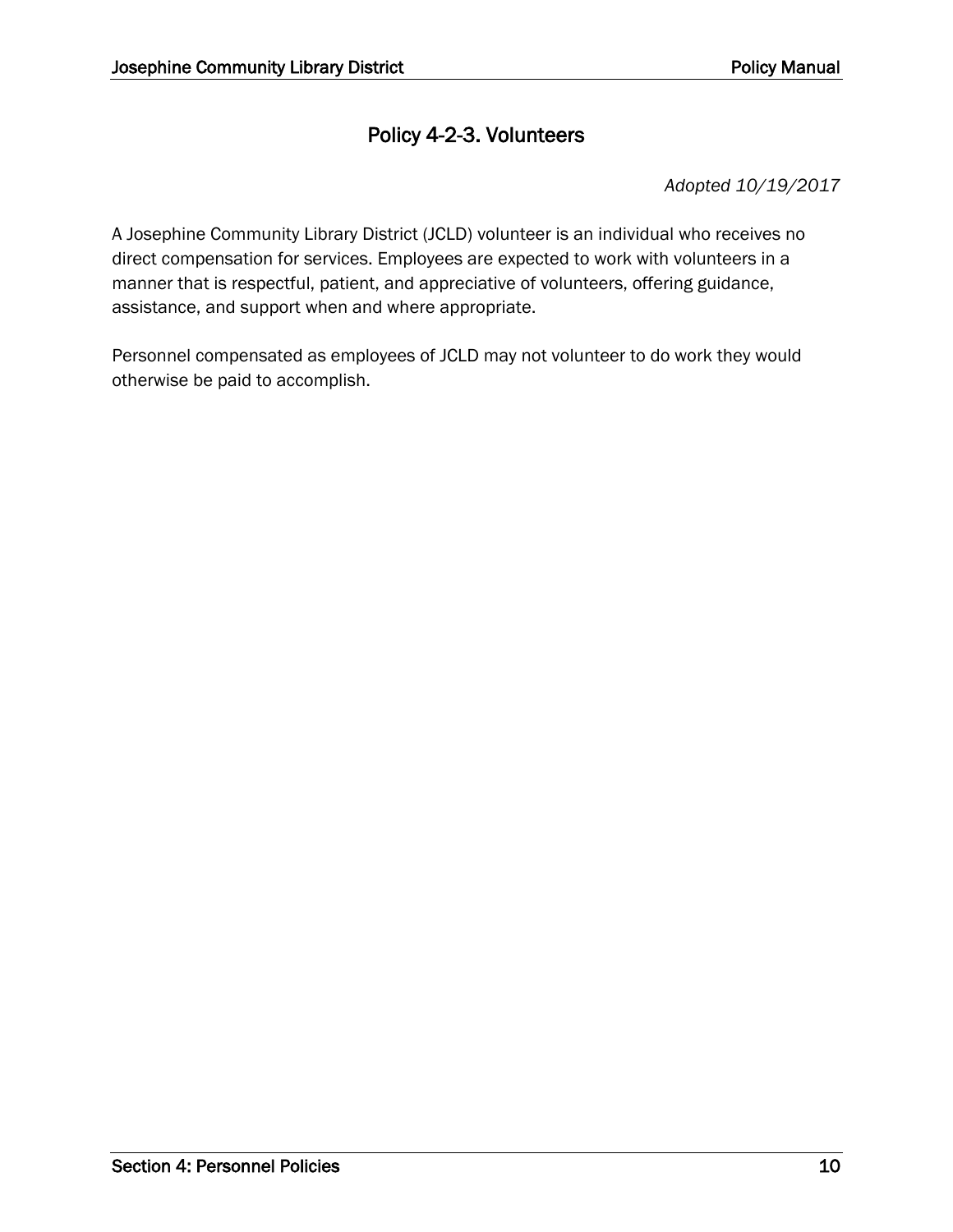### Policy 4-2-4. Eligibility of Employment

*Adopted 10/19/2017 Revised 6/20/2019 Revised 11/17/21*

#### Minimum Age Requirements

All employees of Josephine Community Library District (JCLD) must be at least 18 years of age.

#### Employment of Relatives

Employees who are relatives of JCLD employees seeking employment are subject to Policy 4-1-3, Anti-Nepotism. A relative is defined as a spouse or significant other, parent/step parent, child/step child, grandparent, grandchild, brother/brother-in-law, sister/sister-in-law, uncle, aunt, nephew, niece, first cousin, in-laws (father, mother, son, daughter).

#### Pre-Employment Screening

All applicants who are offered a position for employment are subject to a full background screening to be completed before starting employment in accordance with the job description.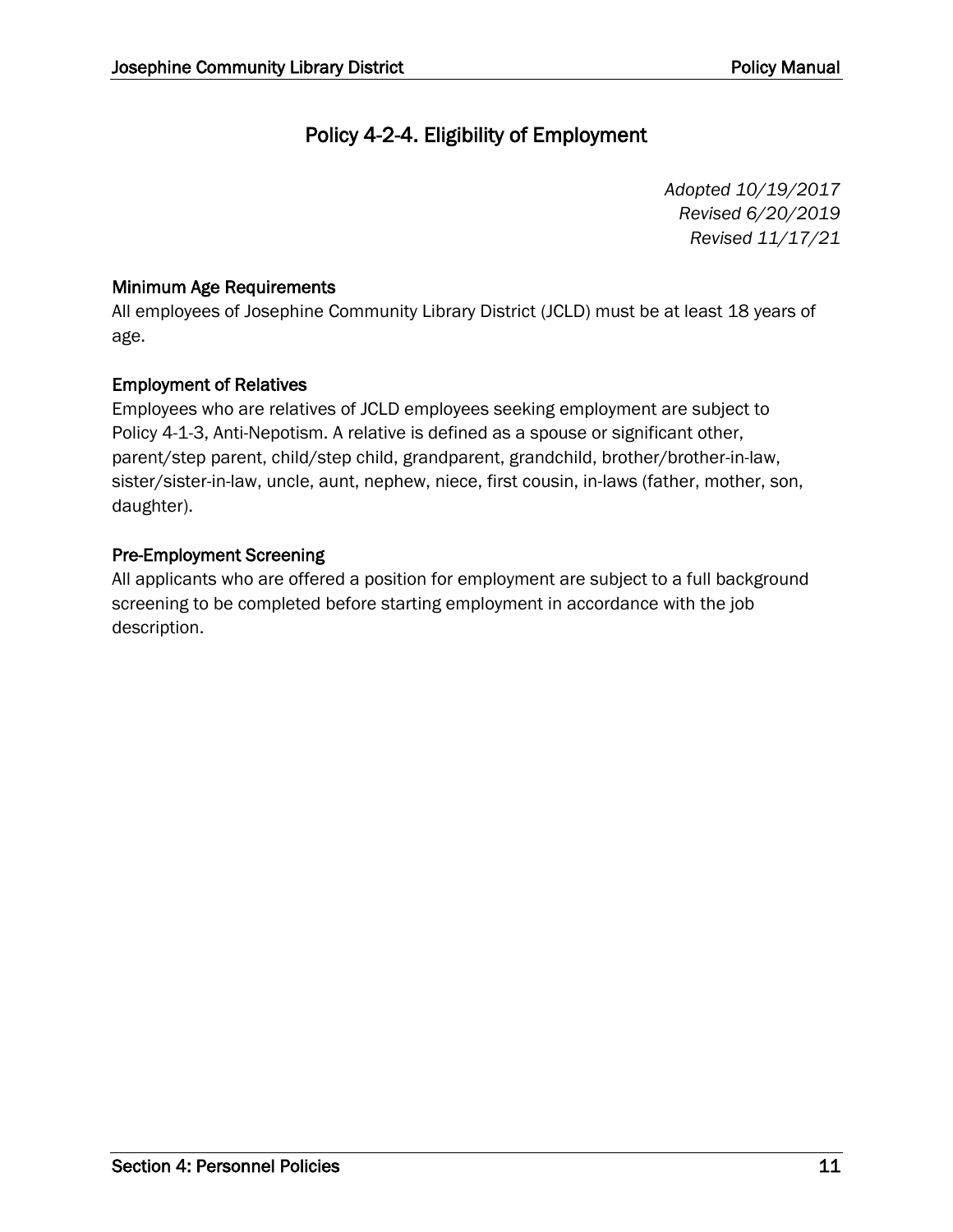### Policy 4-2-5. Driving Record

#### *Adopted 10/19/2017*

Josephine Community Library District (JCLD) employees who may be required to drive must possess a valid Oregon driver's license and must comply with any operator's license restriction. All employees who may be required to drive on JCLD business may at any time have their driving record checked by the JCLD as permitted by applicable law. If the record indicates violations, the employee may be subject to appropriate warnings or disciplinary action. As a condition of continued employment each employee who operates a vehicle in order to fulfill their job description must maintain a personal driving record which is within risk criteria, if any, established by the district's insurer.

Job applicants' driving records may be checked prior to being hired as a condition of employment.

Employees who may be required to drive shall notify the library director of any change in license status, and all traffic violations. Failure to report a traffic violation or change in license status to the library director is viewed as a violation of District policy. The District monitors driving records as a component of risk management, in order to identify needs for driver improvement.

This policy is applicable to qualified individuals with disabilities only when driving is an essential function of their job.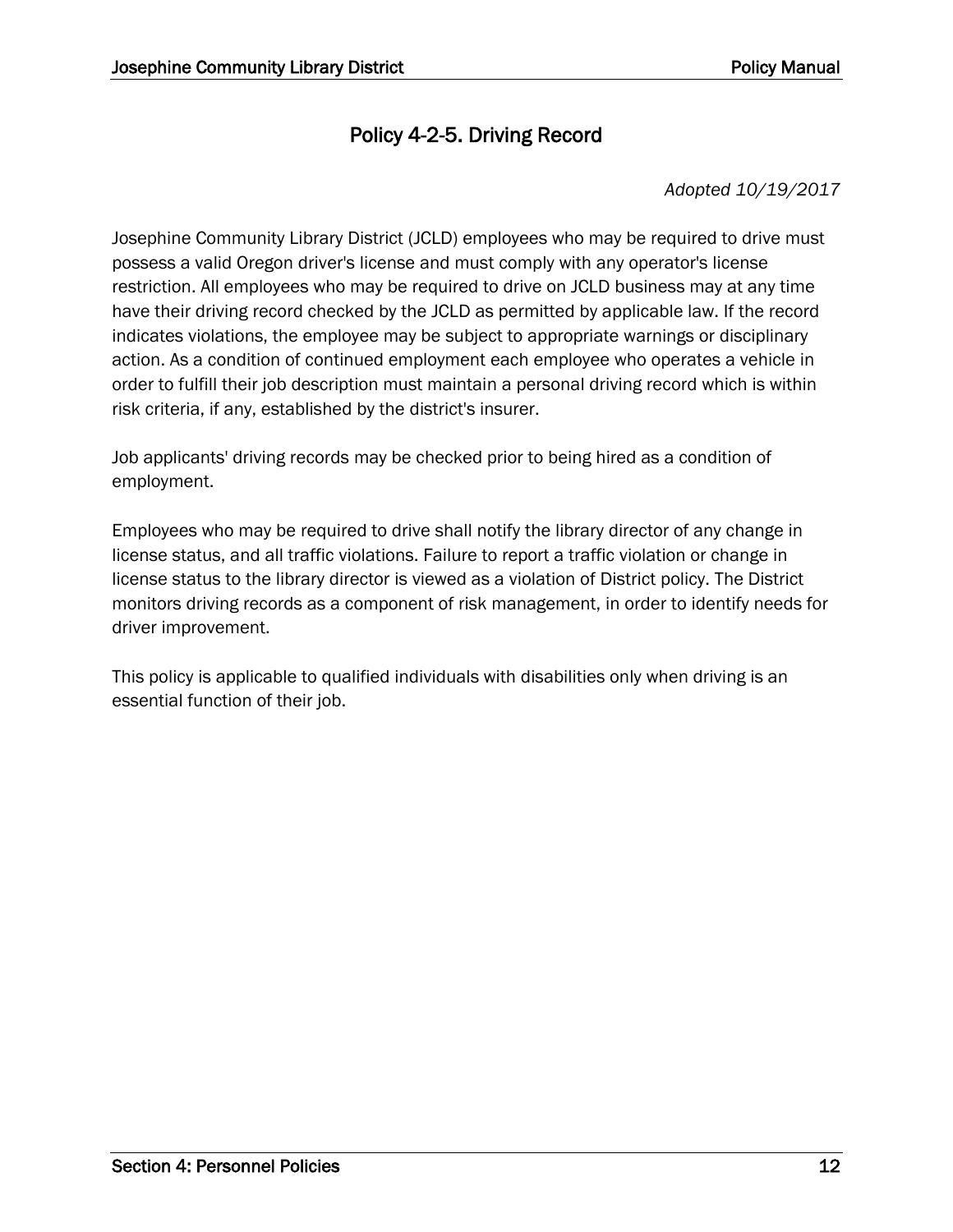### Policy 4-2-6. Performance Evaluations

*Adopted 12/16/2017 Revised 7/19/2018*

A performance evaluation shall be conducted annually prior to the anniversary of the date of hire for each employee of Josephine Community Library District (JCLD). For the library director, the evaluation shall be completed by the JCLD Board of Directors, and may be in any written form created by the board. For all other employees, the library director shall prepare an annual evaluation of performance, or cause the employee's supervisor to complete such an evaluation using a standard performance evaluation form prescribed by the library director. Anniversary dates shall not be tied to compensation in any way.

Performance evaluations communicate to employees their strengths and weaknesses in performing their assigned duties. Supervisors shall review with their direct employees the factors rated and should stress areas of commendation and specific recommendations for improving performance. Performance evaluations shall become a part of the employee's personnel file.

If the employee disagrees with the evaluation, the employee may submit a written statement to the library director stating specific and detailed reasons for disagreement. A copy of the statement will be attached to the performance evaluation as a permanent part of the employee's personnel file.

#### Supplemental Evaluation

A supplemental performance evaluation may be submitted on any occasion deemed appropriate by a supervisor to clarify performance deficiencies and goals or plans for improvement.

#### Trial Period

All employees are subject to a 90-day trial period, which begins on their date of hire. The same is true for existing employees in a job change, and begins on the employee's start date in the new job. The trial period serves to give employees in a new job the opportunity to demonstrate their ability, achieve satisfactory performance, and determine whether the new position meets their expectations. The district uses this period to evaluate employee capabilities, work habits, and overall performance. During the trial period, the employee may be dismissed at any time without cause.

Completion of the trial period does not modify an employee's at-will employment status.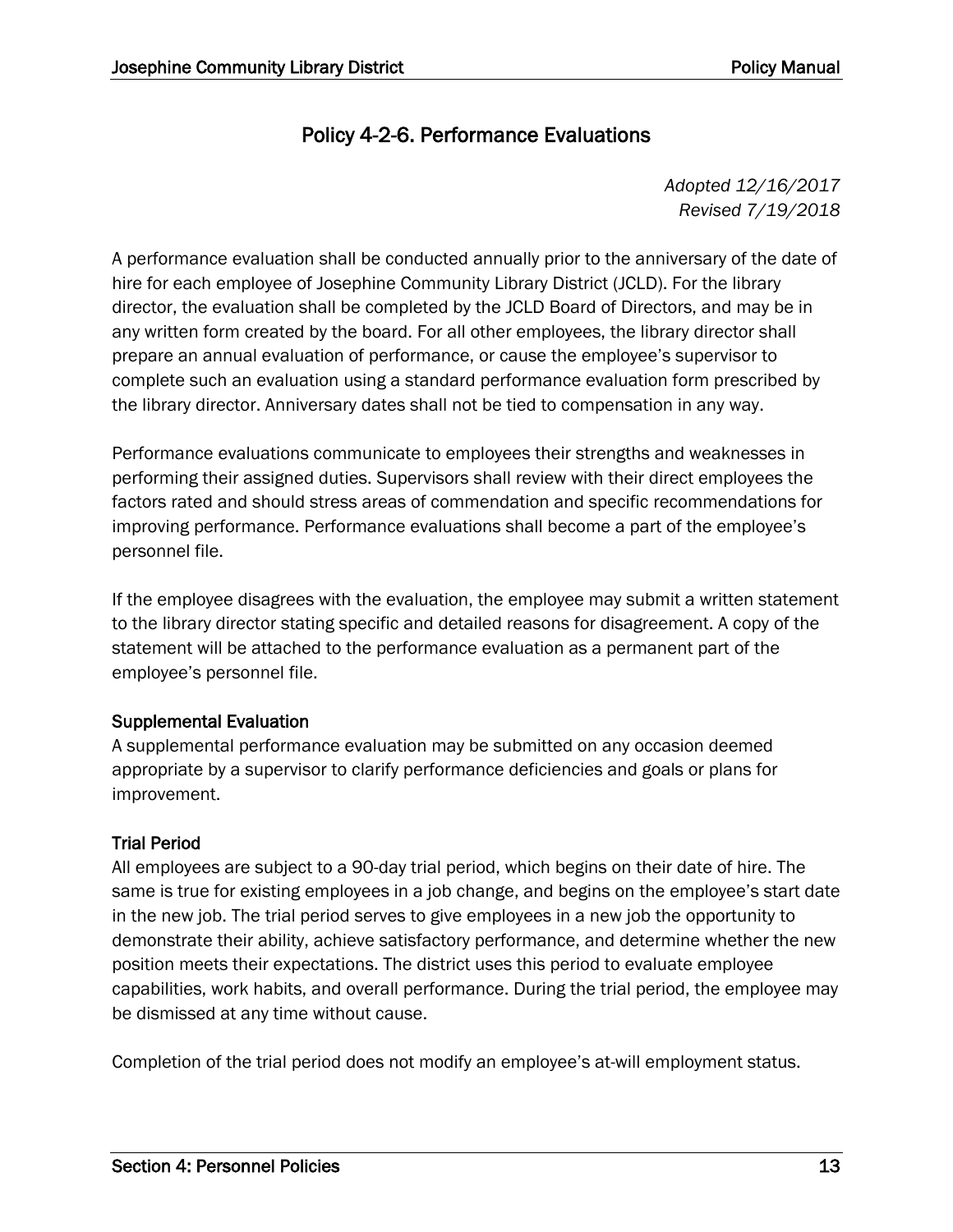Any significant absence will automatically extend a trial period by the length of the absence.

At the end of the trial period, the employee's supervisor will conduct an evaluation using standard personnel evaluation forms to determine whether employment should be continued. Employees who do not satisfactorily complete the trial period will be dismissed.

If the employee's supervisor determines that the designated trial period does not allow sufficient time to thoroughly evaluate the employee's performance, the trial period may be extended for a specified period.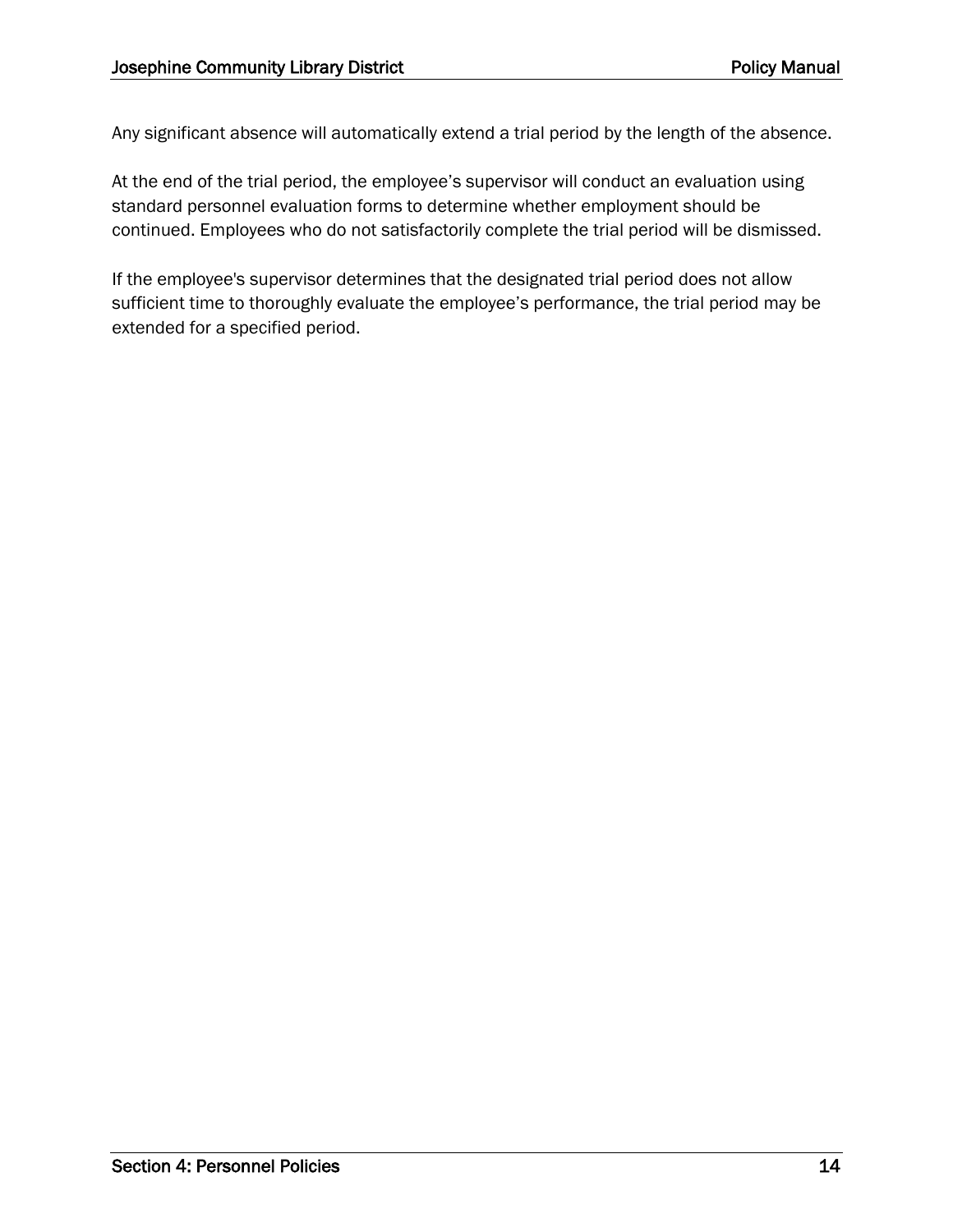### Policy 4-2-7. District Expectations of Employees

*Adopted 7/19/2018*

Each employee of Josephine Community Library District (JCLD) is a part of a team of public employees, and public satisfaction with the district depends on order and discipline to fulfill its mission and provide efficient and quality service to library patrons.

#### Personal Conduct

Employees are encouraged to exhibit the following professional behavior:

- 1. Promote the district's mission, vision, and values.
- 2. Be familiar with the Library Bill of Rights, the Freedom to Read Statement, the district's core services, and the district's strategic direction.
- 3. Render accurate, unbiased, and courteous responses to all requests for assistance.
- 4. Practice public-focused work principles.
- 5. Protect each user's right to privacy with respect to information sought or received and materials or services used.
- 6. Maintain efficiency in accordance with the district job description and standard of performance.
- 7. Properly use and care for all district properties, equipment, and materials.
- 8. Avoid situations in which personal interests might be served or financial benefits gained at the expense of patrons, coworkers, or the district.
- 9. Practice cost-consciousness in the discharge of duties and recommend work procedures which will result in a cost savings or improved public service.
- 10.Maintain a neat and clean personal appearance.
- 11.Refrain from the use of language which might offend public sensibilities.
- 12.Treat the public and coworkers with courtesy and respect.

#### **Ethics**

District employees are considered public officials under Oregon law and are subject to Oregon Government Ethics Laws. When acting in their official capacity, employees may not use district time, equipment, or services for their personal benefit, the benefit of a relative of the employee as defined by Oregon law, the benefit of a member of the employee's household, or the benefit of a business with which the employee, a relative of the employee, or a member of the employee's household is associated.

When not acting in their official capacity, employees are welcome to use district services with the same privileges and responsibilities as the general public. They also may not use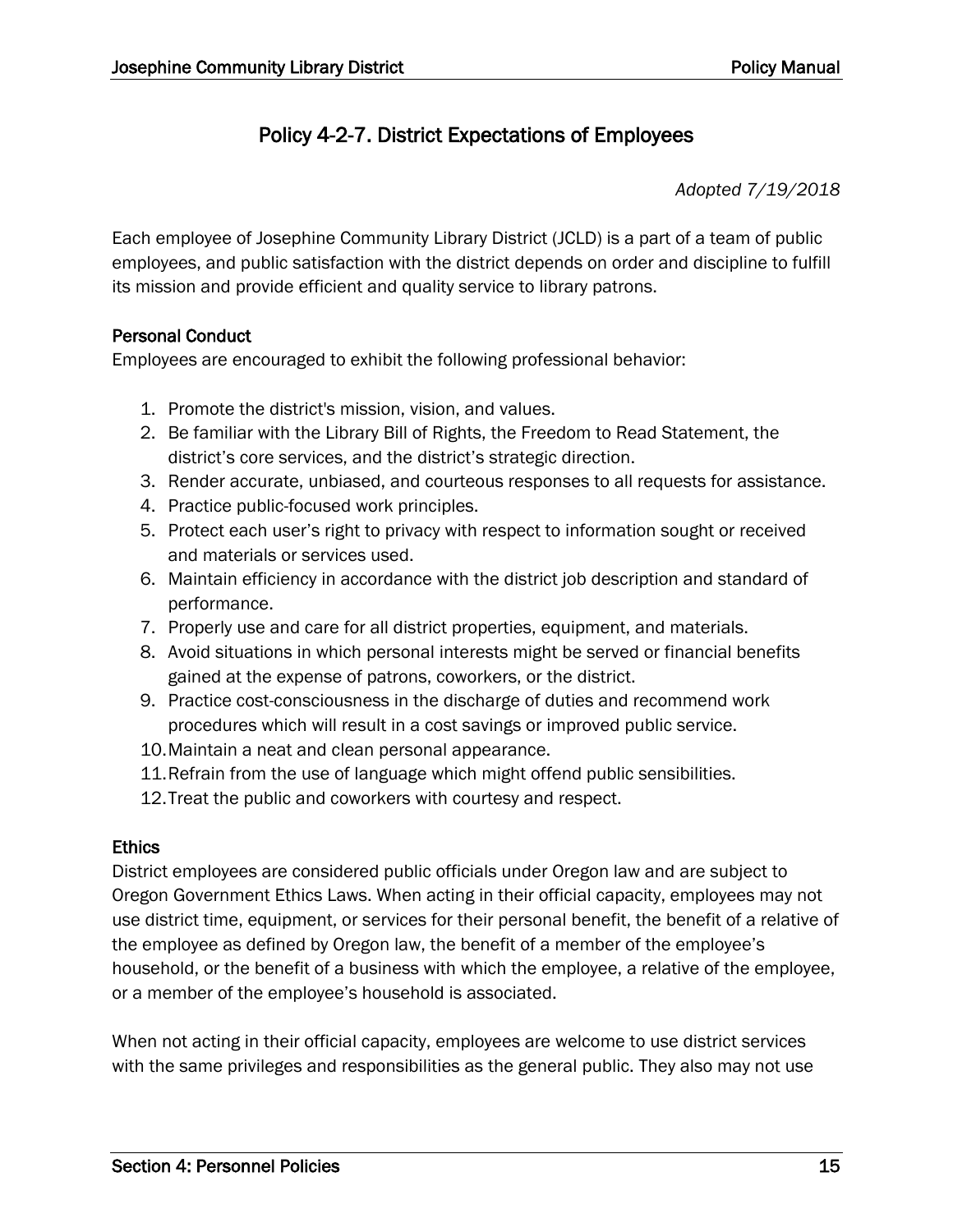information they learned through their official capacity for personal gain unless that information is available to the general public.

#### Examples of Prohibited Conduct

The following are examples of conduct that is prohibited and that may lead to disciplinary action:

- 1. Insubordination, including improper conduct toward a supervisor, refusal to perform tasks assigned by a supervisor, or willful violation of any reasonable and lawful directive prescribed by a supervisor.
- 2. Violation of lawful duty or district policies and procedures.
- 3. Possession, distribution, sale, use of illegal drugs, or being under the influence of drugs or alcohol while on duty.
- 4. Bringing to any JCLD location any dangerous or unauthorized materials including explosives, firearms, or any dangerous weapons.
- 5. Theft or unauthorized removal or possession of property belonging to JCLD, coworkers, volunteers, or the public.
- 6. Misusing, destroying, or damaging property belonging to JCLD, a coworker, volunteer, patron, or visitor.
- 7. Fighting, violent or threatening behavior, badgering, yelling, abusive or derogatory language, or similar conduct toward the public or a coworker while on the premises, or during any time of official action on behalf of JCLD.
- 8. Violation of established safety policies or otherwise endangering the safety of other employees, volunteers, or patrons.
- 9. Any purposeful conduct that may be determined to be harassment of any kind, including sexual harassment (see policy 4-8-2, *Harassment*).
- 10.Smoking in any area designated as "non-smoking."
- 11.Being wasteful of material, property, or working time.
- 12.Being absent from work without permission or failing to report to the supervisor when absent; being habitually tardy.
- 13.Release of confidential information or patron records except in accordance with the adopted policies.
- 14.Personal acceptance of gifts during any calendar year with an aggregate value of more than \$50, or other violations of Oregon government ethics laws.
- 15.Altering or falsifying any record, intentionally destroying or altering any record, or similar action that would compromise the integrity of the library system.
- 16.Falsifying or making a material omission on an employment application or materials inquiring about background information prior to hiring and/or an official record of JCLD.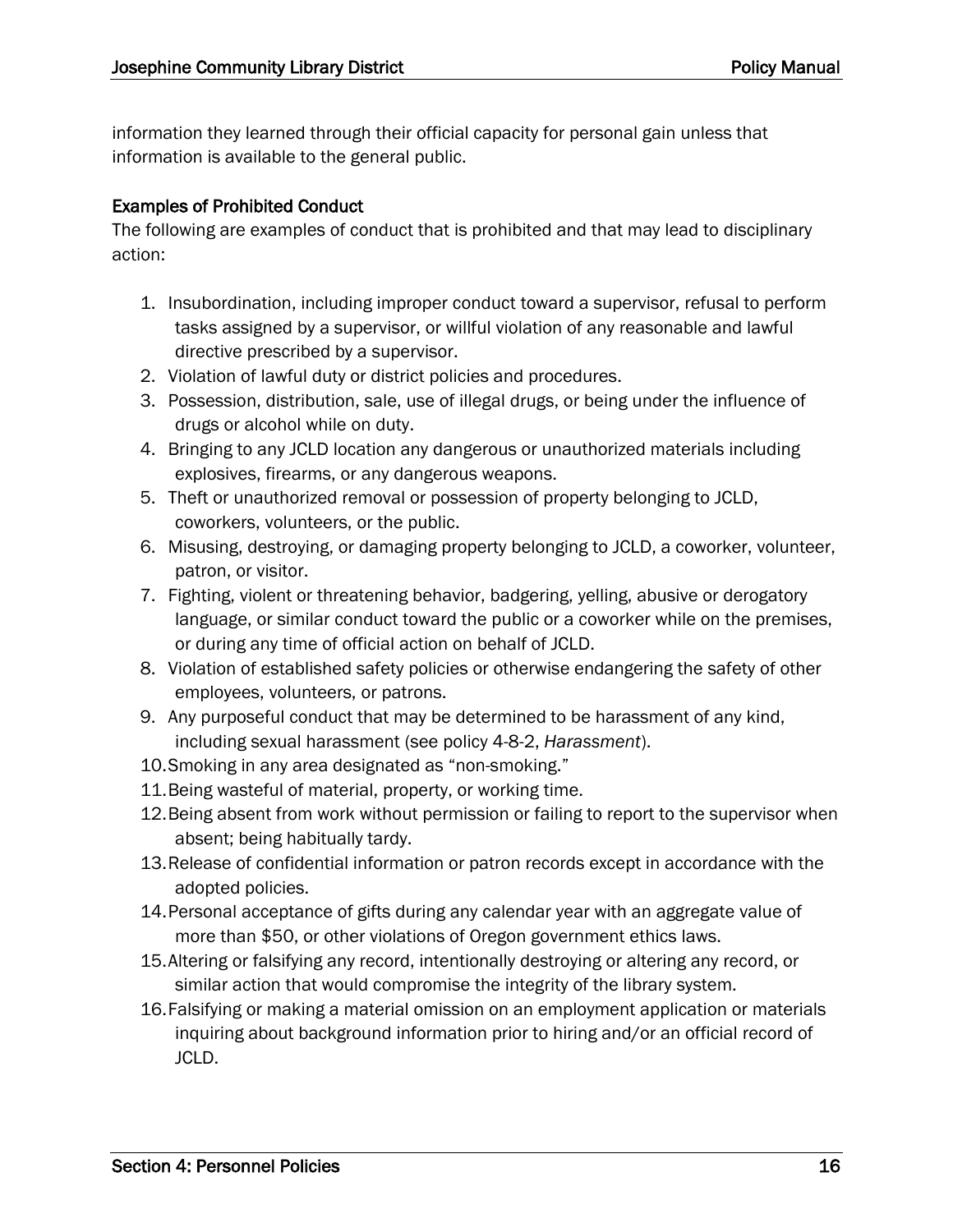The employee's supervisor will present any employees engaging in prohibited conduct with a statement of any alleged violation, and allow them the opportunity to present their side of the issue. Following such notice and discussion, the employee's supervisor shall enforce the discipline he or she determines to be appropriate. Disciplinary alternatives are not limited to, but may include verbal warning, written warning, suspension without pay, and dismissal.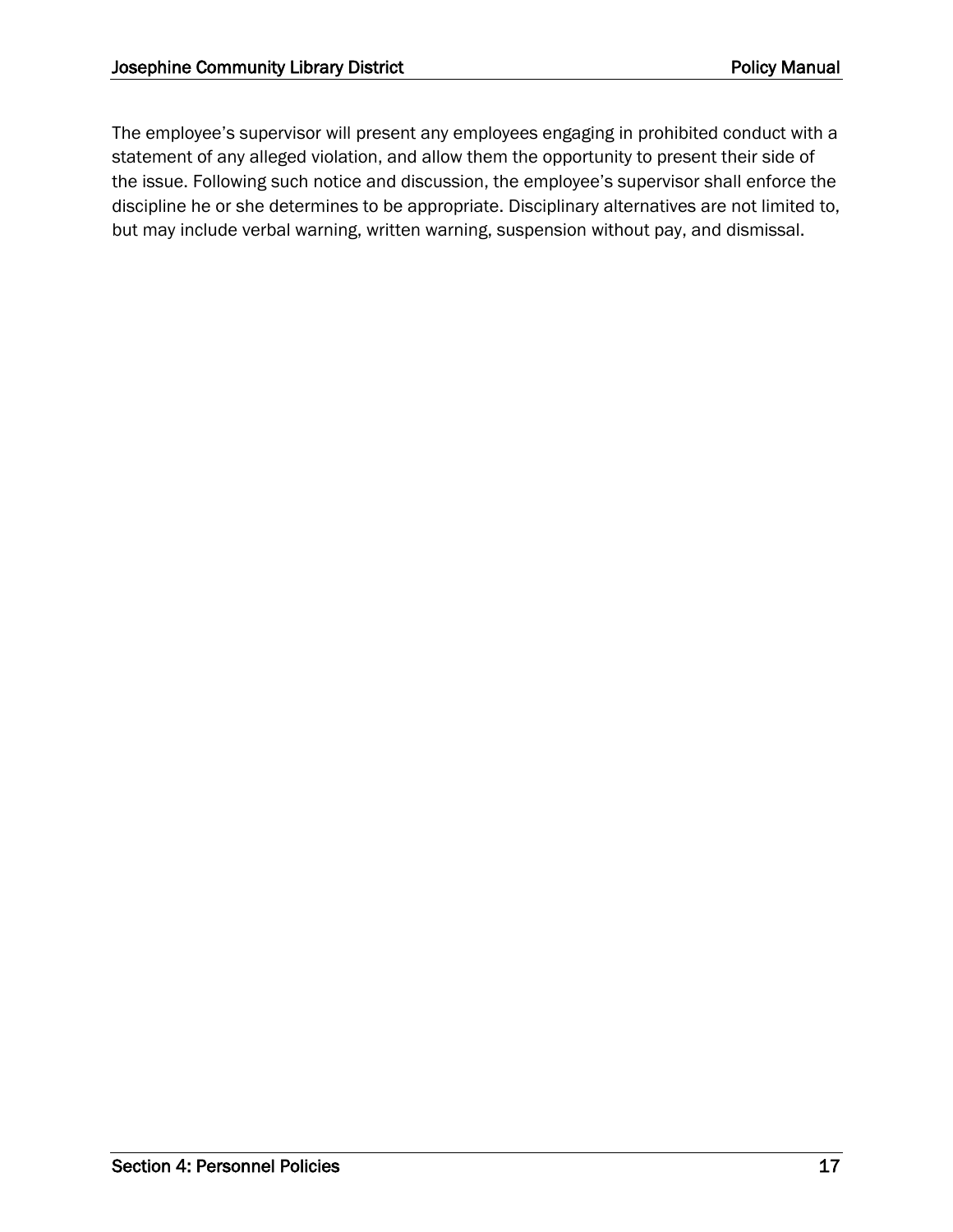### Policy 4-2-8. Discipline

*Adopted 11/15/2018 Revised 1/17/2019*

Discipline may be initiated for many proper reasons, including, but not limited to, violations of the work rules, insubordination, or poor job performance. See policy 4-2-7, *District Expectations of Employees*, for guidance on conduct, ethics, and prohibited behavior. The severity of the disciplinary action generally depends on the nature of the offense and an employee's work record, and may range from verbal counseling to dismissal.

#### Disciplinary Action

Whenever an employee commits an offense warranting disciplinary action, the library director or designee may begin disciplinary action at any of the steps listed below, depending on the seriousness of the offense committed. All steps at or above a written warning require approval by the library director. All disciplinary steps, including verbal counseling or warning, should be documented.

- 1. Verbal counseling or warning. For minor offenses, the employee shall be given a verbal warning. If this does not correct the situation within a reasonable length of time, the supervisor shall then use the second step of this procedure.
- 2. Written counseling or warning. The employee may be given a written warning. A copy will be placed in the employee's personnel file, and the employee will be given a copy. The written warning should be signed and dated by the employee. Employees who disagree with the facts in the warning may submit a written response. The warning and the employee response will be placed in the employee's personnel file.
- 3. Performance improvement plan. The employee may be put on a performance improvement plan, which helps clarify performance deficiencies and goals or plans for improvement on the job. The plan includes a response from the employee. A copy signed by the employee and supervisor will be placed in the employee's personnel file, and the employee will be given a copy.
- 4. Suspension. If a second offense of any kind occurs after the first written warning, the employee may be suspended from work without pay for up to 30 days. The length of suspension will depend upon the seriousness of the offense. Before suspending an employee without pay, the supervisor will meet with and allow the employee the opportunity to respond.
- 5. Suspension pending dismissal. If a third offense of any kind occurs after the first written warning, the employee may be suspended without pay pending dismissal.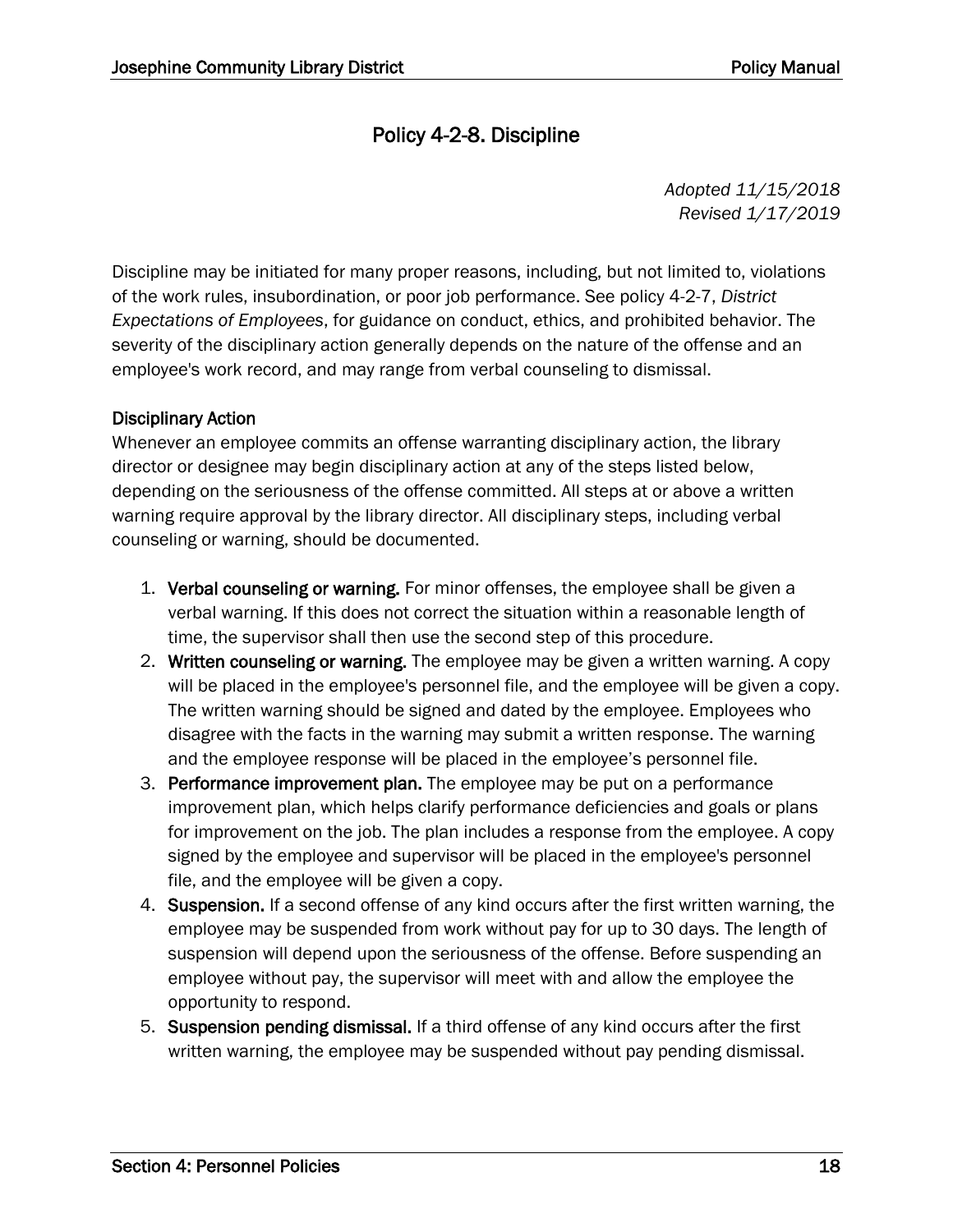6. Dismissal. An employee may be dismissed if the employee violates district policy, commits serious misconduct, or fails to improve the level of performance. However, this statement does not limit the district's right to end the employment with or without cause at any time.

Supervisors are not required to go through the entire six steps involved in this disciplinary procedure. Discipline may begin at any step in the procedure depending upon the seriousness of the offense committed, as determined by the supervisor and library director. In addition, the supervisor may deviate from this procedure, impose different types of discipline, or repeat any of the first four steps of this procedure when the supervisor feels it is necessary.

#### Grievance Process

It is the policy of Josephine Community Library District that all employees be afforded due process when any disciplinary action greater than a verbal or written warning has been imposed. This process allows employees to have their grievance heard or to appeal a decision for disciplinary action. The following steps constitute the grievance process for a disciplinary action:

- 1. Within five working days of the disciplinary action, employees must provide to their supervisor a written statement of what they believe is incorrect or unfair about the decision reached, along with the specific remedy they seek.
- 2. The supervisor shall respond in writing to the employee within 10 working days of receipt of the employee's statement of grievance. The supervisor may determine the response through inquiry, investigation, hearing, or other action. If the supervisor does not respond in time, the employee may escalate the grievance to step 3.
- 3. If the employee is not satisfied with the supervisor's response or if the supervisor fails to respond to the grievance within 10 working days as outlined in step 2, and if the library director is not the aggrieved employee's direct supervisor, the aggrieved employee may submit a written summary of the grievance to the library director within 10 working days.
- 4. The library director shall reply in writing to the grievance within 10 working days from the date that the written summary was presented. If the library director does not respond in time, the employee may escalate the grievance to step 5.
- 5. If the employee wishes to appeal the library director's decision, if the library director fails to respond to the grievance within 10 working days as outlined in step 4, or if the library director is the aggrieved employee's direct supervisor, the aggrieved employee may submit a written summary of the grievance along with all pertinent documentation to the JCLD Board of Directors at its next regularly scheduled meeting.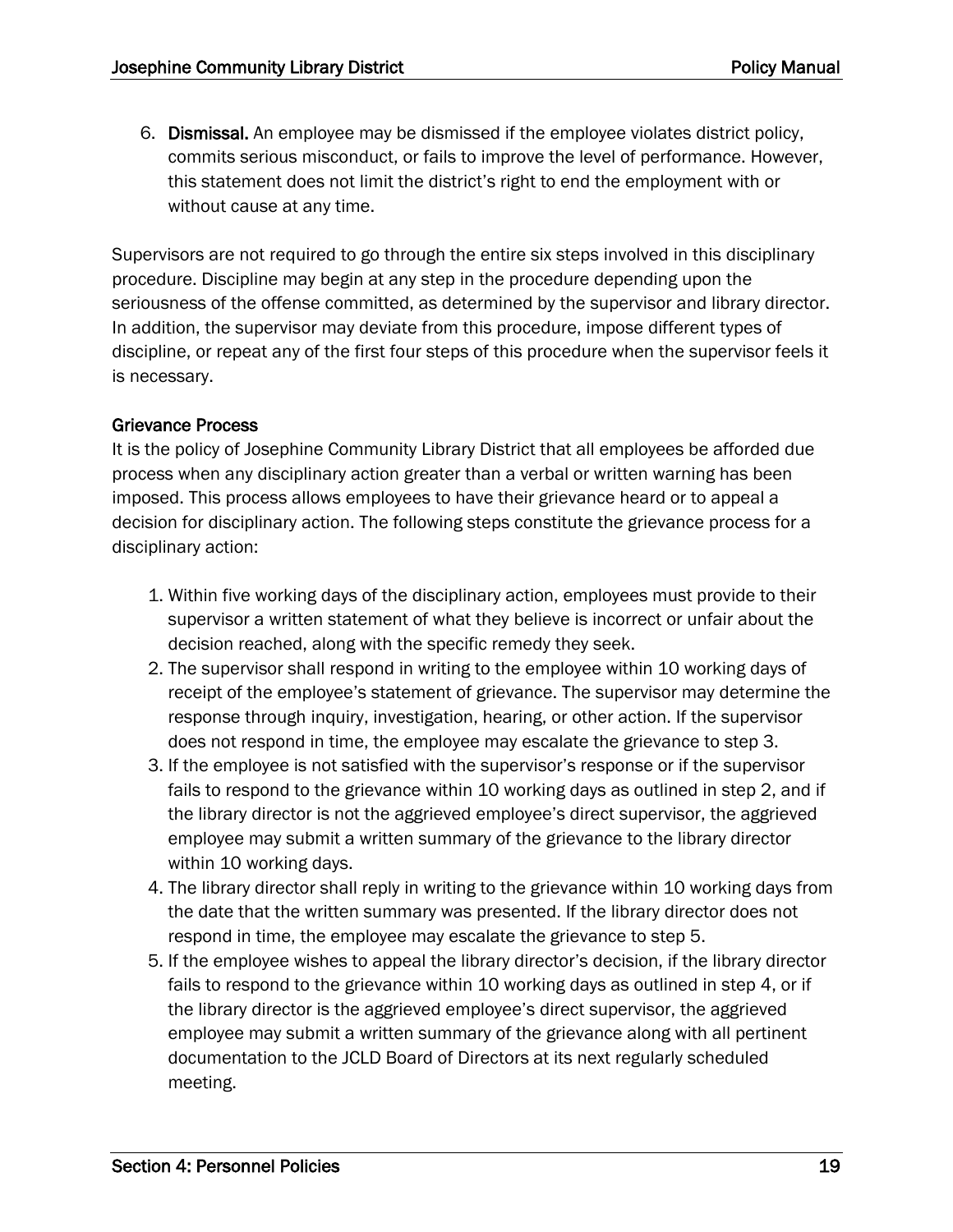6. The JCLD Board of Directors shall respond in writing within 45 days after the date of the presentation of the grievance. The board may solicit additional information as it deems appropriate, and it may exercise a full range of discretionary actions, from upholding the disciplinary action to modifying the action in any manner as determined by the board. The decision of the board shall be final and binding.

If the grievance procedures established in this section are not initiated by the employee within the specified time limits, the grievance shall be considered not to have existed.

No employee shall be disciplined or discriminated against in any way because of the employee's proper use of the grievance procedure.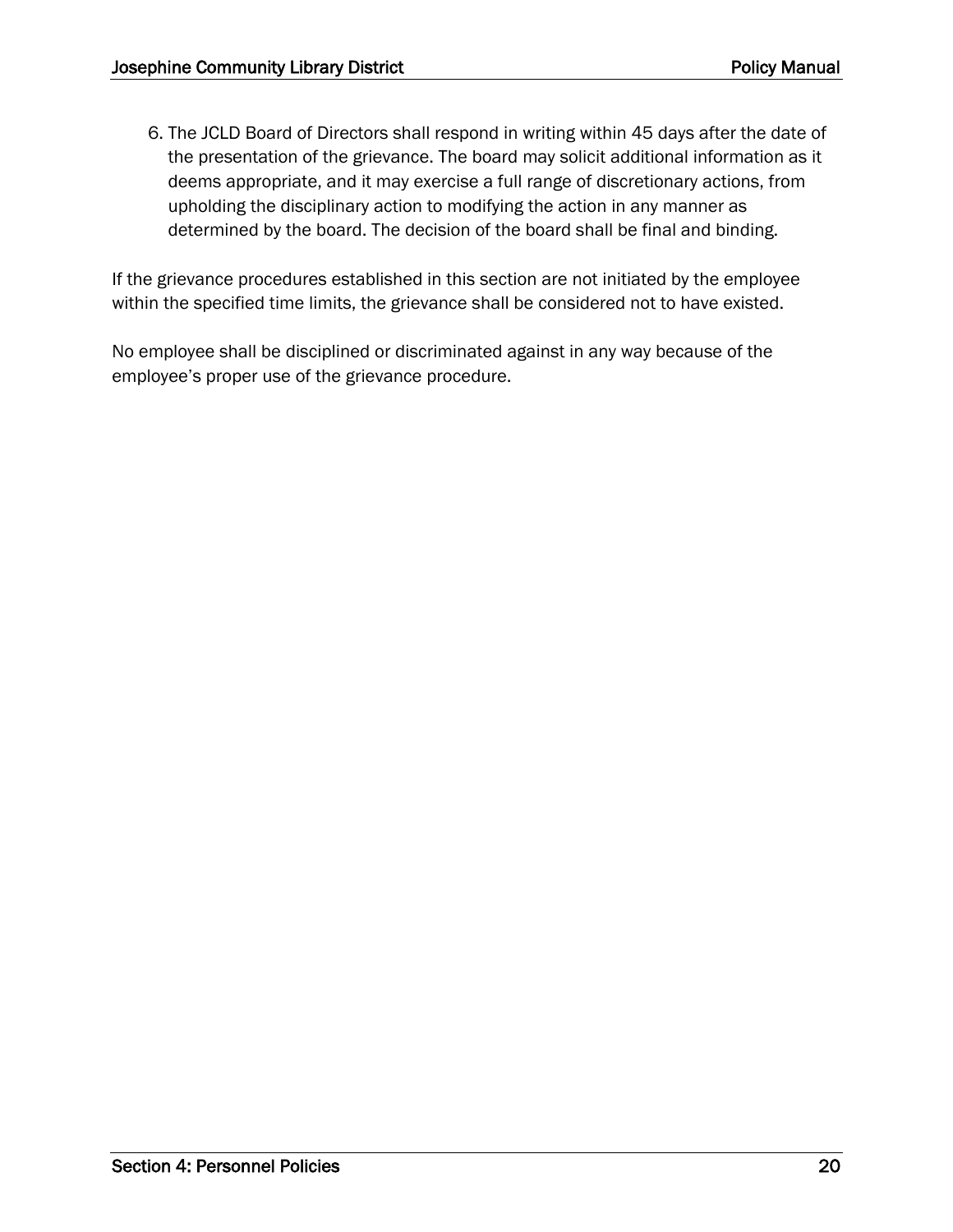# Section 4-3. Payroll, Scheduling, and Overtime Practices

### Policy 4-3-1. Work Week, Working Hours, and Overtime

*Adopted 10/19/2017*

The normal Josephine Community Library District (JCLD) work week consists of 40 hours, however this should not be considered as a guarantee of any specific amount of work being made available. The library director and employees are expected to accomplish service priorities in a timely fashion within the normal work week to the greatest extent possible.

#### Hours of Work

The work schedule for employees shall be defined as required by the library director based on operational needs.

#### Work Week

The work week for calculation of wage and hour provisions applicable to JCLD shall begin at 12:00:00AM Monday morning and extend to 11:59:59 PM Sunday.

#### Overtime

Hours worked in excess of 40 hours in a work week as defined in the Federal Fair Labor Standards Act and Oregon Wage and Hour provisions, shall be considered overtime and compensated at time-and-one-half for all non-exempt employees as required by law.

Actual hours worked for the purpose of overtime calculations excludes paid time off benefits (vacation, sick, and holiday).

#### Compensatory Time

The use of compensatory time, more commonly referred to as "comp time" is only available to government employers. Employers in the private sector or non-profit agencies that are not part of a federal, state, or local government agency are not permitted to use compensatory time in place of the payment of overtime.

District employees may track time worked in excess of the hourly standard provided in the Fair labor Standards Act, and accrue such time on an hour-for-hour basis up to 40 hours. Compensatory time may be taken by contacting the library director or designated supervisor at least one week in advance. Utilization of comp time shall be approved by the library director for all employees.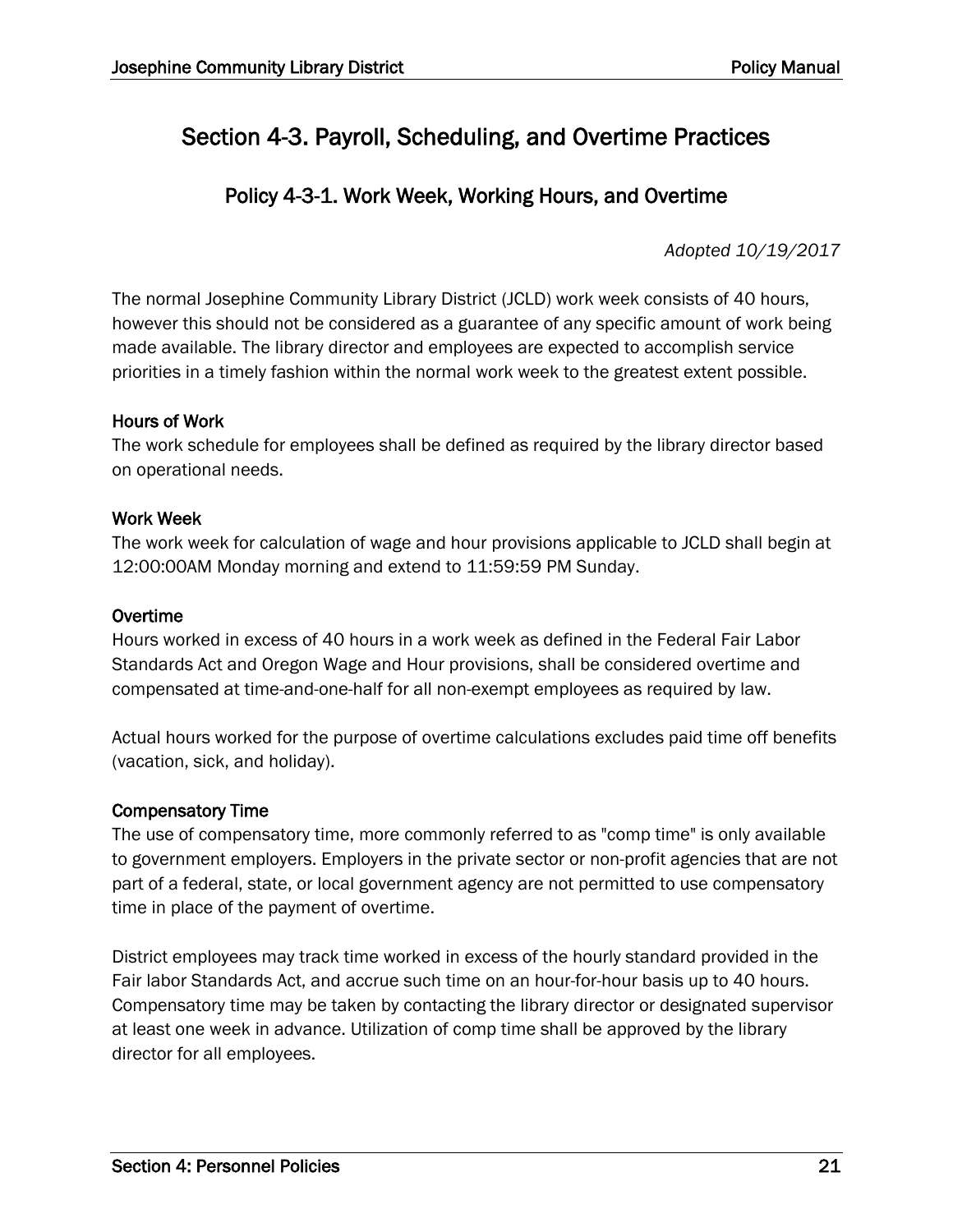### Policy 4-3-2. Health Insurance Benefits

*Adopted 10/19/2017 Revised 1/25/2018 Revised 9/27/2018 Revised 12/20/2018*

Josephine Community Library District (JCLD) provides group medical, vision, long-term disability, and life insurance for employees who work 30 hours a week or more. Coverage for eligible employees begins the first day of the month following the employee's 60<sup>th</sup> day of employment.

Information regarding eligibility and specific benefits is available from the library director or business manager.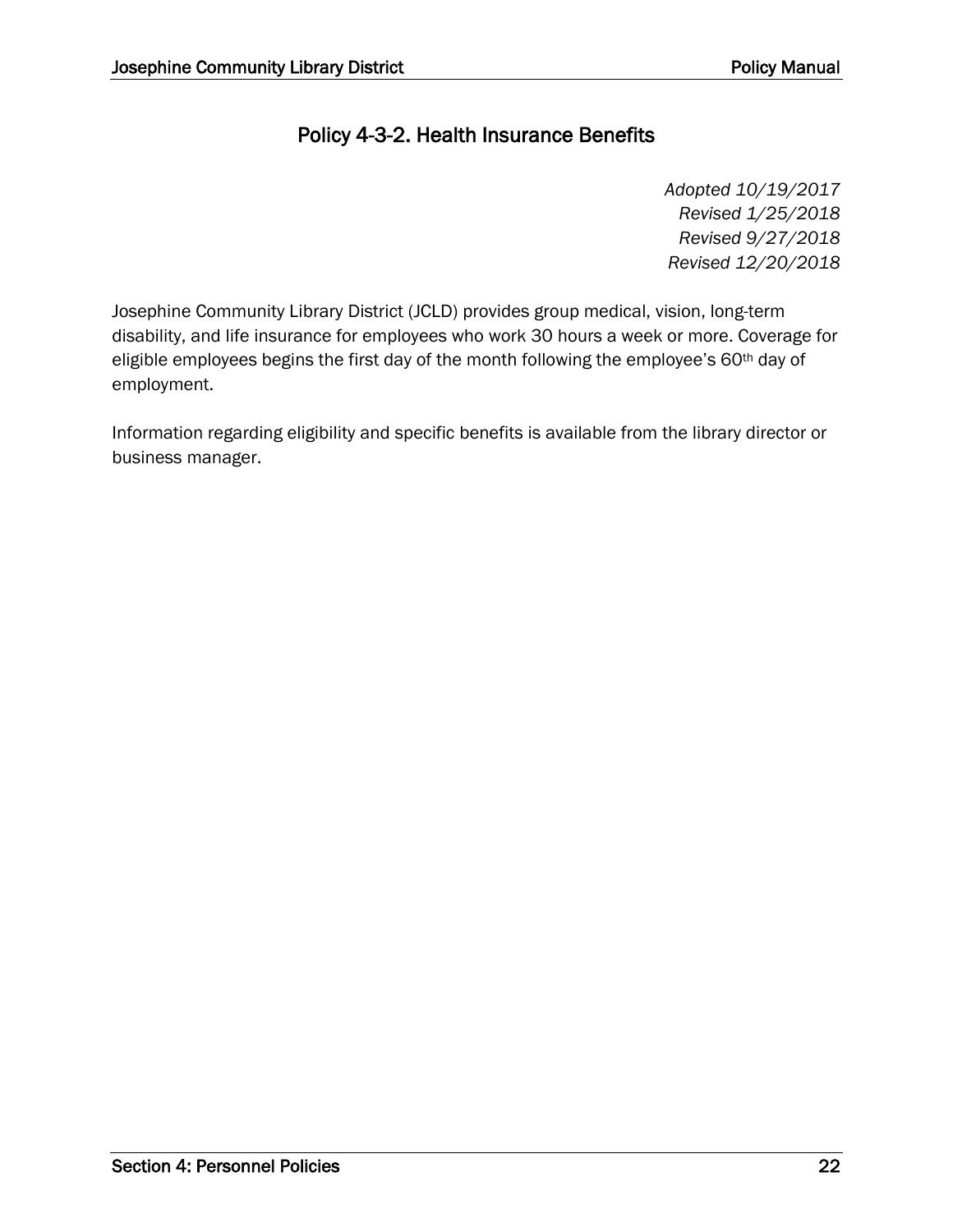### Policy 4-3-3. Retirement Benefits

*Adopted 10/19/2017 Revised 1/25/2018 Revised 9/27/2018 Revised 12/20/2018*

Josephine Community Library District (JCLD) provides a tax-deferred retirement plan to all employees who are reasonably expected to receive at least \$5,000 in compensation for the calendar year. Coverage for eligible employees begins the first payroll period after the 91<sup>st</sup> day of employment.

Information regarding eligibility and specific benefits is available from the library director or business manager.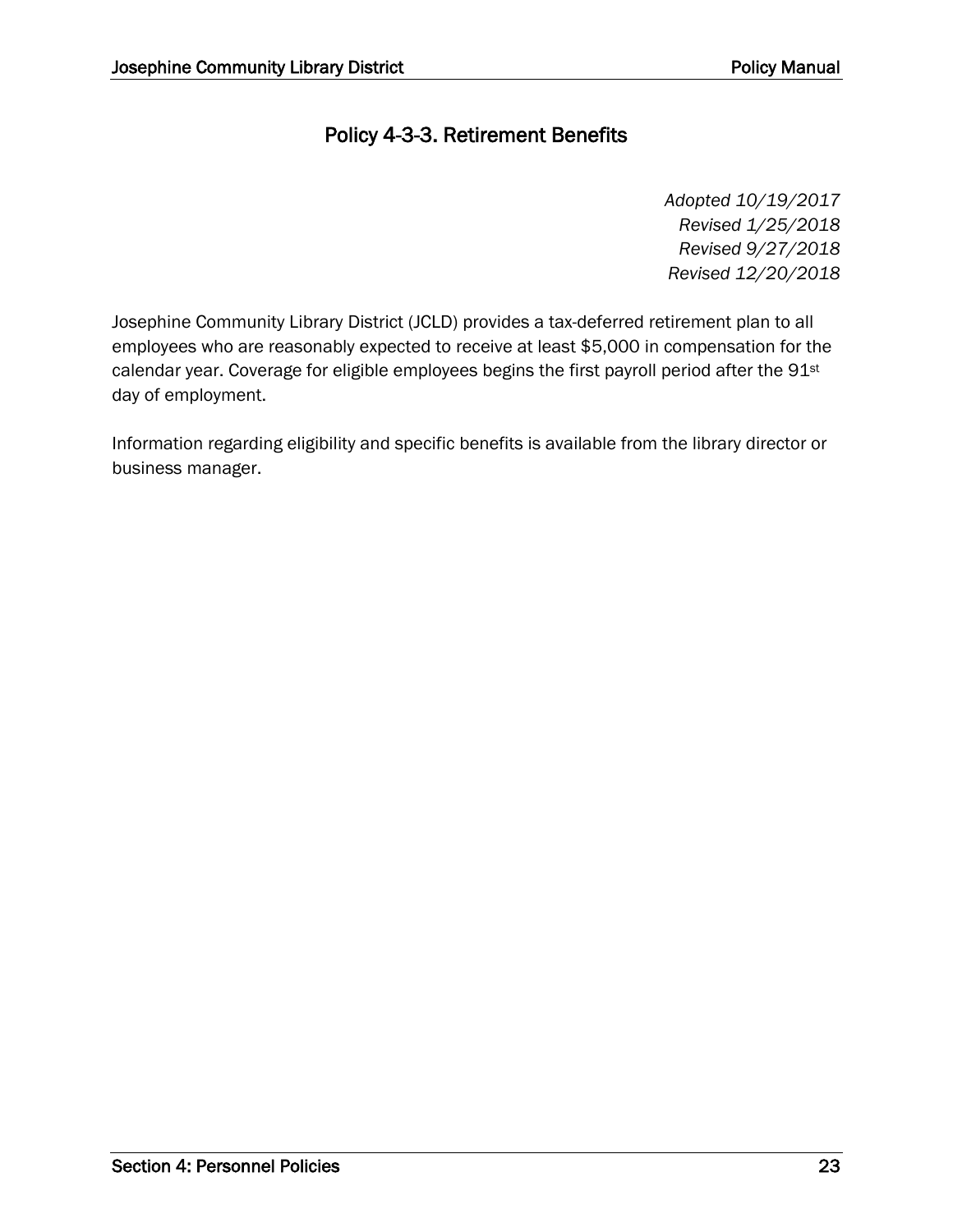### Policy 4-3-4. Telecommuting and Remote Work Policy

*Adopted 6/17/2020*

#### Policy Statement

Telecommuting and remote work may pose advantages for both JCLD and its employees, including increased productivity and performance, enhanced employee recruitment and retention, emergency response, and greater work-life balance. Telecommuting is not an entitlement or a JCLD wide benefit, and it in no way changes the terms and conditions of employment with JCLD. Telecommuting may be appropriate for some employees and jobs but not for others. Telecommuting is a voluntary work arrangement determined by the employee's supervisor and human resources in which eligible employees fulfill their job responsibilities at a site other than their branch location during their regularly scheduled work hours for a period of time as determined by their supervisor.

In the event of an emergency, reference Policy 3-4-8. Disasters and Emergency Preparedness, JCLD may allow or require employees to temporarily work from home to ensure business continuity. These employees will be advised of such requirements by the department manager.

#### Procedures

Telecommuting can be informal, such as working from home for a short-term project or on the road during business travel, or a formal, set schedule of working away from the office as described below. Either an employee or a supervisor can suggest telecommuting as a possible work arrangement.

Employees who desire a remote work arrangement should submit a written email request with a work plan to their supervisor and human resources.

Any telecommuting arrangement made will be on a trial basis and may be discontinued at will and at any time at the request of either the employee or their supervisor. Every effort will be made to provide 30 days' notice of such change to accommodate commuting, childcare and other issues that may arise from the termination of a telecommuting arrangement. There may be instances, however, when no notice is possible.

#### **Eligibility**

Individuals requesting formal telecommuting arrangements must be employed with JCLD for 90 days of continuous, regular employment and must have a satisfactory performance record.

Before entering into any telecommuting agreement, the employee and manager, with the assistance of the human resource department, will evaluate the suitability of such an arrangement, reviewing the following areas: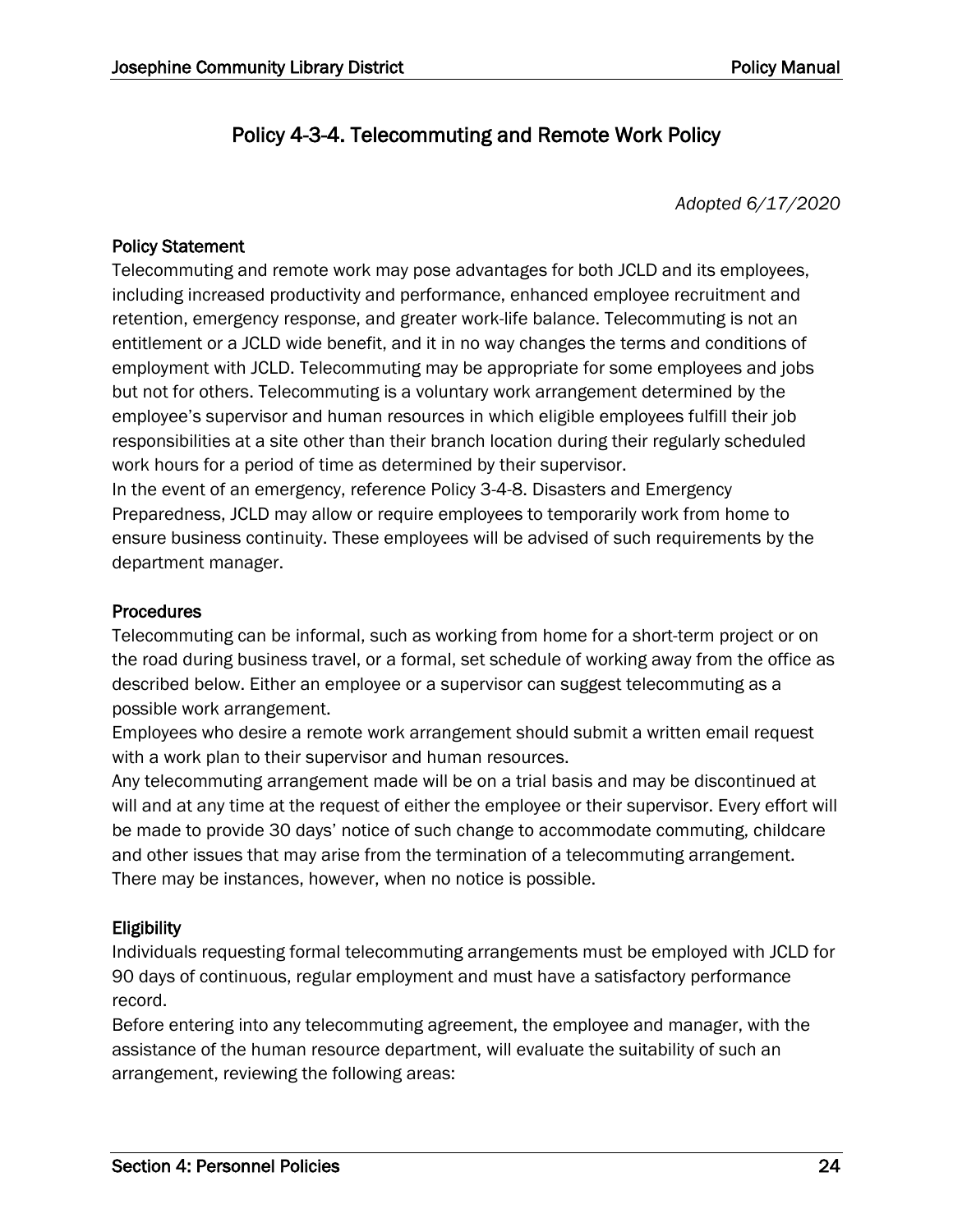- Employee suitability. The employee and manager will assess the needs and work habits of the employee, compared to traits customarily recognized as appropriate for successful telecommuters.
- Job responsibilities. The employee and manager will discuss the job responsibilities and determine if the job is appropriate for a telecommuting arrangement.
- Equipment needs, workspace design considerations and scheduling issues. The employee and manager will review the physical workspace needs and the appropriate location for the telework.
- Tax and other legal implications. The employee must determine any tax or legal implications under IRS, state and local government laws, and/or restrictions of working out of a home-based office. Responsibility for fulfilling all obligations in this area rests solely with the employee.

If the employee and manager agree, and the human resource department concurs, a draft telecommuting agreement will be prepared and signed by all parties. Evaluation of telecommuter performance during the trial period will include regular interaction by phone, video/audio conferencing, instant messaging, text messaging and email between the employee and the supervisor, and weekly meetings to discuss work progress and problems. At the end of the trial period, the employee and supervisor will each evaluate and make recommendations for continuance or modifications. Evaluation of telecommuter performance beyond the trial period will be consistent with that received by employees working at the office in both content and frequency.

#### Employee Responsibilities

Employees are expected to work their normal work schedule unless they receive supervisor's prior approval to adjust their schedule. Employees need to remain productive and responsive during their schedule work hours.

Employees are expected to maintain a presence with fellow colleagues while working remotely by using phone, video/audio conferencing, instant messaging, text messaging, email, etc. The employee is expected to maintain the same response times as if they were at their branch and will be available for meetings as required.

Employees are expected to have a working telephone or cellphone at their remote location. Employees are expected to arrange for child/dependent care as necessary for the hours in which the employee works from home. Personal tasks and errands should only be performed during the employee's scheduled breaks and lunches. Telecommuting is not designed to be a replacement for appropriate childcare. Although an individual employee's schedule may be modified to accommodate childcare needs, the focus of the arrangement must remain on job performance and meeting business demands. However, in pandemic circumstances, exceptions may be made for employees with caregiving responsibilities.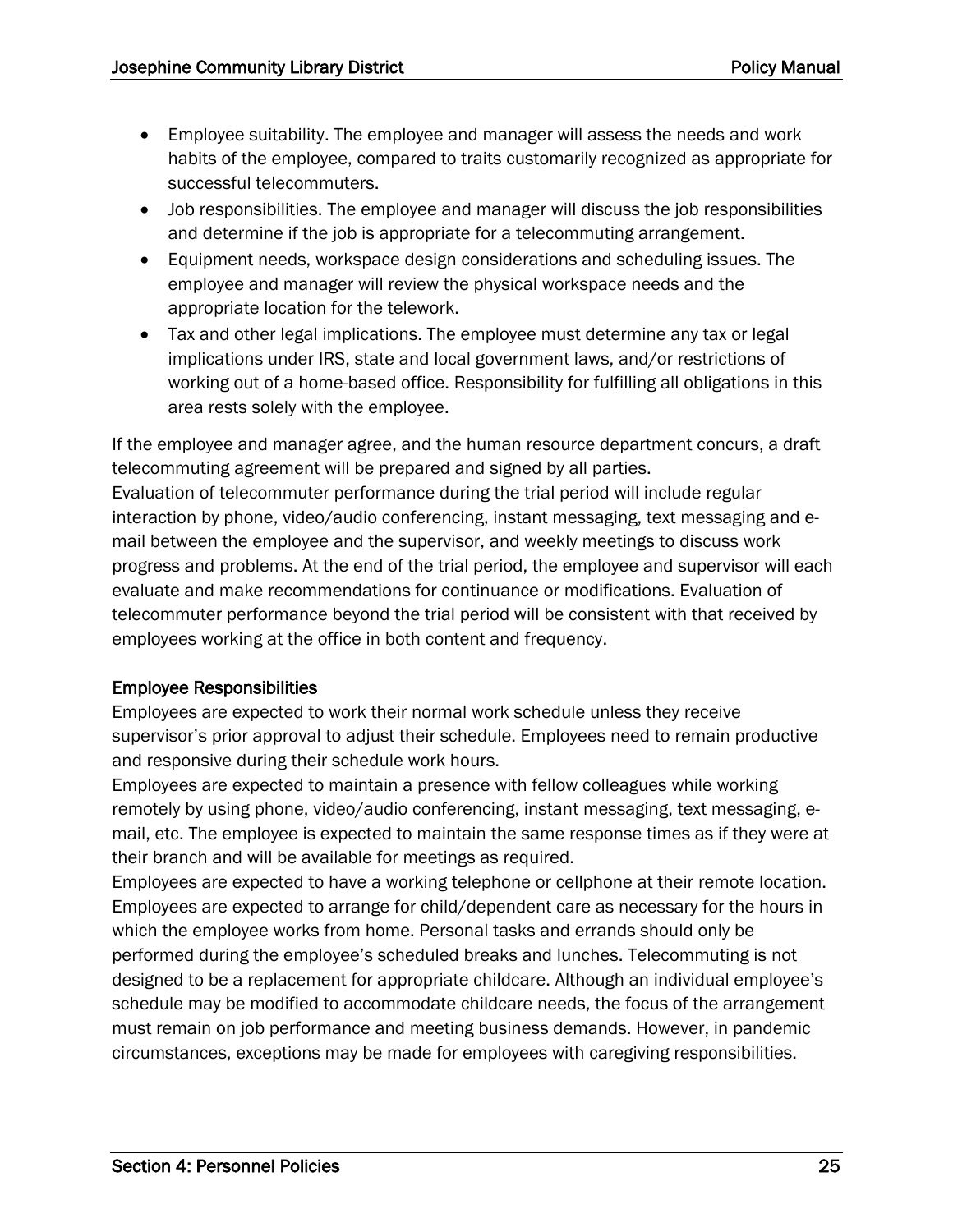Prospective telecommuters are encouraged to discuss expectations of telecommuting with family members prior to entering a trial period.

JCLD is not responsible for operating costs of any personal equipment, home maintenance, of personal equipment or any other costs, such as electric, telephone, etc. associated with the use of the employee's remote work.

#### Remote Work Location

Employees must have an appropriate work environment in their remote work location. JCLD is not responsible with costs associated in establishing such environment.

Employees should not hold business visits or in-person meetings at their alternative work location unless approved by their supervisor.

Employees are responsible for notifying their supervisor of any injuries sustained at their alternative work location and in conjunction with their regular work duties.

#### Equipment

On a case-by-case basis, JCLD will determine, with information supplied by the employee and the supervisor, the appropriate equipment needs (including hardware, software, modems, phone and data lines and other office equipment) for each telecommuting arrangement. The human resource and information system departments will serve as resources in this matter. Equipment supplied by the organization will be maintained by the organization. Equipment supplied by the employee, if deemed appropriate by the organization, will be maintained by the employee. JCLD accepts no responsibility for damage or repairs to employee-owned equipment. JCLD reserves the right to make determinations as to appropriate equipment, subject to change at any time. Equipment supplied by the organization is to be used for business purposes only. The telecommuter must sign an inventory of all JCLD property received and agree to take appropriate action to protect the items from damage or theft. Upon termination of employment, all company property will be returned to the company, unless other arrangements have been made.

JCLD will supply the employee with appropriate office supplies (pens, paper, etc.) as deemed necessary. JCLD will also reimburse the employee for business-related expenses, such as phone calls and shipping costs, that are reasonably incurred in carrying out the employee's job.

#### **Security**

Consistent with the organization's expectations of information security for employees working at the office, telecommuting employees will be expected to ensure the protection of proprietary company and customer information accessible from their home office. Steps include the use of locked file cabinets and desks, regular password maintenance, and any other measures appropriate for the job and the environment.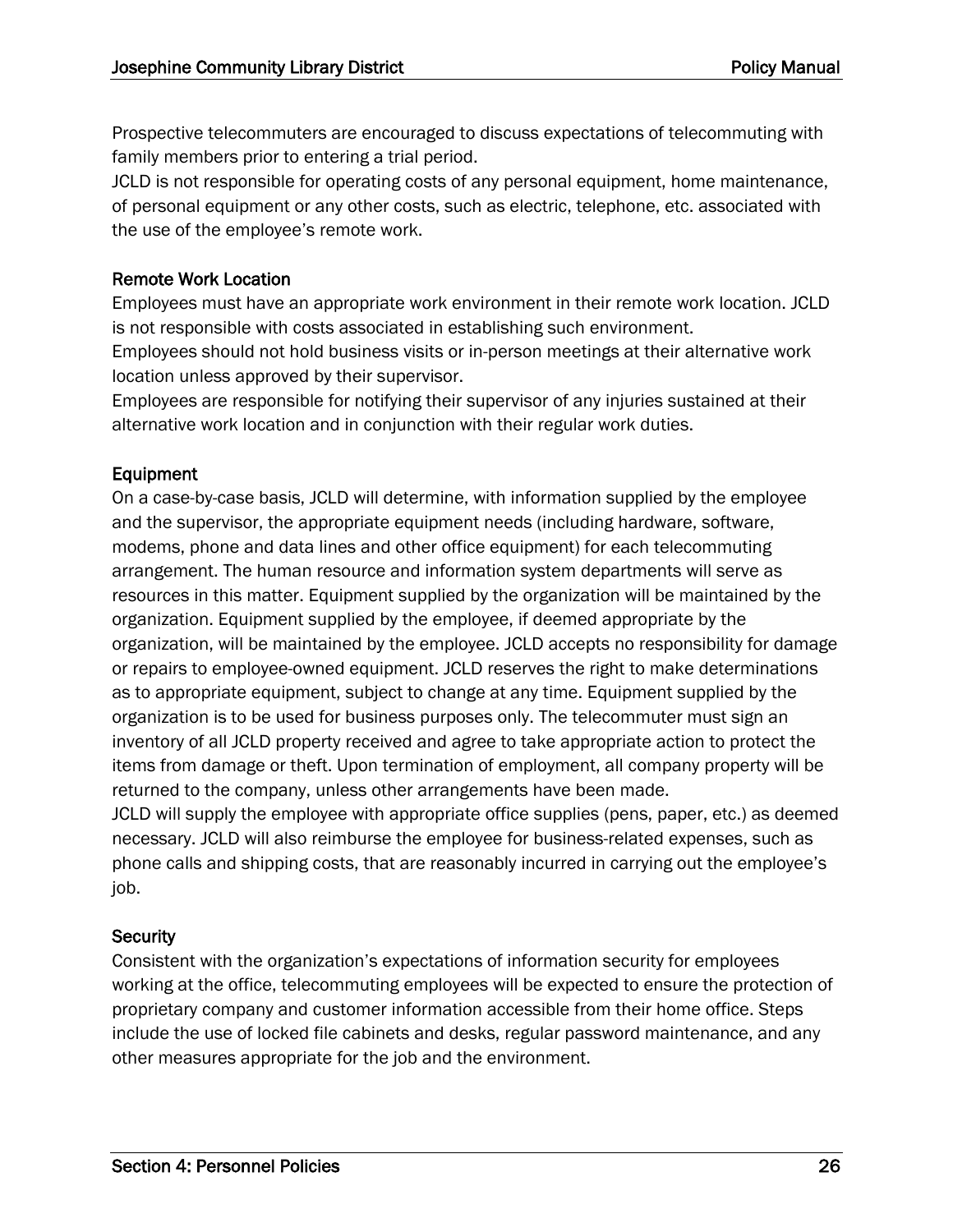#### **Safety**

Employees are expected to maintain their home workspace in a safe manner, free from safety hazards. Injuries sustained by the employee in a home office location and in conjunction with his or her regular work duties are normally covered by the company's workers' compensation policy. Telecommuting employees are responsible for notifying the employer of such injuries as soon as practicable. The employee is liable for any injuries sustained by visitors to his or her home worksite.

#### Time Worked

Telecommuting employees who are not exempt from the overtime requirements of the Fair Labor Standards Act will be required to accurately record all hours worked using JCLD's time-keeping system. Hours worked in excess of those scheduled per day and per workweek require the advance approval of the telecommuter's supervisor. Failure to comply with this requirement may result in the immediate termination of the telecommuting agreement. Employees may be required, at any time, to commute to a branch. This is considered commute time and is not eligible for reimbursement for this travel.

#### Ad Hoc Arrangements

Temporary telecommuting arrangements may be approved for circumstances such as inclement weather, special projects or business travel. These arrangements are approved on an as-needed basis only, with no expectation of ongoing continuance.

Other informal, short-term arrangements may be made for employees on family or medical leave to the extent practical for the employee and the organization and with the consent of the employee's health care provider, if appropriate.

All informal telecommuting arrangements are made on a case-by-case basis, focusing first on the business needs of the organization.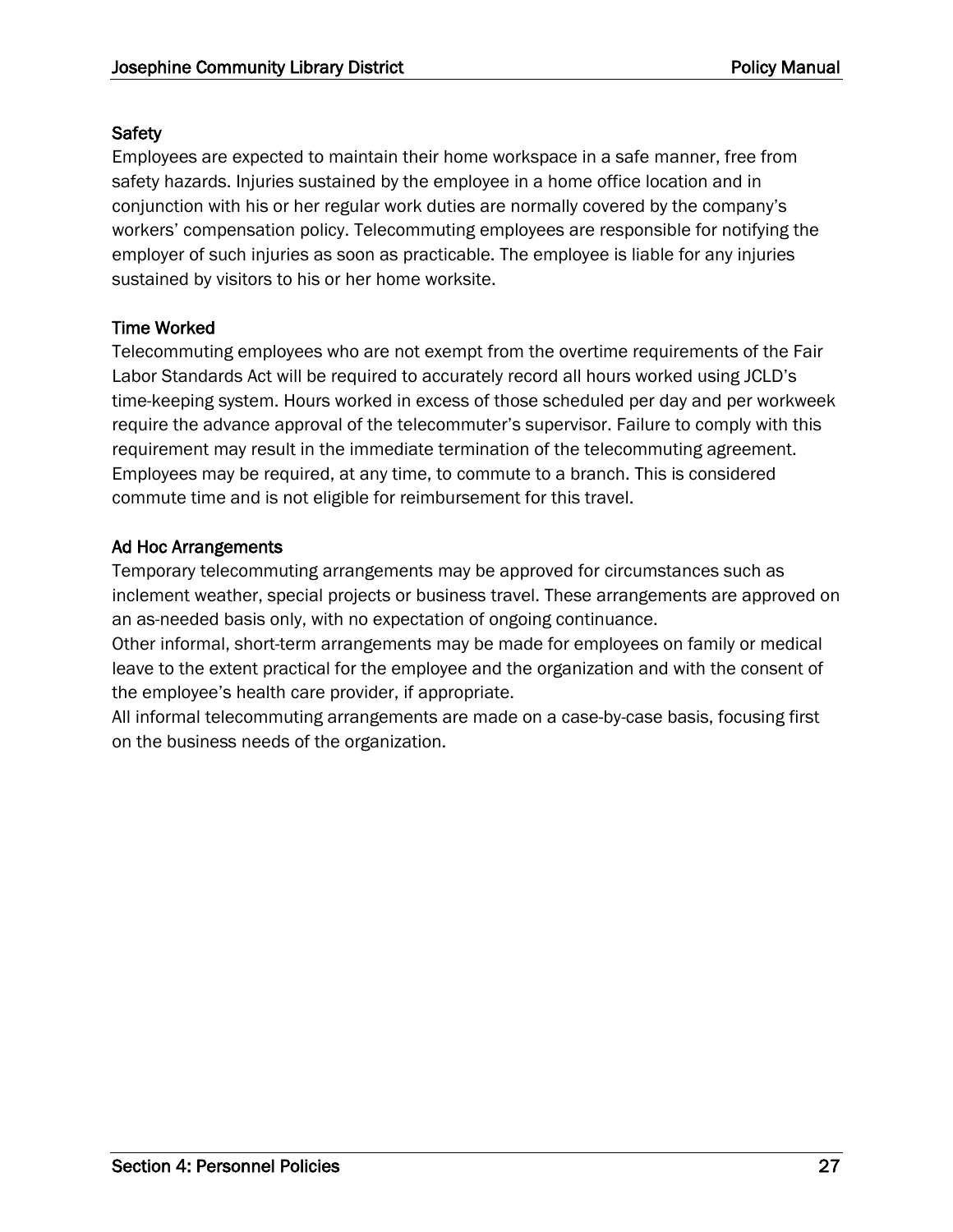# 4-4. Employee Travel Authorization and Reimbursement

It is the policy of Josephine Community Libraries District (JCLD) to reimburse staff and designated volunteers for approved documented travel and associated expenses. All employees of JCLD are expected to use good judgment regarding the expenditure of funds for travel expenses.

### 4-4-1. Travel Reimbursement Approval

*Adopted 1/25/2018*

At times, the Josephine Community Library District (JCLD) Board of Directors and/or library director may authorize an employee(s) to attend educational conferences, schooling, or functions germane to JCLD business. Registration fees, reasonable meal expenses, and reasonable lodging expenses that have been preauthorized would be considered eligible for reimbursement after submitting documentation. At the library director's discretion, JCLD may prepay certain fees for the attendee.

#### Approval

The library director shall authorize registration, travel, and attendance expenditures in advance within the budgeted amounts adopted by the Board. Prior to submittal for library director approval, the request must be approved by the employee's immediate supervisor.

Upon completion of travel reimbursement form with attached receipts, all paperwork is to be submitted to the business manager for processing within two weeks of the date of the travel.

#### **Procedures**

Reimbursement for pre-approved travel expenses requires documentation for each expense. Upon completion of the Travel Reimbursement Form with attached receipts and signature/initials of the supervisor approving reimbursement, the paperwork is to be submitted to the business manager for processing.

Reimbursement for pre-approved mileage requires submission of a written mileage log, detailing date and purpose of trip in addition to employee/volunteer's name. The log needs to be submitted for signature/initials of the supervisor approving reimbursement no later than the 15th of the month following the month in which the mileage occurred.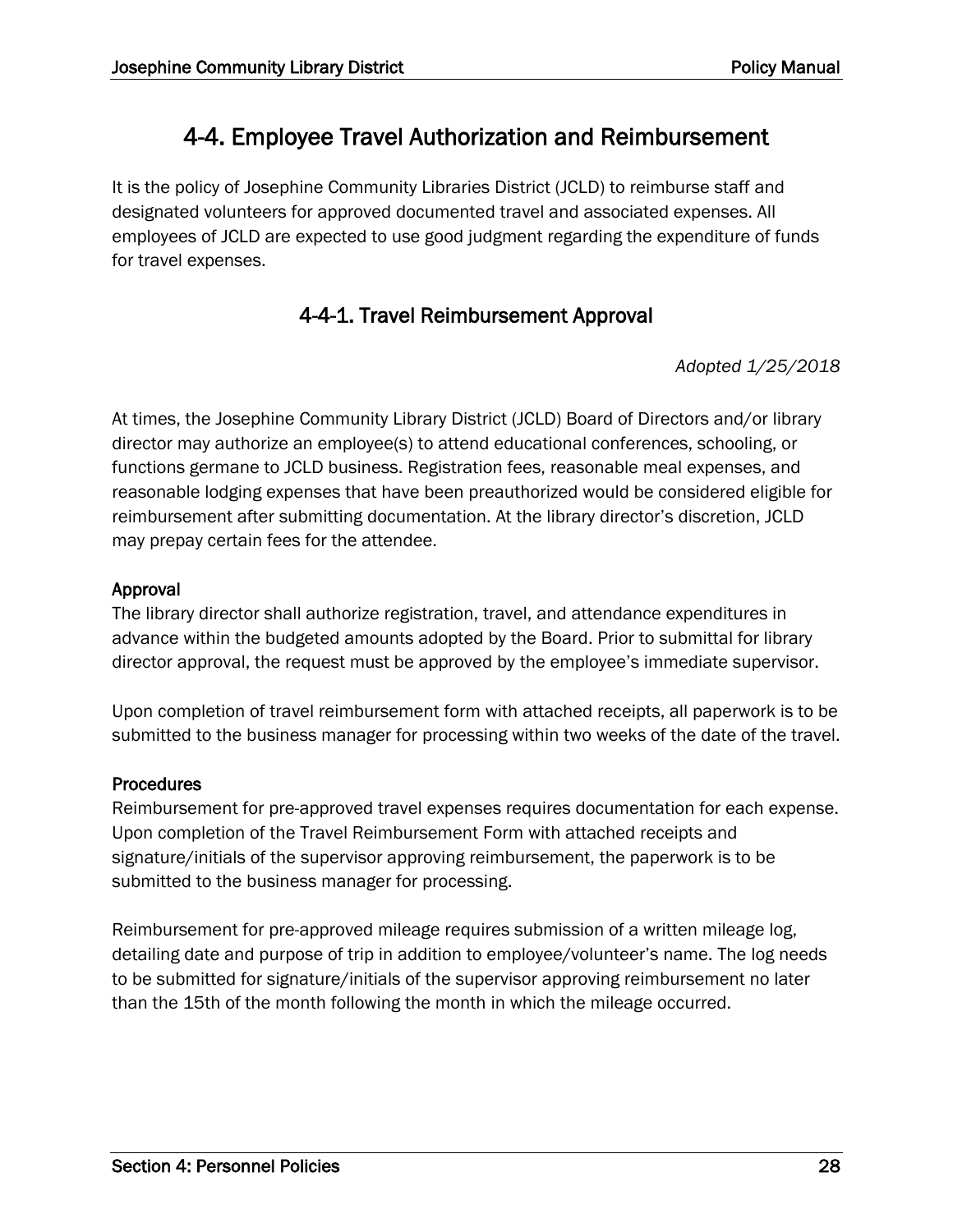### 4-4-2. Travel Reimbursement Guidelines

*Revised 5/18/2022*

#### **Guidelines**

The following general guidelines apply to the reimbursement of employee travel expenses:

- 1. The actual cost of transportation, taxi fares, telephone calls, and similar items incidental and necessary to the performance of official business while on travel status will be paid. When it's demonstrably less expensive, employees are encouraged to use a rental car rather than their personal vehicles unless they get prior approval from the library director. If the employee's personal vehicle is used, JCLD will reimburse the employee at the same rate per mile as established by the IRS annually and for the actual mileage required for the trip. Parking and other related expenses must be documented by receipt. In the case of using a rental vehicle, gas receipts will be reimbursed. Mileage Reimbursement is from work station OR residence, whichever is less. An online mileage tool will be used to determine number of miles traveled to destination and estimated hours of travel.
- 2. Lodging such as hotel and motel accommodations should be appropriate to the purpose of the trip. Expenses for lodging must be supported by actual receipts. Reimbursement for lodging is generally limited to the expense of a single room, except where employees are sharing a room.
- 3. Meals expenses for employees will be allowed to receive a per-diem rate of \$25.00 per day to be reimbursed without receipts. This is broken down as follows: \$6.00 for breakfast, \$7.00 for lunch, and \$12.00 for dinner. No receipts are required for meals covered under the per diem. With approval, if food options are limited, an employee may be reimbursed for actual meal expenses incurred up to \$50.00 per day, with receipts required under this provision. If a complimentary breakfast and/or meals are included at meetings, seminars, and training sessions with the cost included in lodging and/or registration fees, the employee is not entitled to per diem. Exceptions require a written explanation from the employee and are subject to library director prior approval. Meal "allowances" NOT connected with overnight travel are taxable income to employees. Reimbursement will be taxed and added to the employee's next paycheck. An employee who does not wish to receive the meal "allowance" should note this on the Travel Expense Report.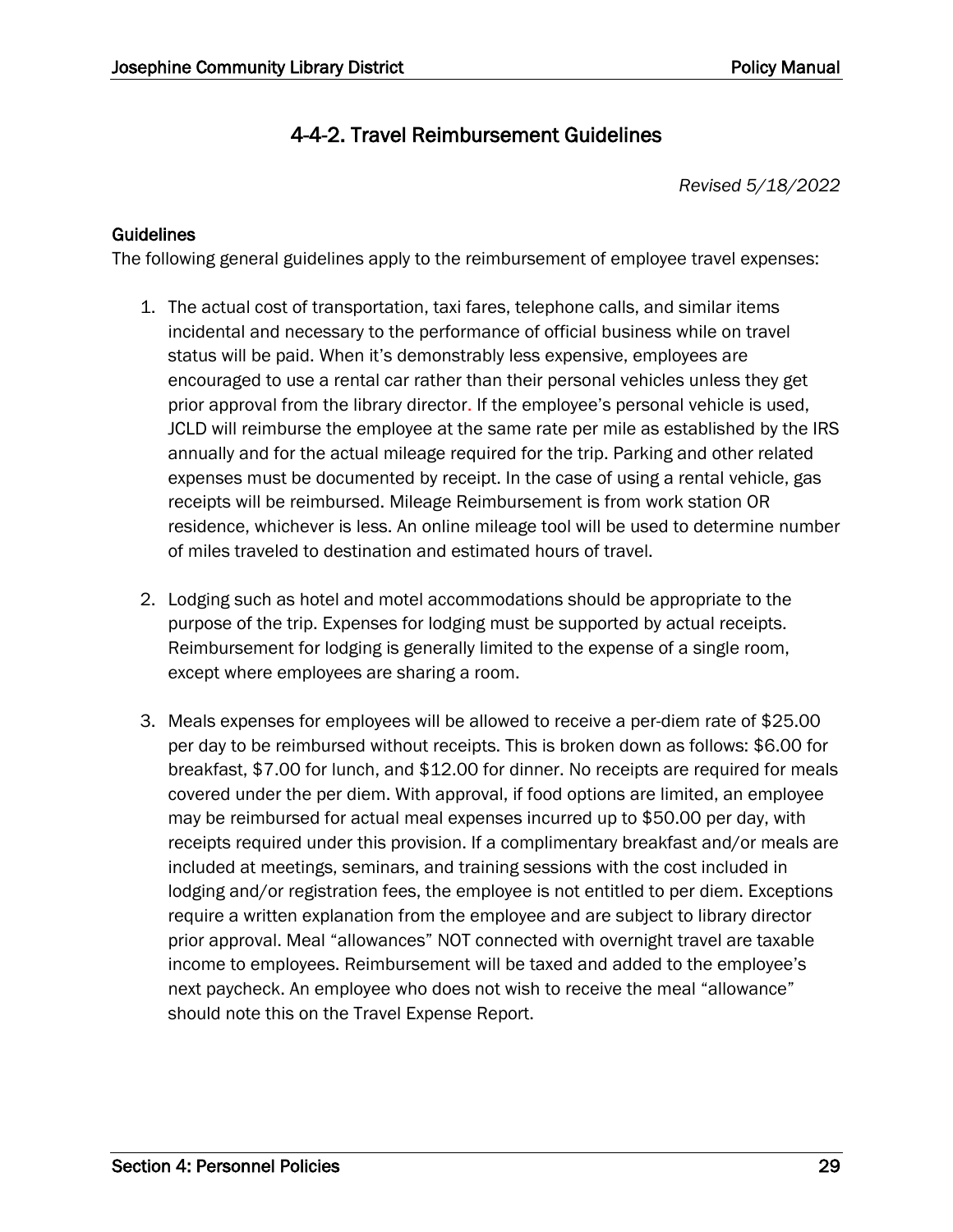#### Departure Times:

Breakfast before 6 a.m. JCLD is not obligated to reimburse breakfast if a 6 a.m. departure is not necessary to reach destination in a safe and timely manner.

Lunch before 11 a.m. JCLD is not obligated to reimburse lunch if an 11 a.m. departure is not necessary to reach destination in a safe and timely manner. Return to work station after 7 p.m.: A late arrival to the employee's work station must be due to uninterrupted travel. Should an employee stop or be delayed for any reason other than JCLD business, the employee is not eligible for dinner per diem that day.

- 4. Telephone and cell phone expenses are reimbursable only if they are directly related to JCLD business and are supported by actual receipts. Personal calls charged to JCLD or to the employee's room and paid by JCLD must be reimbursed by the employee.
- 5. Registration and tuition fees and expenses for conference registration, conference meals, activities, and tuition fees are allowable expenses. A copy of the registration must be attached to the Travel Expense Report.
- 6. Travel to and from one's residence to a work site to perform either paid or volunteer tasks is exempt from eligibility for reimbursement.
- 7. No cash advances shall be issued.
- 8. Any expenses for family members who accompany the employee on a trip are not reimbursable.
- 9. Expenditures for alcoholic beverages will not be reimbursed by JCLD.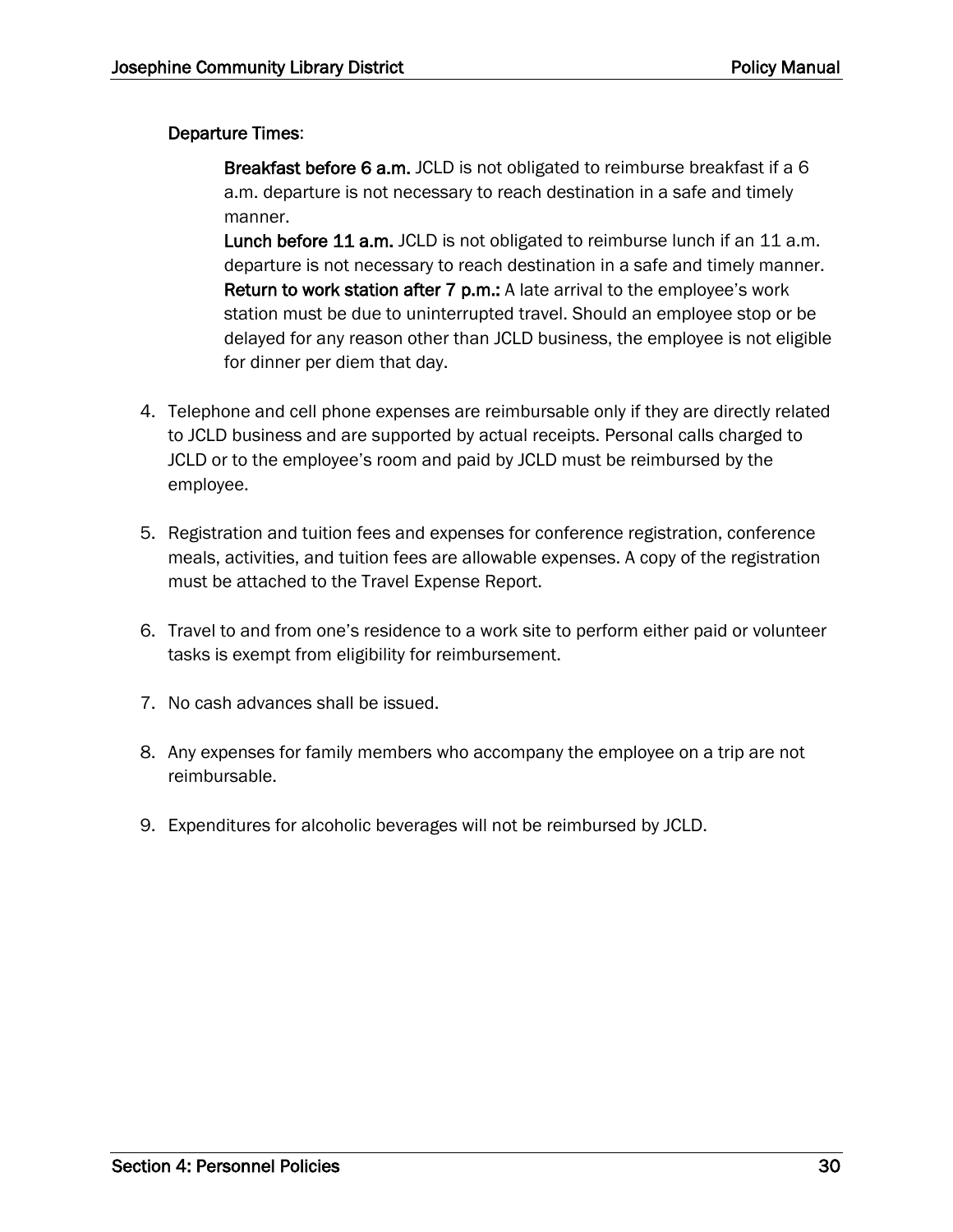### Policy 4-4-3. Education, Training, and Conference Compensation

*Adopted 4/25/2019*

The following guidelines identify the conditions and circumstances for which an employee is compensated for travel and hours worked for education, training, conferences, and other such lectures and meetings ("Training").

#### Training Time

Federal and state rules (OAR 839-020-0044) define work time as both time worked and time of required attendance. Non-exempt employees are paid regular hourly wages when *required* by Josephine Community Library District (JCLD) to attend Training. When a nonexempt employee's attendance results in compensable hours in excess of regular hours as defined in Policy 4-3-1, the employee will be paid at the overtime rate. Supervisor may adjust work time within the pay period to avoid overtime wages.

#### Required Training

Training is considered required or involuntary when the employee understands or is led to believe that present working conditions or the continuance of the employee's employment would be adversely affected by non-attendance.

Training is directly related to an employee's job if it is designed to make the employee handle the employee's job more effectively as distinguished from training the employee for another job or teaching a new additional skill in the same job.

#### Voluntary Training

Training is considered voluntary and is not considered work time if the following four criteria are met.

- 1. Attendance is outside of the employee's regular working hours;
- 2. Attendance is voluntary;
- 3. The course, lecture or meeting is not directly related to the employee's job; and
- 4. The employee does not perform any productive work during such attendance.

Independent training is time spent by the employee on the employee's own initiative attending an independent school, college, or independent trade school after work hours.

There are special situations where the time spent in attending lectures, training sessions and course of instruction is not regarded as hours worked. For example, an employer may establish for the benefit of its employees a program of instruction which corresponds to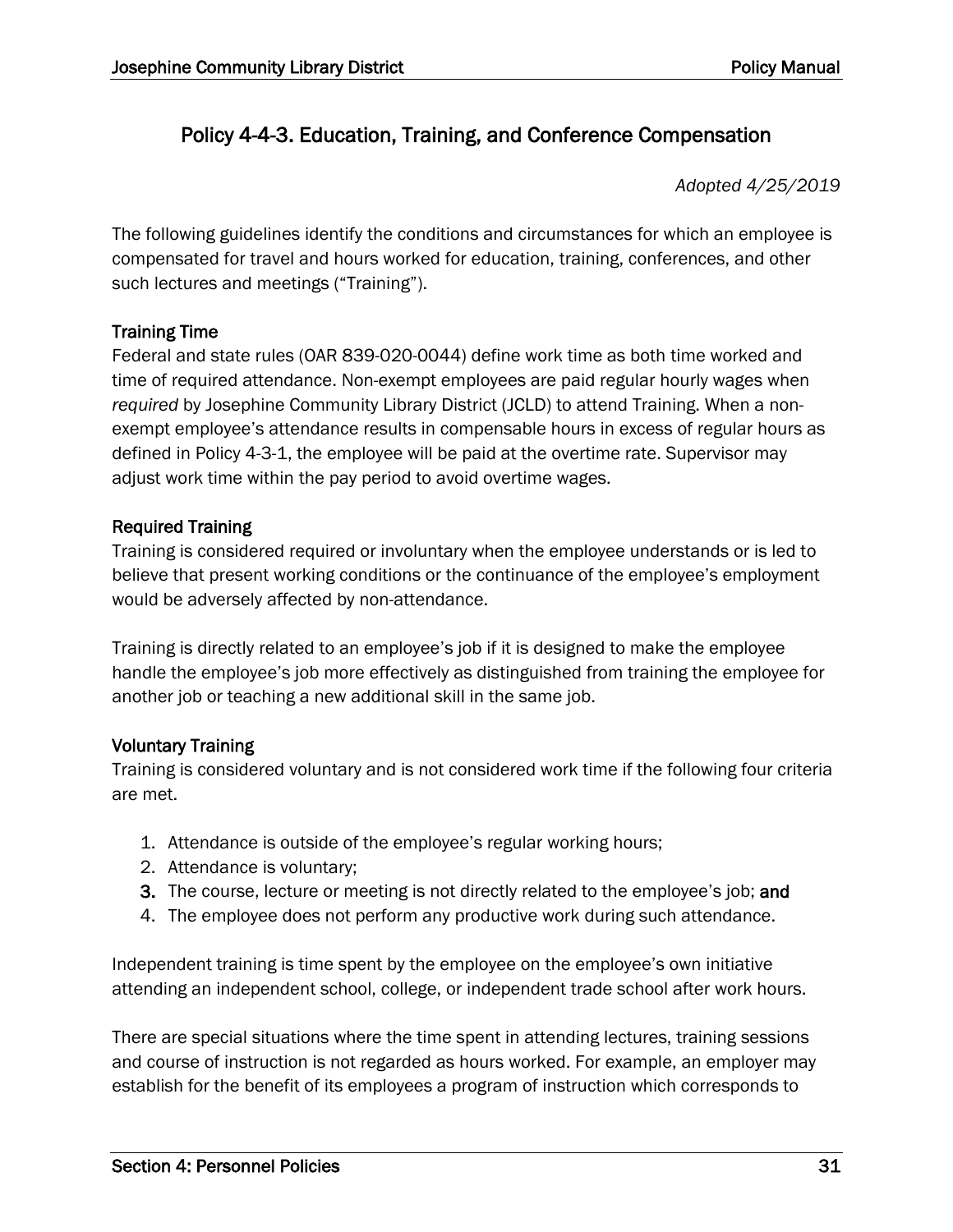courses offered by independent bona fide institutions of learning. Voluntary attendance by an employee at such courses outside of working hours would not be hours worked even if they are directly related to the job or paid for by the employer. OAR 839-020-0044(5)

Time spent in required training outside regular working hours at specialized or follow up training which is required for certification of employees by any law or ordinance does not constitute compensable hours of work. The time spent in training as provided in this section is not compensable, even if all or part of the cost of training is borne by the employer.

#### Travel Time

Travel time is considered work time per OAR 839-020-0045 and will be compensable as follows.

• Time spent by a non-exempt employee in travel as part of the employee's principal activity is counted as hours worked. Where an employee is required to report to a location other than a JCLD branch to start the workday, work time shall include the employee's travel from the designated location to the work site.

*Example*: An employee who regularly starts the day at the Grants Pass branch is required to attend a meeting at the Williams branch. In this case, work time will include the employee's travel from the designated location (Williams) back to the work site (Grants Pass).

*Example*: If an employee who normally ends work at their work site at 5 pm is required to attend Training at a different site and finishes at 8 pm and then is required to return to the work site arriving at 9 pm, the employee will be compensated for the time up to 9 pm, excluding lunch/dinner periods. However, if the employee goes home instead of returning to the work site, the travel time after 8 pm is considered normal work to home travel and is not compensable.

• An employee who regularly works at a specific branch is required to work at another site outside of a 30-mile radius of the employee's specific branch, and not required to stay overnight, is paid travel time.

*Example*: An employee is required to attend a full-day meeting in Roseburg. If the employee leaves for Roseburg from home, the employee's work time begins when they leave from home to travel to Roseburg and ends when they arrive home following the meeting, excluding lunch/dinner periods.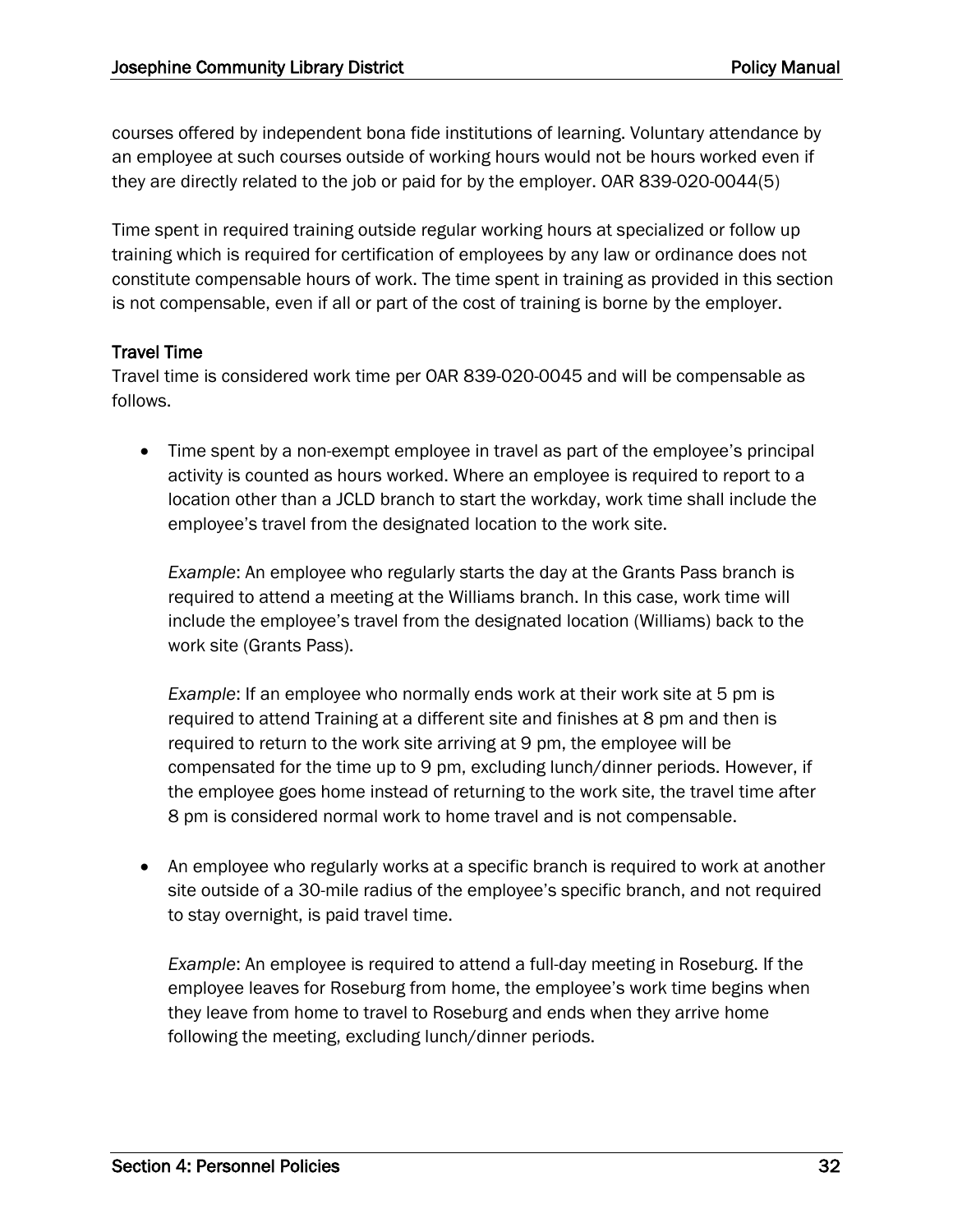- Travel that keeps an employee away from home overnight is travel away from home. Travel away from home is work time when it cuts across the employee's work day. The employee is substituting travel for other duties. The time is not only hours worked on regular working days of the normal work week, but also during the corresponding hours on nonworking days. Time spent in travel away from home outside regular work hours as a passenger on an airplane, train, boat, bus, or automobile is not considered work time.
- If an employee is offered public transportation but requests permission to drive their own car instead, the employer may count as hours worked either the time spent driving the car or the time the employee would have had to count as hours worked during working hours if the employee had used public transportation.

*Example:* An employee working Monday-Friday 8 am to 5 pm is attending required Training in Seattle. JCLD offers to fly the employee to Seattle at 1 pm arriving at 4 pm with transportation to hotel by 5 pm. The employee is paid all travel time as it occurred during regular working hours.

*Example*: An employee works Monday-Friday 8 am to 5 pm is attending required Training in Portland. JCLD offers to fly the employee to Portland but the employee requests to drive own vehicle. The employee leaves work at 3 pm for Portland and arrives at the hotel at 7 pm. JCLD need only pay the employee through 5 pm. Hours driving after 5 pm are not considered work time as the hours are outside the employee's regularly scheduled hours and the employee refused public transportation.

• When an employee is required to travel as a passenger on an airplane, train, boat, bus, or automobile, hours outside the employee's regular work hours are not considered work time unless the employee is performing work while a passenger.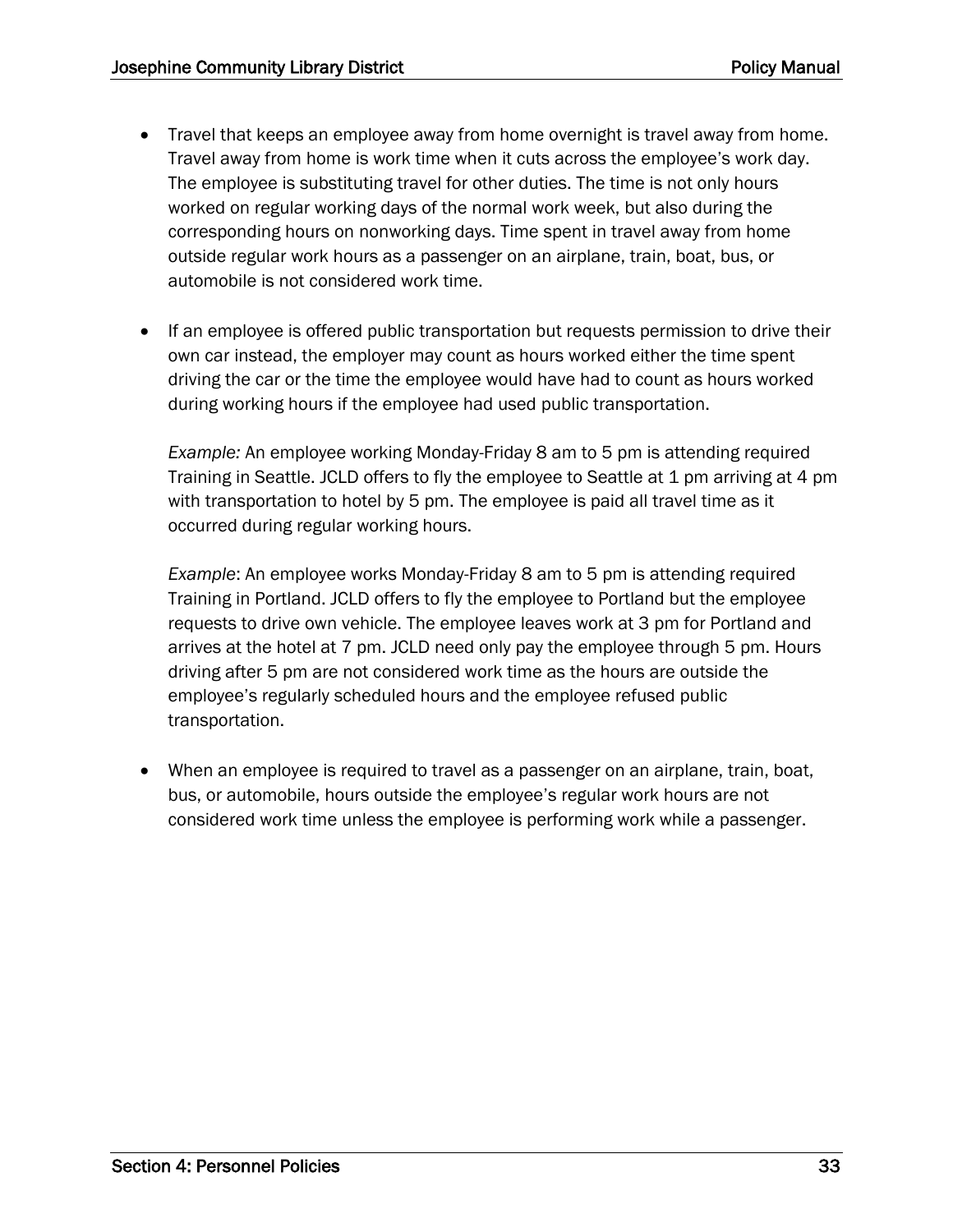# Policy 4-4-4. Educational Assistance Plan

*Adopted 12/18/2019 Adopted 01/20/2021*

#### **Objective**

Josephine Community Library District (JCLD) offers educational reimbursement benefits to encourage self-development and professionalism by providing financial assistance for job related education expenses.

This Educational Assistance Plan (EAP) includes assistance with the cost of tuition and certain other educational expenses in the pursuit of an undergraduate or graduate degree and non-degree college courses, as related to the employee's current job description or in pursuit of advancement in job position.

#### **Eligibility**

JCLD provides the EAP to regular full-time who work at least 40 hours per week, or at least 80 hours on a bi-weekly basis and part-time employees who regularly work 20 hours a week or more. Eligibility for the EAP begins on the 91st day of employment.

#### Plan Benefits

JCLD will reimburse the employee no more than \$1,000 a fiscal year for qualified educational expenses. Under Section 127 of the Internal Revenue Code, the employee receives the reimbursements under this EAP as tax-free fringe benefits.

#### Approval

Employees must gain approval for reimbursement from library director and manager prior to enrolling in any degree or non-degree courses. This will alleviate any potential expenses being incurred which are ineligible. An EAP Request Form must be completed and submitted to manager and library director for approval prior to enrollment. Approval for the EAP is at the discretion of the library director in conjunction with employee's manager.

#### Eligible Tuition, Fees and Expenses

The following expenses may be eligible for reimbursement as related to the employee's job description:

- 1. Tuition fees for college/university eligible courses. Eligible courses include collegecredit course offered by an accredited college or university; online courses offered by an accredited college or university; and, adult education non-credit and/or nondegree courses offered by an accredited institution.
- 2. Required textbooks, supplies and required fees. These may include books printed or electronic; supplies if they are required as part of the course; and, fees assessed by the institution which are required for enrollment in and completion of an approved course or degree and are not refundable after completion of a course.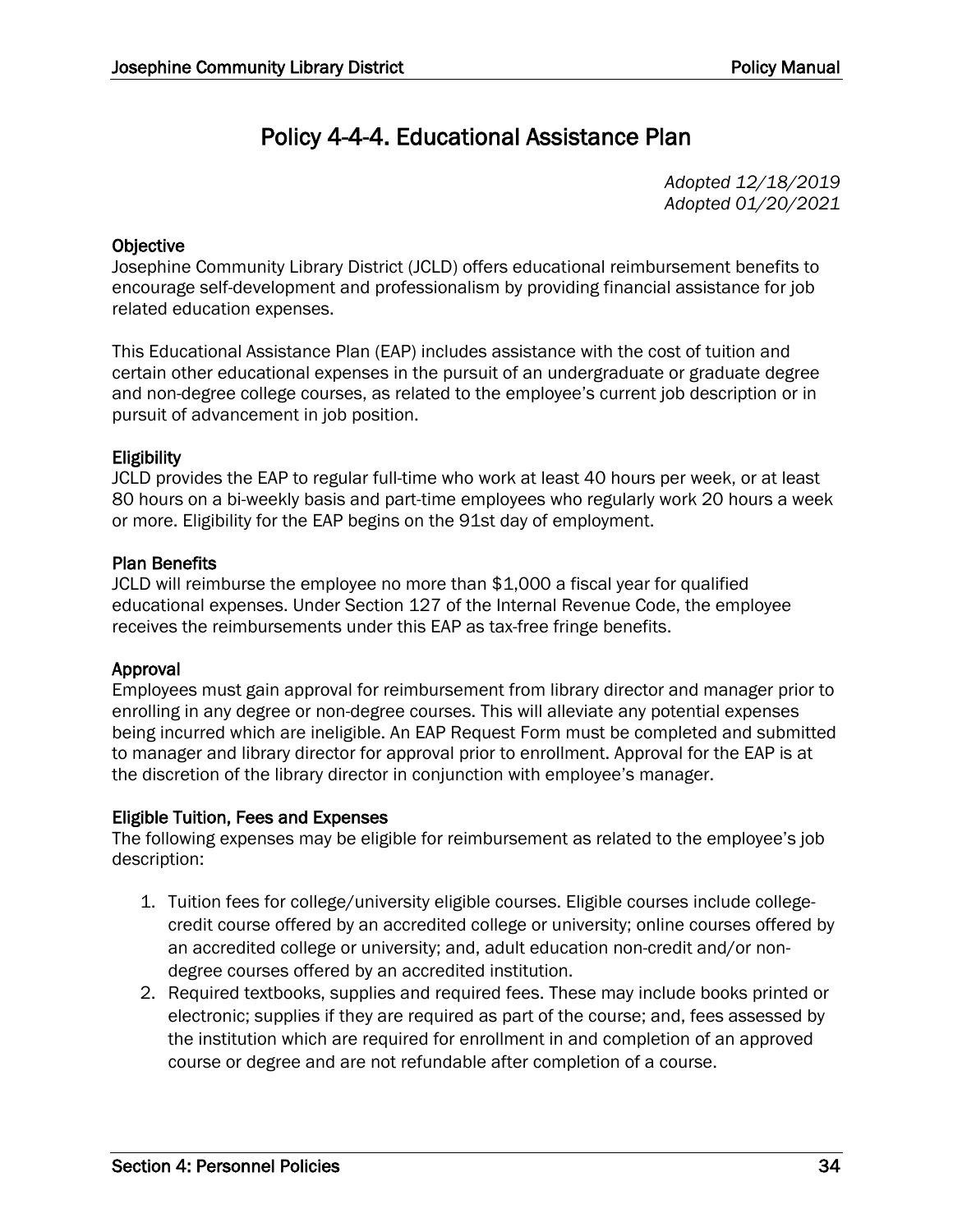An employee is eligible for reimbursement of a course under this EAP only if he or she is an active employee at the time the course commences and at the time of reimbursement.

#### Ineligible Tuition, Fees and Expenses

Ineligible fees and expenses include:

- 1. Recreation or leisure time courses such as golf, bridge, sewing, etc. are not covered.
- 2. Dale Carnegie, Evelyn Wood Reading Dynamics, and other similar programs are not covered under this EAP. If a manager recommends one of these courses, it may be eligible for reimbursement as a business expense.
- 3. Optional supplies and fees are not reimbursable.

#### Reimbursement Qualifications

To qualify for reimbursement, an employee must receive a grade of 3.0 or better, or a "Pass", if taking a "Pass/Fail" course. No benefit will be payable unless these requirements are met.

Once a course has been satisfactorily completed, an employee may request reimbursement for eligible fees and expenses related to the course up to a maximum of \$1,000. An EAP reimbursement form will be submitted to the employee's manager with documentation of grade received. Manager will then submit form to library director for signature.

Reimbursement requests must be submitted no later than 90 days following completion of the course. A reimbursement submitted after 90 days is not eligible for reimbursement.

#### Repayment Requirements

The JCLD Education Assistance Plan Repayment Agreement requires that an employee repay amounts reimbursed for tuition, fees and expenses in the event the employee voluntarily separates employment from JCLD.

By signing the Repayment Agreement, an employee agrees to repay tuition, fees and expense benefits received under the EAP based on voluntary separation and the following schedule:

| <b>Time Worked</b><br>The time between the date of the reimbursement and<br>the employee's termination date. | Percentage of Repayment<br>As related to the amount of tuition, fees<br>and expenses reimbursed to the<br>employee prior to the employee's<br>termination date. |
|--------------------------------------------------------------------------------------------------------------|-----------------------------------------------------------------------------------------------------------------------------------------------------------------|
| 6 months or less                                                                                             | 100 %                                                                                                                                                           |
| Greater than 6 months, less than 12 months                                                                   | 75%                                                                                                                                                             |
| Greater than 12 months, less than 18 months                                                                  | 50%                                                                                                                                                             |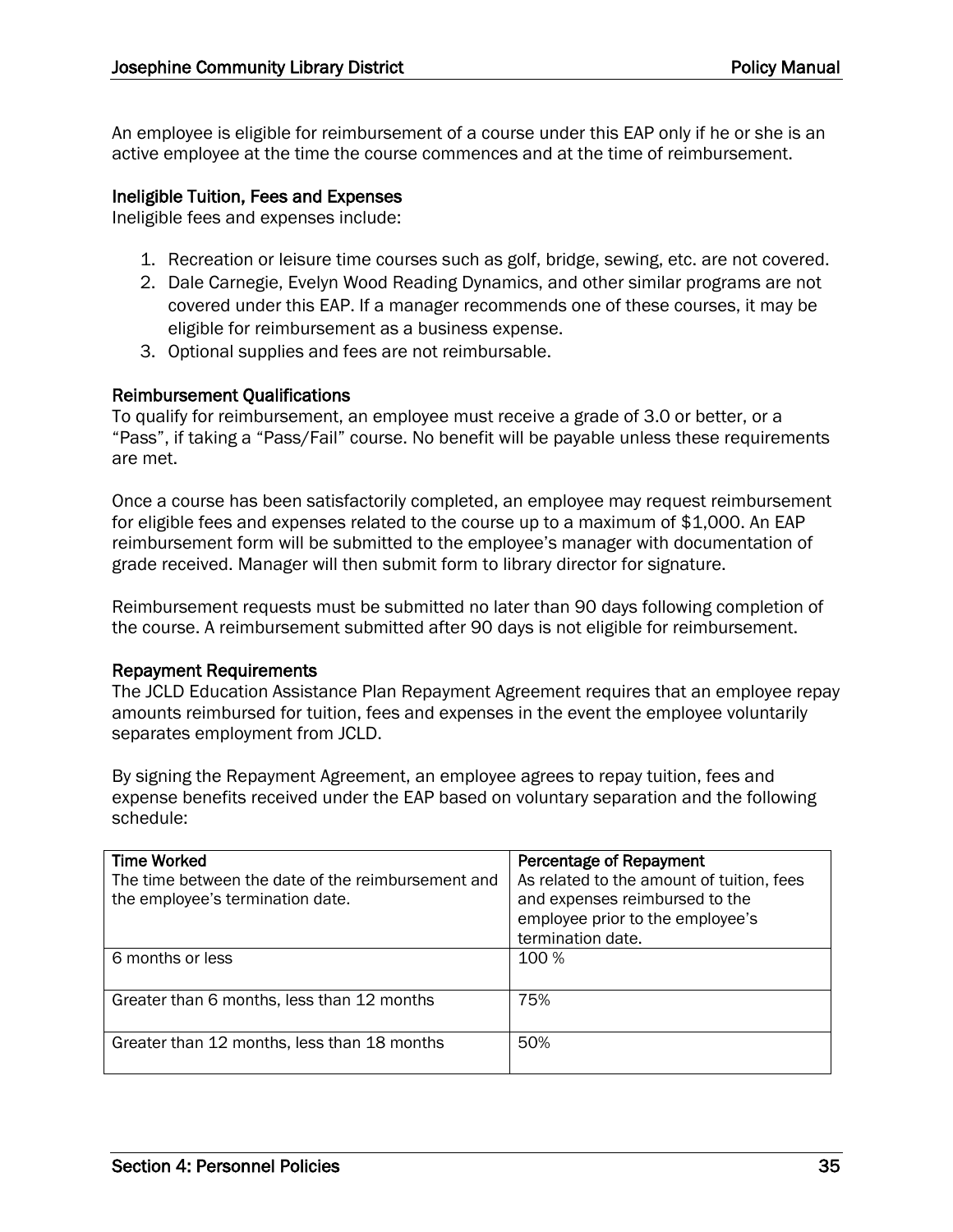| Greater than 18 months, less than 24 months |  |  |
|---------------------------------------------|--|--|
|                                             |  |  |

#### Time Off Work

Course associated research, projects, homework, and the like, should not be performed during the employee's scheduled work hours.

#### Modification and Termination

JCLD reserves the right to modify or terminate this EAP, in whole or in part, in such manner as it shall determine. Modification or termination may be made by JCLD for any reason.

| 6 months or less                            | 100 % |
|---------------------------------------------|-------|
| Greater than 6 months, less than 12 months  | 75%   |
| Greater than 12 months, less than 18 months | 50%   |
| Greater than 18 months, less than 24 months | 25%   |

#### Time Off Work

Course schedules should not conflict with the employee's work schedule.

#### Modification and Termination

JCLD reserves the right to modify or terminate this EAP, in whole or in part, in such manner as it shall determine. Modification or termination may be made by JCLD for any reason.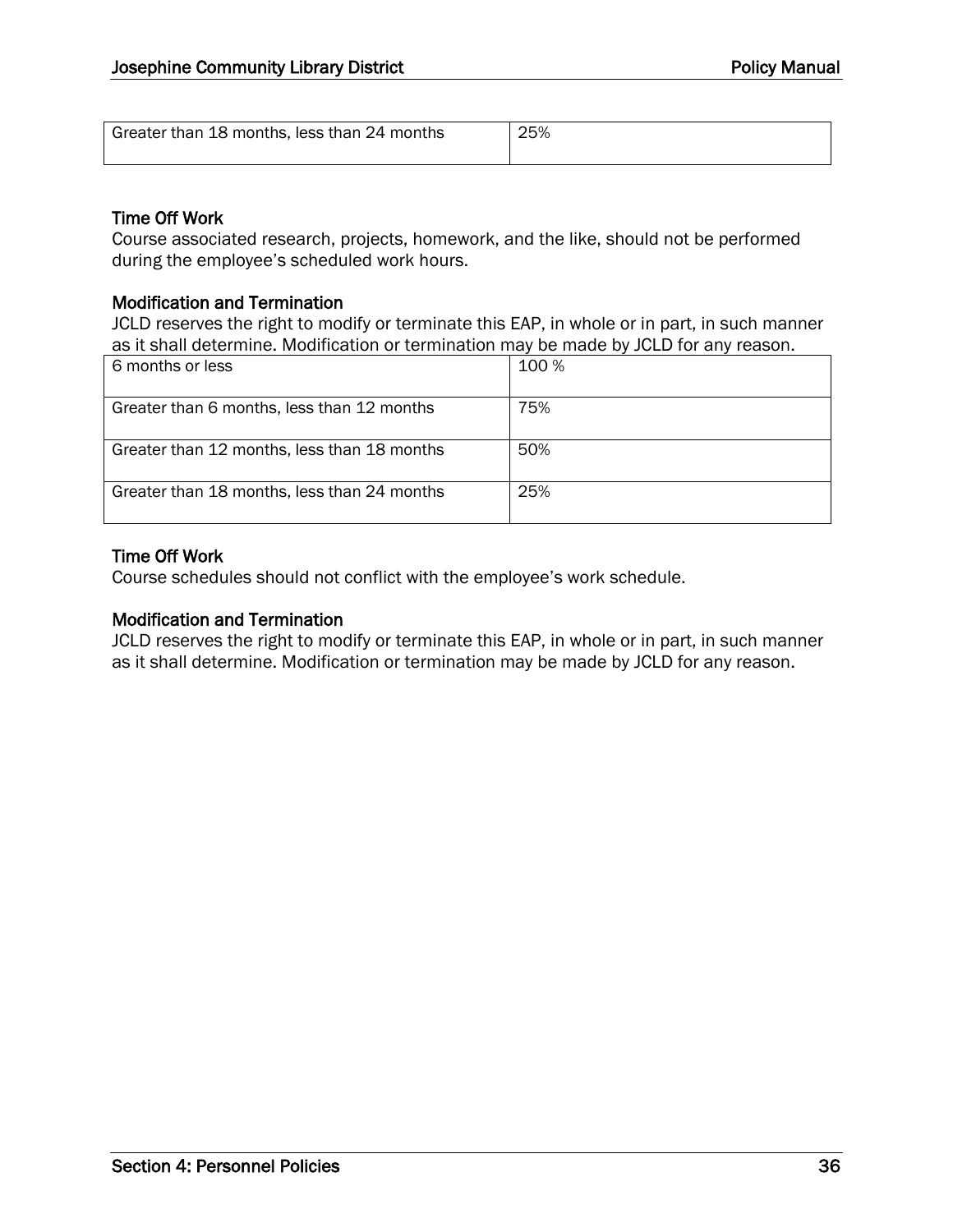# Section 4-5. Time Off

### Policy 4-5-1. Vacation

*Adopted 12/16/2017 Revised 1/25/2018 Revised 7/18/2019 Revised 11/20/2019*

Josephine Community Library District (JCLD) vacation benefits are intended to provide eligible employees with a period of paid rest and relaxation away from work. Accordingly, employees are encouraged to schedule vacations each year, and to use all earned vacation benefits.

If a holiday falls during an employee's scheduled vacation, the employee will receive holiday pay for the day, if eligible for such pay, and will not be charged for vacation benefits for the day.

JCLD provides vacation benefits to its regular full-time and part-time employees who work 20 hours a week or more. Eligible employees will commence earning vacation benefits on the 91st day of employment. Vacation hours are accrued for each paid hour. Vacation credits shall not accrue during any unpaid leave of absence. Accrued and unused vacation benefits shall be paid upon termination of employment.

| Years of    | <b>Full-time</b> | Vacation   | Part-time | Vacation    |
|-------------|------------------|------------|-----------|-------------|
| Employment  | 40 hours         | hours      | 20 hours  | hours       |
|             | per week         | accrued    | per week  | accrued per |
|             |                  | per pay    |           | pay period  |
|             |                  | period     |           |             |
| For year1   | 80 hours         | 3.08       | 40 hours  | 1.54        |
| For year 2  | 100 hours        | 3.85       | 50 hours  | 1.92        |
| For year 3  | 120hours         | 4.62       | 60 hours  | 2.31        |
| For year 4  | 140 hours        | 5.38       | 70 hours  | 2.69        |
| For years 5 | 160 hours        | 6.15 hours | 80 hours  | 3.08        |
| or more     |                  |            |           |             |

Any variance in regularly scheduled hours worked per week between 20 hours and 40 hours would be prorated in the same manner as outlined in the chart.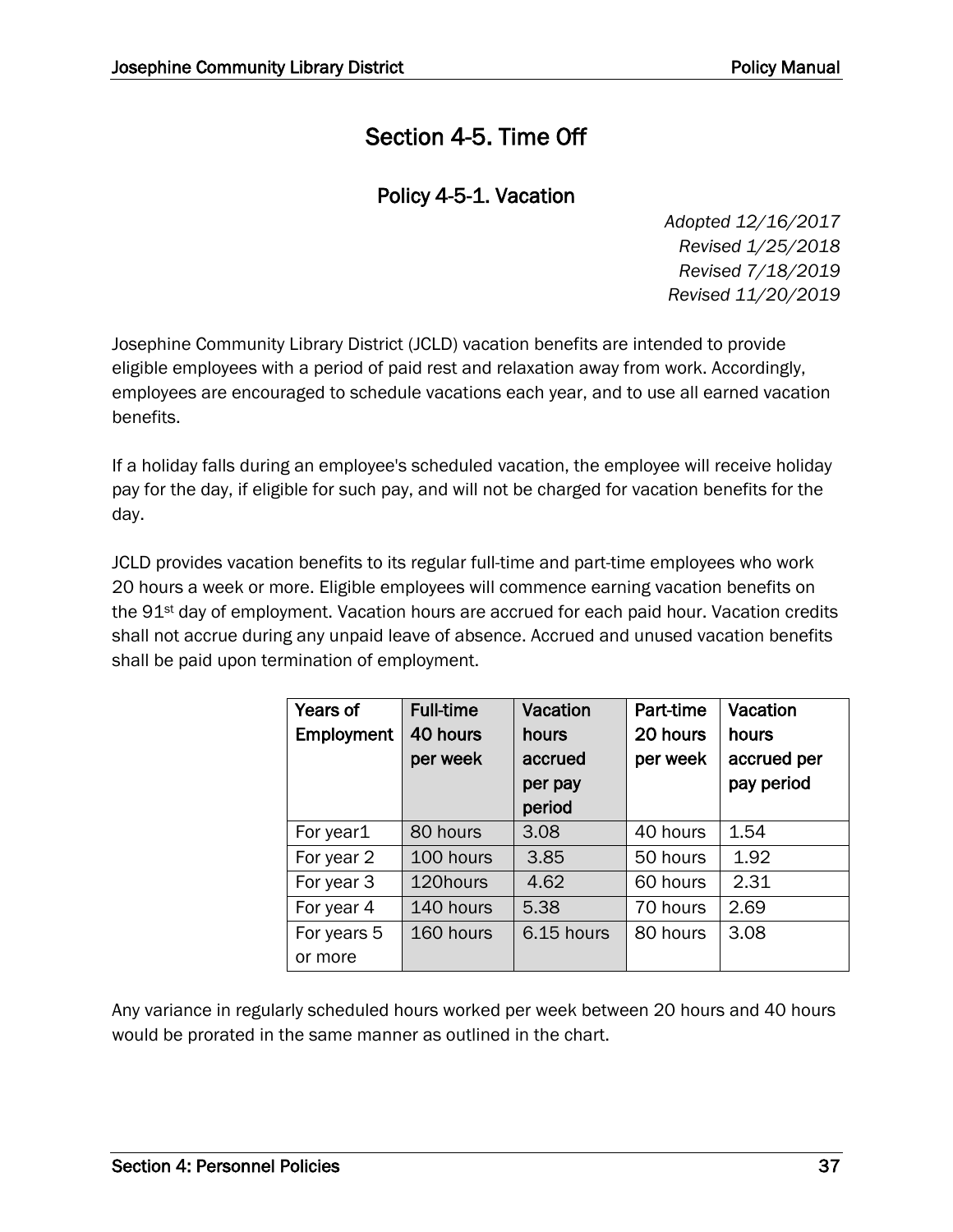Vacation accrued shall not exceed the maximum of 120 hours in a year for full-time employees and 60 hours in a year for part-time employees, to be carried over on an employee's anniversary date. Any hours in excess of that amount will be forfeited. For example, full-time employees who accrue 120 hours of vacation forfeit any unused hours in excess of 120 hours.

Utilization of vacation time shall be approved by the library director or direct supervisor for all employees. Vacation time may be used for sick leave as defined in Policy 4-5-3, *Sick Leave*, when the sick leave accrual has been exhausted, or for family leave as defined in Policy 4-5-4, *Leaves*. All time granted shall be compensated at the normal pay rate for the employee. Vacation time for the library director shall be reviewed and approved by the president of the JCLD Board of Directors.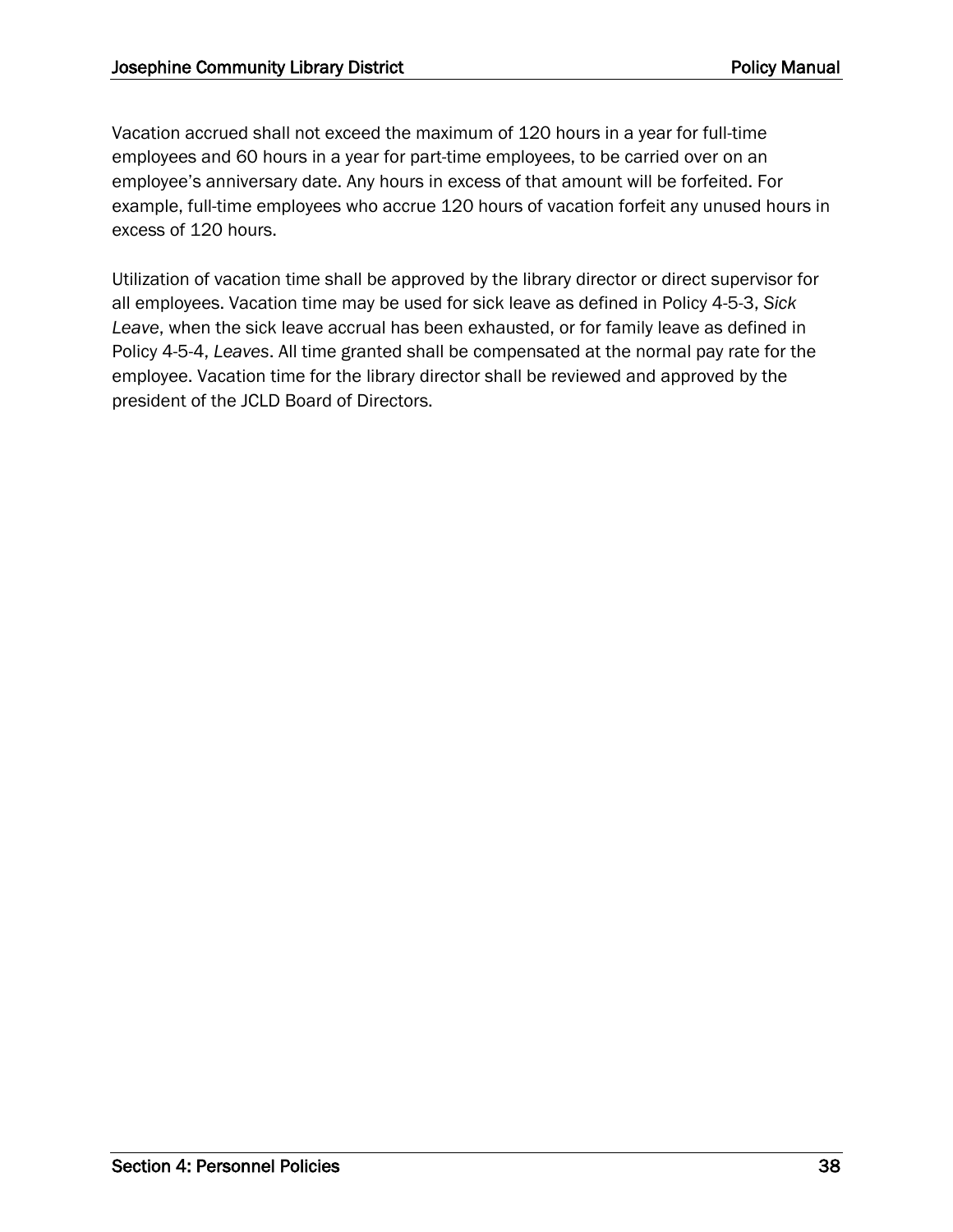### Policy 4-5-2. Holidays

*Adopted 10/19/2017 Revised 1/25/2018 Revised 4/26/2018 Revised 11/15/2018 Revised 11/18/2020 Revised 8/18/2021*

Josephine Community Library District (JCLD) recognizes the following holidays and the library will be closed on the identified day or a prior or subsequent designated day. Regular full-time employees will receive a day off with pay on each of these recognized holidays.

- 1. New Year's Day
- 2. Martin Luther King, Jr. Day
- 3. President's Day
- 4. Memorial Day
- 5. Juneteenth
- 6. Independence Day
- 7. Labor Day
- 8. Veterans Day
- 9. Thanksgiving Day
- 10.Day after Thanksgiving
- 11.Christmas Day

When Christmas Eve falls on a Monday, it will be observed as an additional holiday that year. This occurs once every seven years.

Part-time employees receive pro-rated holiday benefits. For example, an employee scheduled to work six hours on a holiday earns six hours of holiday pay.

No employee will be scheduled to work on a holiday. If an employee works on any holiday observed by the district, the employee shall either be paid overtime or given compensatory time for all hours worked at the rate of one-and-one-half times the regular rate of pay.

Employees who are off work on a leave of absence shall not receive holiday pay. Employees who are off work due to sickness or vacation shall be paid for the holiday in lieu of using vacation or sick leave credits.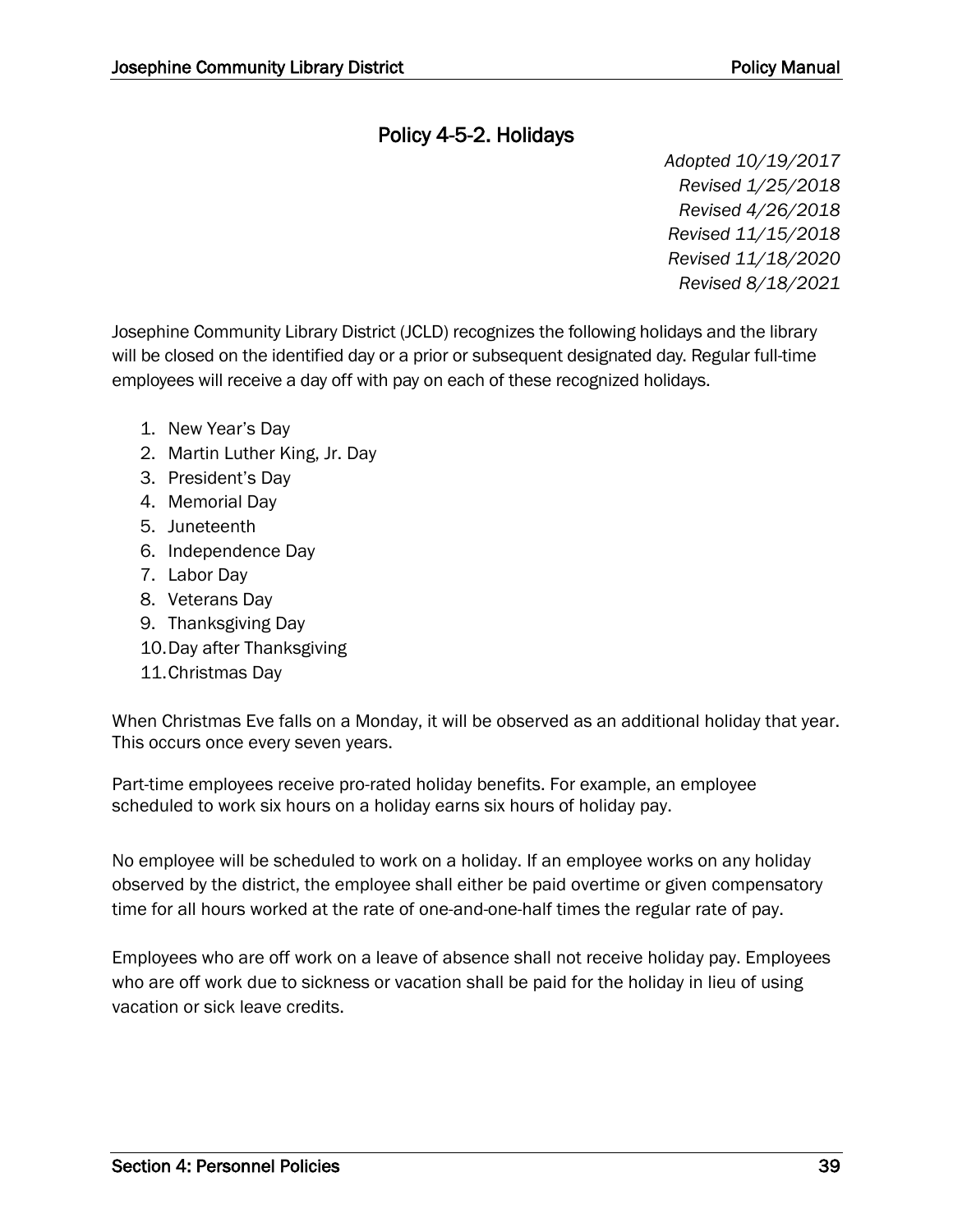Full-time employees who are not regularly scheduled on a holiday will be permitted to take the holiday on another workday during the pay period in which the holiday falls, with approval by the library director.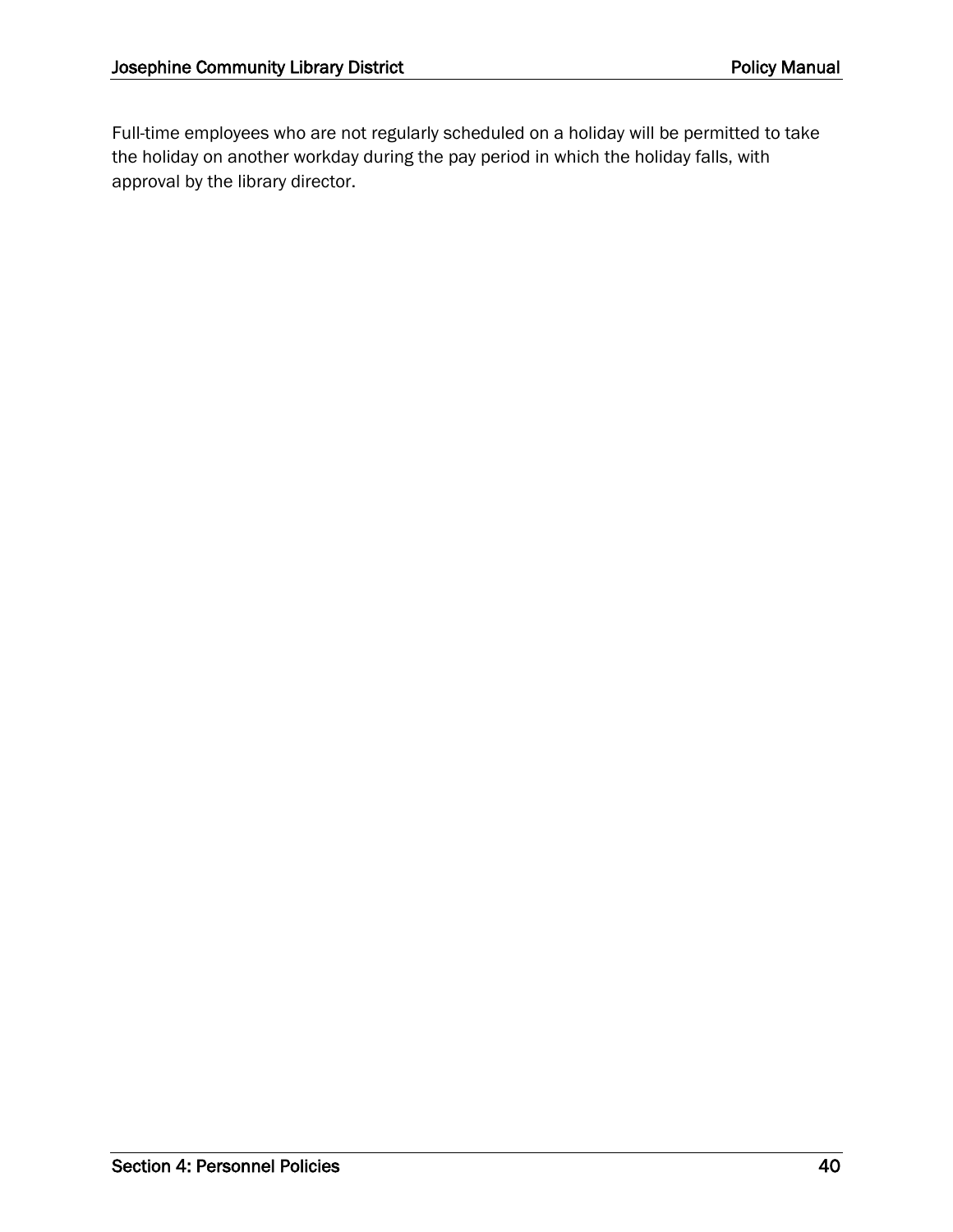### Policy 4-5-3. Sick Leave

*Adopted 10/19/2017*

Compensated sick leave will be provided on an accrual basis for all Josephine Community Library District (JCLD) personnel.

Employees may use sick leave when a personal illness or injury prevents them from safely performing their normal job duties. Employees may also use sick leave to care for an immediate family member (spouse, children, step-children, parent, parent-in-law, registered domestic partners) residing in the home who is suffering from an illness or injury. Sick leave may also be used for preventive care appointments for the employee and employee's family members. More details regarding the use of sick leave can be found on the Requirements of Oregon Sick Time Law poster displayed in the break area.

#### Notification of Inability to Work

Employees are expected to be able to attend work reliably, predictably, and regularly. Employees who are unable to report to work due to personal or dependent illness or injury must contact their immediate supervisor at least two hours prior to the scheduled start of the work shift. If an employee becomes sick during the day, the supervisor or designee must be notified before the employee leaves work. In the event of a bona fide emergency (such as car wreck, flood, natural disaster), the individual shall provide notice as soon as practical.

When sick leave is taken to care for a dependent, the District expects that other care arrangements will be made as soon as possible, except where leave for dependent care purposes is provided for by family leave laws and the employee is eligible for such leave. The employee must comply with the notice requirements under family leave laws, which may provide for later notification of inability to work than is otherwise required by this policy, if the need for the leave is unanticipated.

If an employee takes sick leave in excess of three regularly scheduled consecutive days, or before or following scheduled holidays or breaks, the library director may request the employee provide evidence from a medical provider or a similar specific representation regarding the nature of the illness causing the sick leave use. If there is a cost to the employee to obtain such documentation, the District will reimburse the employee. Failure of the employee to provide requested evidence within 15 days of the requested sick time may result in discipline.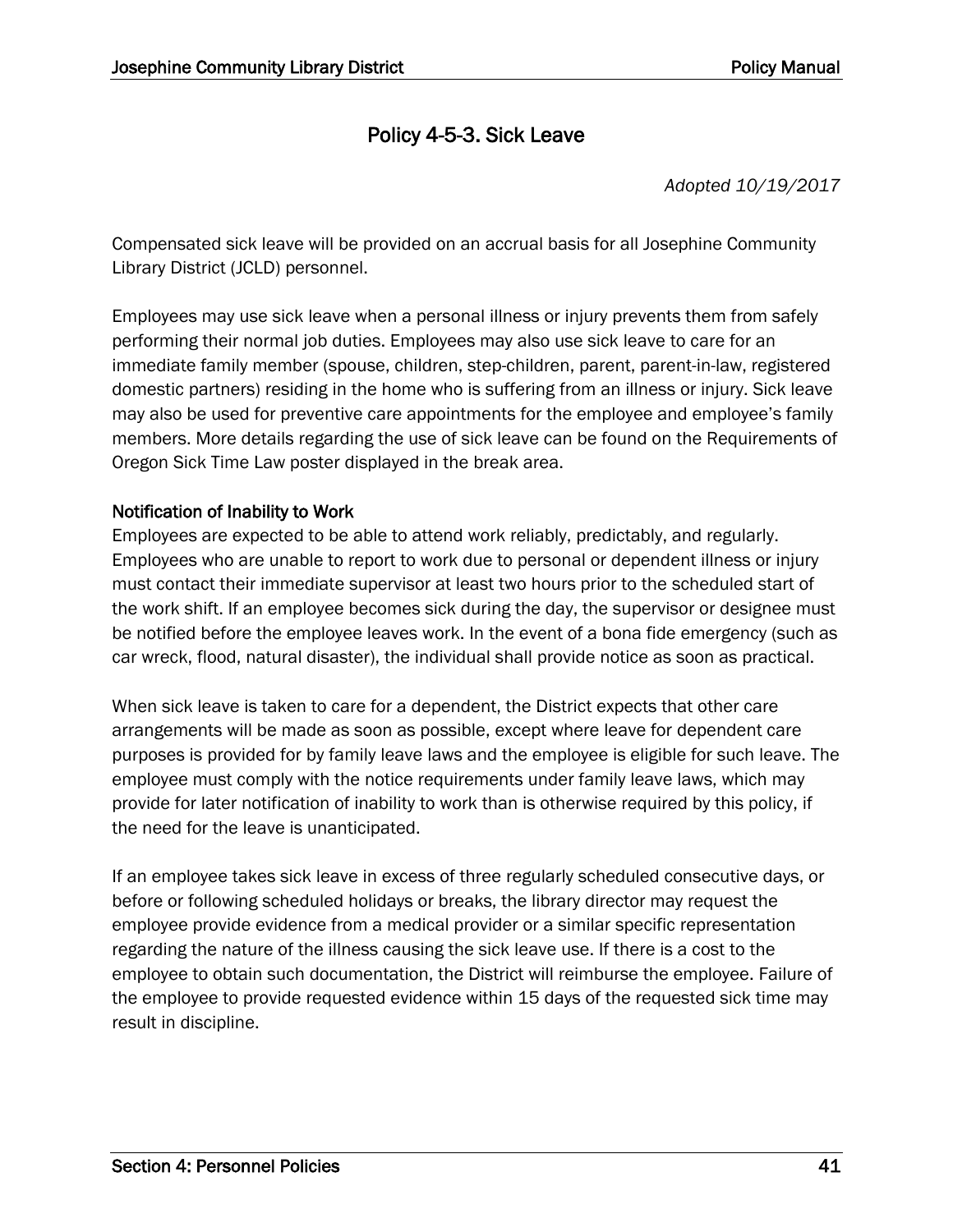#### Accrual

Upon hire, employees will commence earning sick leave benefits at the rate of .03846 hours for paid hours worked. For example, an employee normally working 80 hours in a pay period would earn 3.08 hours of sick leave. Following 90 days of employment, employees may begin using previously accrued sick leave and earned sick leave. Sick leave shall be earned and accrued based upon the employee's paid hours, not including holidays and overtime. Any variance in regularly scheduled hours worked per week would be prorated.

Unused sick leave benefits accumulate from year to year.

Sick leave for full-time and part-time employees shall accrue to a maximum of 120 hours. Any time in excess of the accrual limit is forfeit. The sick leave balance has no value upon termination or voluntary resignation. Employees are not paid for unused sick leave upon employment termination.

#### Concurrent Leaves

Sometimes more than one type of leave may apply to a situation. Where allowed by federal or state law, leaves will run concurrently. This means that sick leave, workers' compensation leave, personal leave, leave as a reasonable accommodation for a qualified individual with a disability, federal family medical leave, and unpaid leaves of absence may all run concurrently and be counted against the employee's family medical leave entitlement. The District may designate any type of leave as Family Medical Leave if the leave is used for a family medical leave purpose.

#### Medical Certification

An employee on sick leave that is running concurrently with another type of leave, for example family medical leave or personal leave, must provide the medical certification required for any and all applicable types of leave. This means an employee on sick leave may be required to have their medical provider complete the certification of physician or practitioner form required for federal or state family medical leave, obtain second or third medical opinions, as provided by family medical leave laws, and provide fitness for duty medical certifications before returning to work as provided by the family medical leave policy.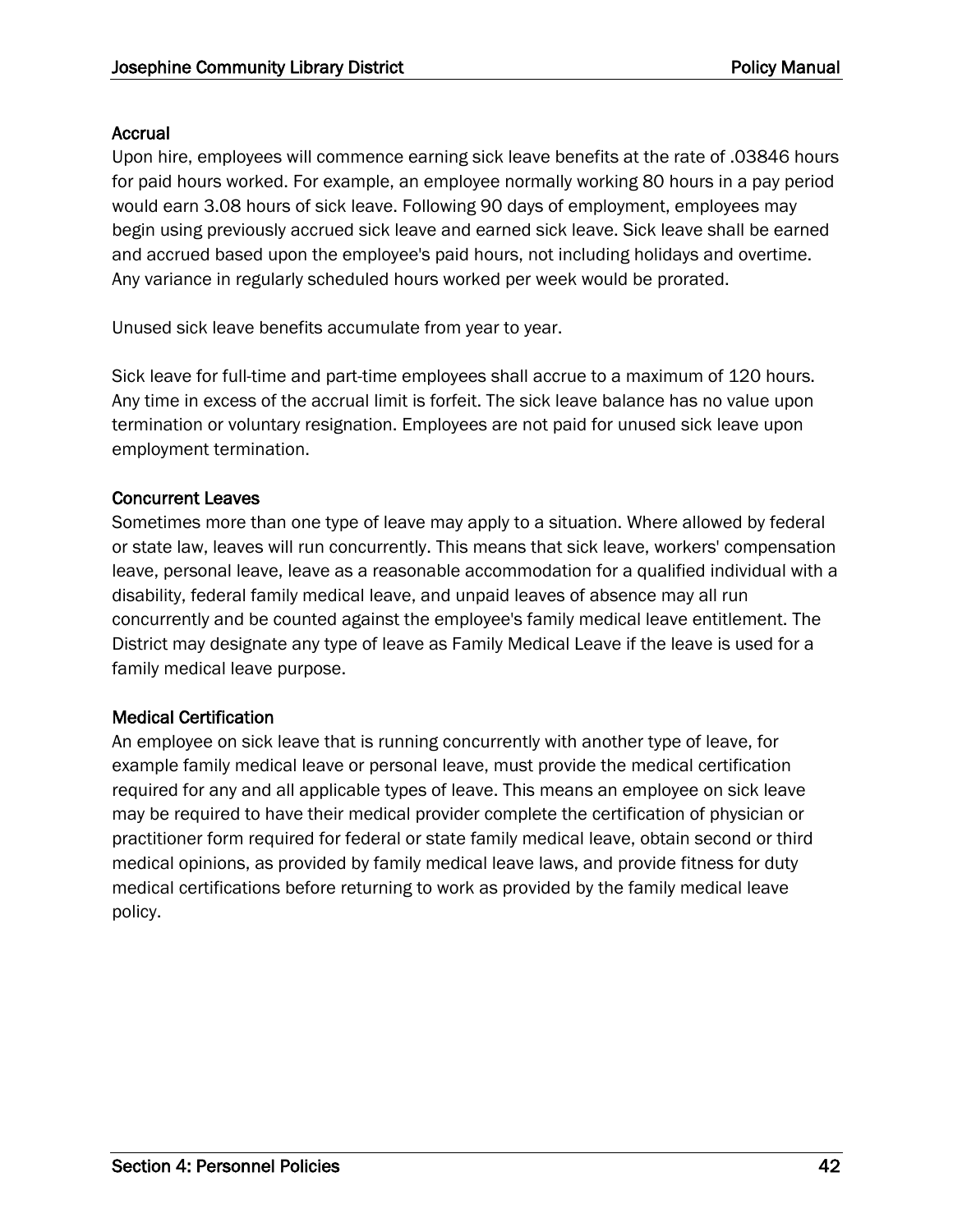### Policy 4-5-4. Leaves

*Adopted 4/26/2018*

#### Leaves of Absence

Josephine Community Library District (JCLD) offers leaves of absence for qualifying reasons as outlined in this policy. When an employee is granted a leave of absence, benefits may be suspended for that period of time unless otherwise indicated.

#### Family Leave

JCLD offers Family Leave in conjunction with the Family Medical Leave Act (FMLA), or the Oregon equivalent for employees who have been employed by JCLD for at least 90 days. It is the policy of JCLD to grant 12 weeks of uncompensated time per year to any employee with a qualifying family event. Qualifying events are determined by FMLA or the Oregon equivalent. Family leave time taken may be drawn from any balances of sick leave or vacation which may be available, or may be taken without pay. JCLD will assure the employee shall have the same or an equivalent position offered upon the completion of said leave. Continuing employees will receive health, life, and disability insurance during qualified FMLA or the Oregon equivalent. All other benefits will be suspended during the unpaid leave.

#### Jury Duty

When employees receive notice of jury duty, they must submit a request for leave with documentation from the court and inform their supervisor of schedule changes. Upon daily dismissal from jury duty the employee is expected to return to the work site to resume that day's scheduled hours, as long as an eight-hour day would not be exceeded. Employees will be compensated for hours of jury duty served during the regularly scheduled work week and may retain any compensation they receive from the court system.

Jury duty compensation as provided herein is limited to hours used for jury duty up to 80 hours annually.

#### Military Service

Full-time employees shall be granted time off, without compensation or benefits, for service in the National Guard. Should any employee be called to active service, JCLD will assure that the individual will be rehired upon completion of such service in the same or equivalent position.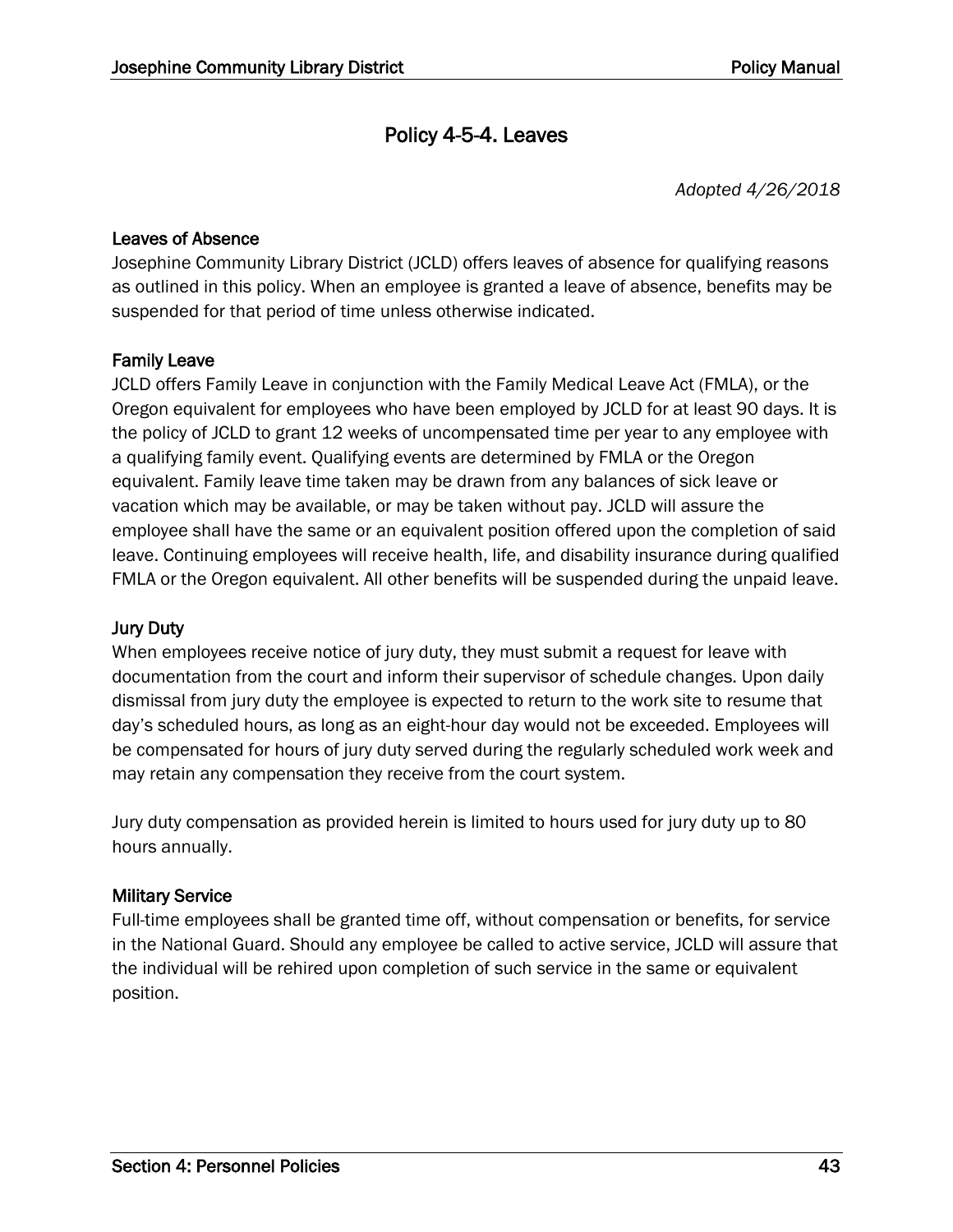#### Bereavement Leave

In the event of the death of an immediate family member (spouse, children, step-children, parent, parent-in-law, registered domestic partner), an employee who works 20 hours a week or more shall be granted up to two weeks of bereavement leave, without compensation, within 60 days of the date on which the employee receives notice of the death of a family member. Qualifying bereavement leave includes leave to attend the funeral of a family member, making arrangements necessitated by the death of a family member, and grieving the death of a family member. Bereavement will count toward the total amount of FMLA or the Oregon equivalent.

Any additional time needed may be taken with the approval of the library director, or in the case of the library director, by the JCLD Board of Directors.

Bereavement time taken may be drawn from any balances of sick leave or vacation, which may be available, or may be taken without pay.

The library director, or the board, has no obligation to grant more than the base two weeks identified herein.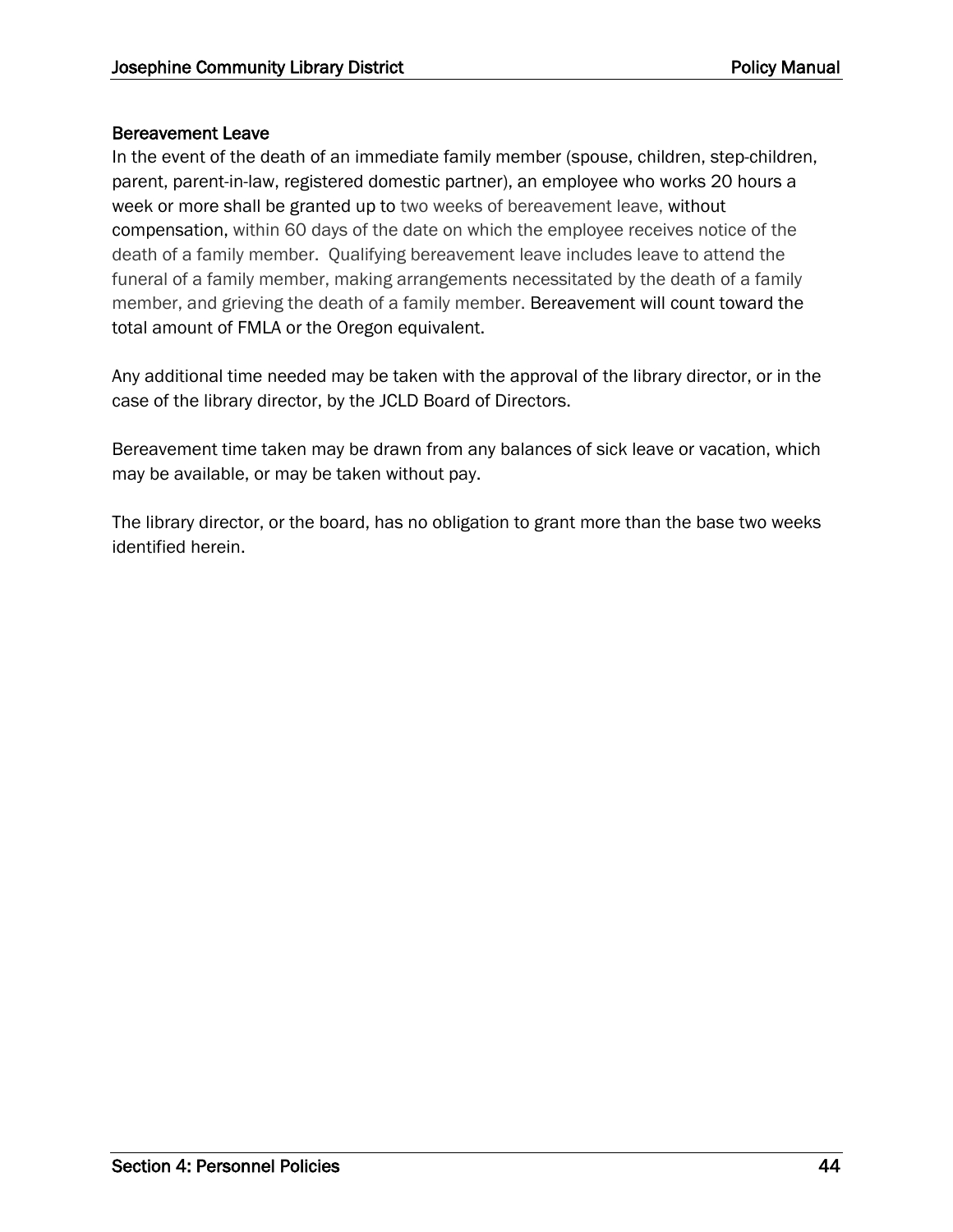### Policy 4-5-5. Donating Personal Time Off

#### *Adopted 5/17/2018*

Employees of Josephine Community Library District (JCLD) may donate accrued sick and vacation time (personal time off) to other employees on validated sick leave for more than two weeks or family medical leave preapproved by the library director. The recipient employee must have exhausted their sick and vacation leave benefits before receiving donated sick or vacation time.

Donations of sick time are made on a one-for-one basis; that is, for every hour the donor offers, the recipient receives one hour of sick time. The recipient is compensated for the sick leave at the recipient's own regular rate of pay.

Donations of vacation time are based on the donor's hourly rate and translated to the recipient's hourly rate. For example, if an employee earning \$12/hour donates two hours to an employee earning \$24/hour, the recipient receives one hour of vacation.

Employees may only donate sick or vacation time they have already accrued. Donating employees must have at least nine sick days—based on the employee's part- or full-time status—remaining in their own sick leave accrual after the transfer.

Sick or vacation time must be donated in whole-hour increments.

There is no cap on the amount of donated sick or vacation time one employee may receive in a year.

If the amount of donated sick or vacation time exceeds the amount needed by the recipient for the qualifying leave, the donated time will be transferred back to the donating employees in the order of the most recently donated ("last-in-first-out").

See Policy 4-5-1 *Vacation* for information about vacation accrual. See Policy 4-5-3 *Sick Leave* for information about sick leave benefits accrual and valid reasons for sick leave. See Policy 4-5-4 *Leaves* for information about qualifying events for family medical leave.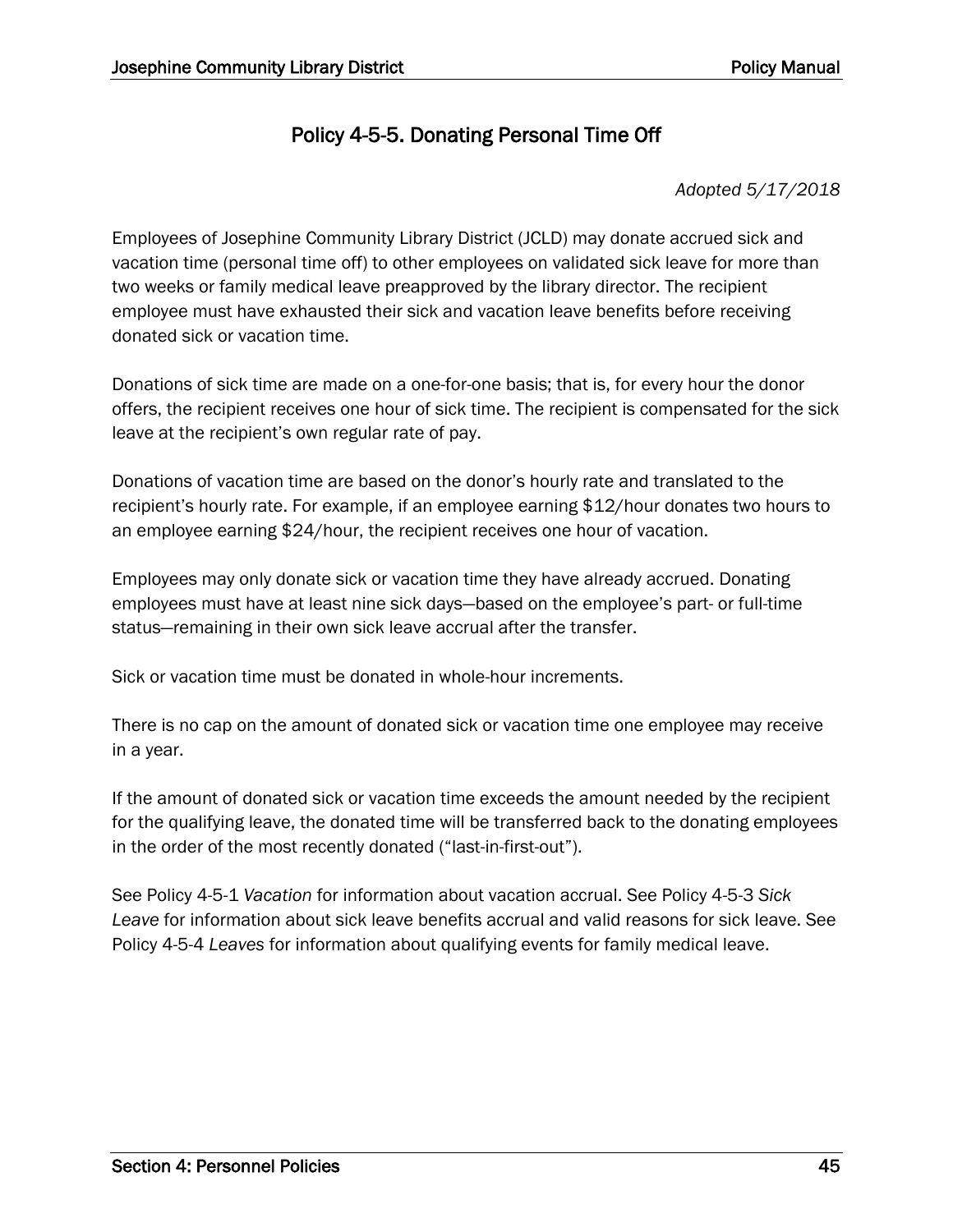# Policy 4-6. Safety and Accidents

The Josephine Community Library District (JCLD) Board of Directors and district management are sincerely concerned for the safety and welfare of its employees and the public it serves. It is the district's policy to prevent accidents and to ensure that employees are provided safe and healthful working conditions, free from recognized hazards.

### Policy 4-6-1. Workplace Safety

*Adopted 9/27/2018*

Employees are responsible for guarding the safety of themselves, other employees, and the public. Employees are expected to use common sense and good judgment in work habits, to follow safe work practices, and to bring any unsafe condition to the attention of a supervisor.

It is the employee's responsibility to learn applicable safety regulations and to use safety equipment and safe practices in their performance of duty.

A Safety Committee is established to oversee safety matters and make recommendations to management for improving safe practice and correcting unsafe conditions.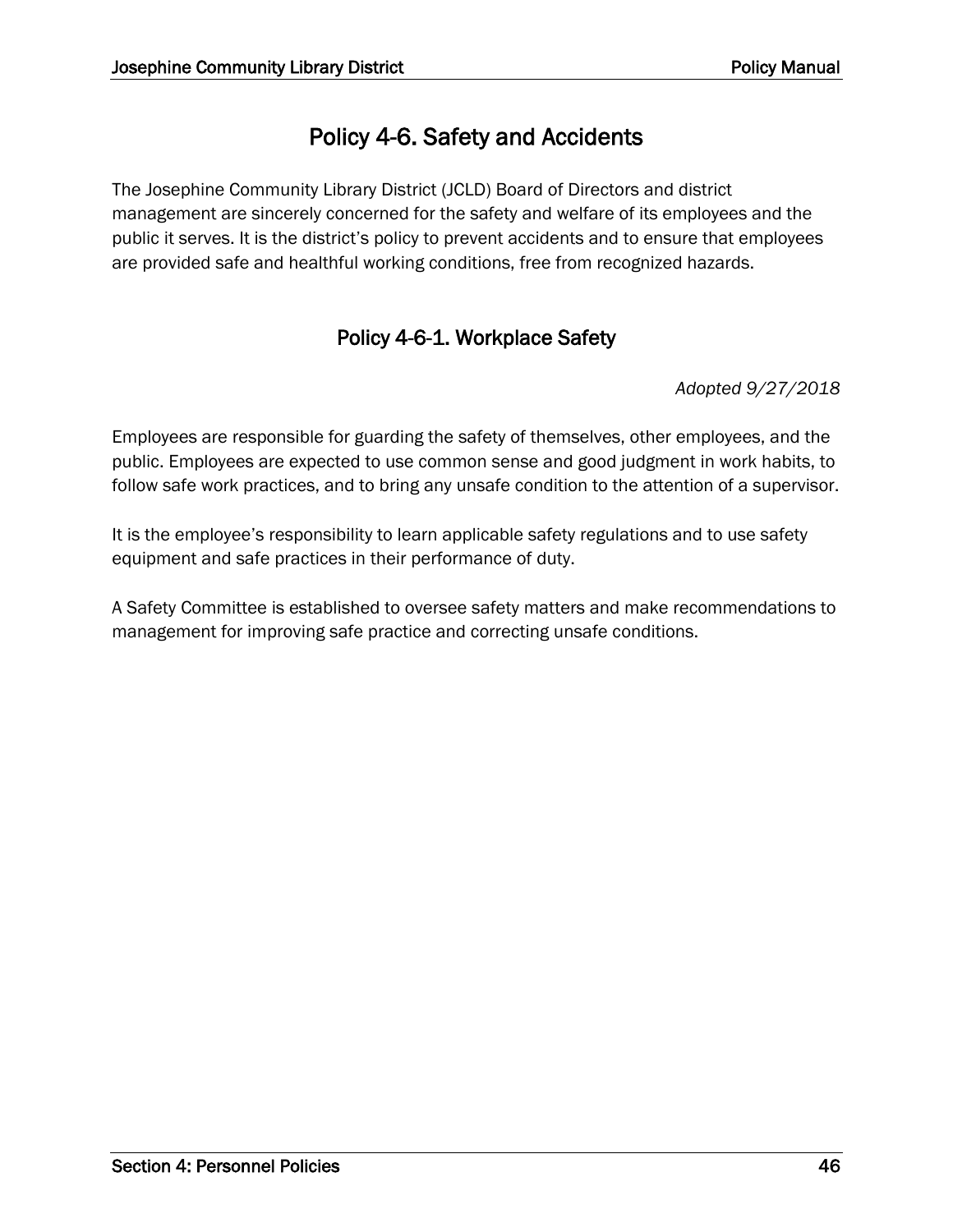### Policy 4-6-2. Accident Response

*Adopted 9/27/2018*

#### A. Accident Reports

For the employee's protection, job-related injuries or illnesses must be reported immediately. An employee is responsible for notifying the library director immediately following an accident unless the seriousness of the accident makes it impossible to do so.

If the injury or illness does not require medical treatment, the employee shall submit a written JCLD Incident Report to the library director before leaving work for the day. If the injury or illness does require medical treatment, the employee shall complete and submit the Report of Job Injury or Illness (Worker's Compensation Claim Form #801) within 24 hours of the accident. In the event the employee is incapable, the library director or employee's supervisor is responsible for preparing the Report of Job Injury or Illness.

#### B. Workers' Compensation Insurance

If an employee is injured on the job, in most cases the injured worker will be entitled to benefits under the state Workers' Compensation law. The district carries Workers' Compensation coverage and will assist the employee in obtaining relevant benefits.

#### C. Returning to Work

An employee must report injured status to his or her supervisor once a week to assist the supervisor in determining the employee's potential for light-duty work.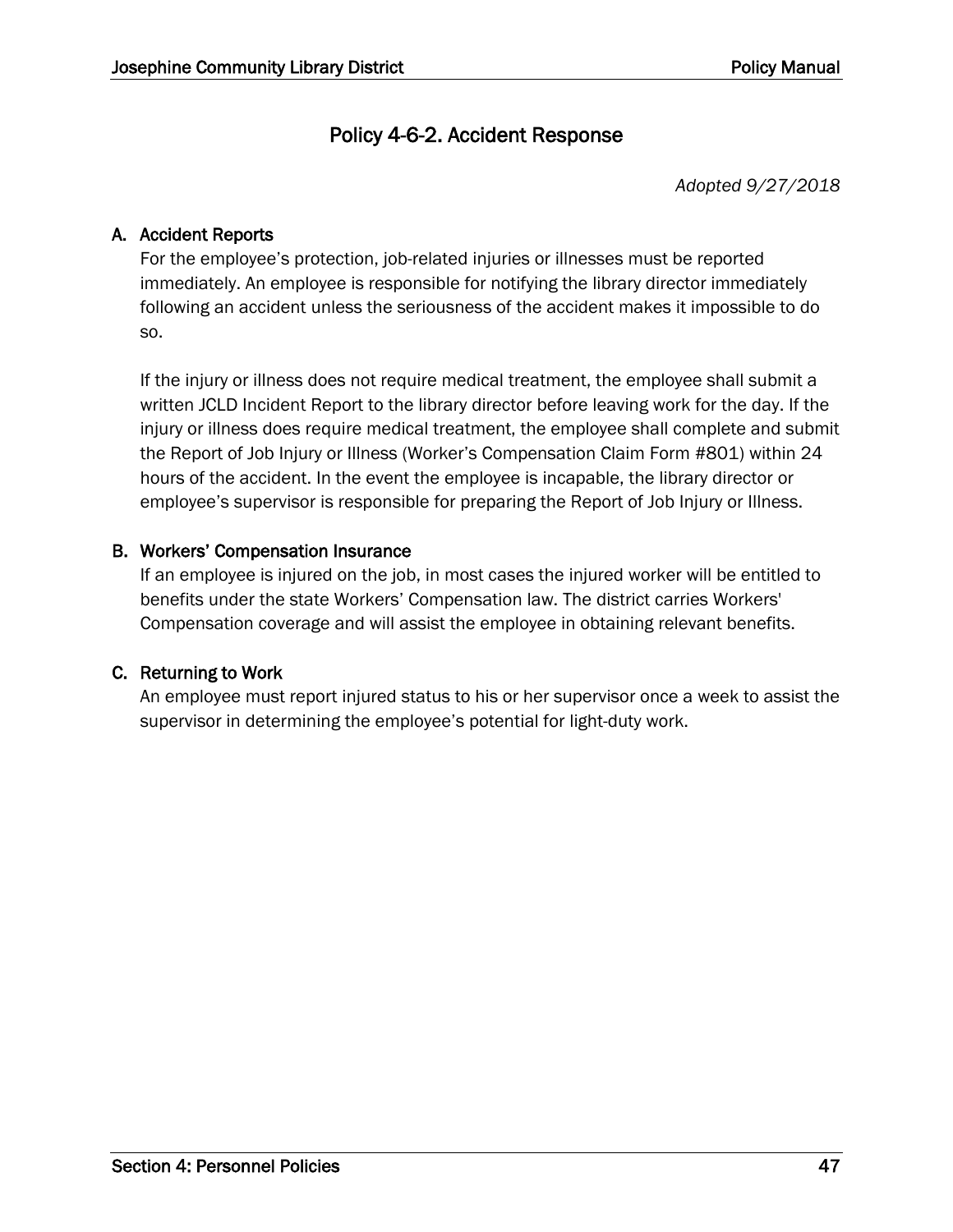### Policy 4-6-3. Reporting Suspected Child or Elder Abuse

*Adopted 9/27/2018*

Oregon law mandates that workers in certain positions must report if they have reasonable cause to suspect child abuse or elder abuse. District employees and volunteers are such mandatory reporters.

#### A. Definitions

Oregon law recognizes these types of child abuse:

- Mental injuries
- Sexual abuse or exploitation
- Rape or incest
- Neglect or maltreatment
- Threatened harm
- Permitting a person under 18 years of age to enter or remain in or upon premises where methamphetamines are being manufactured
- Unlawful exposure to a controlled substance that subjects a child to substantial risk of harm to his/her health or safety.

A child is an unmarried person under the age of 18. Mandatory reporting requirements apply to any child with whom a district employee comes in contact either on or off duty.

Oregon law recognizes these types of elder abuse:

- Physical abuse
- Neglect
- Self-neglect
- Abandonment
- Verbal or emotional abuse
- Financial exploitation
- Sexual abuse
- Involuntary seclusion
- Wrongful restraint

An elder is any person 65 years of age or older. Mandatory reporting requirements apply to any elder or resident of any age in a long-term care facility with whom an employee comes in contact while acting in an official capacity.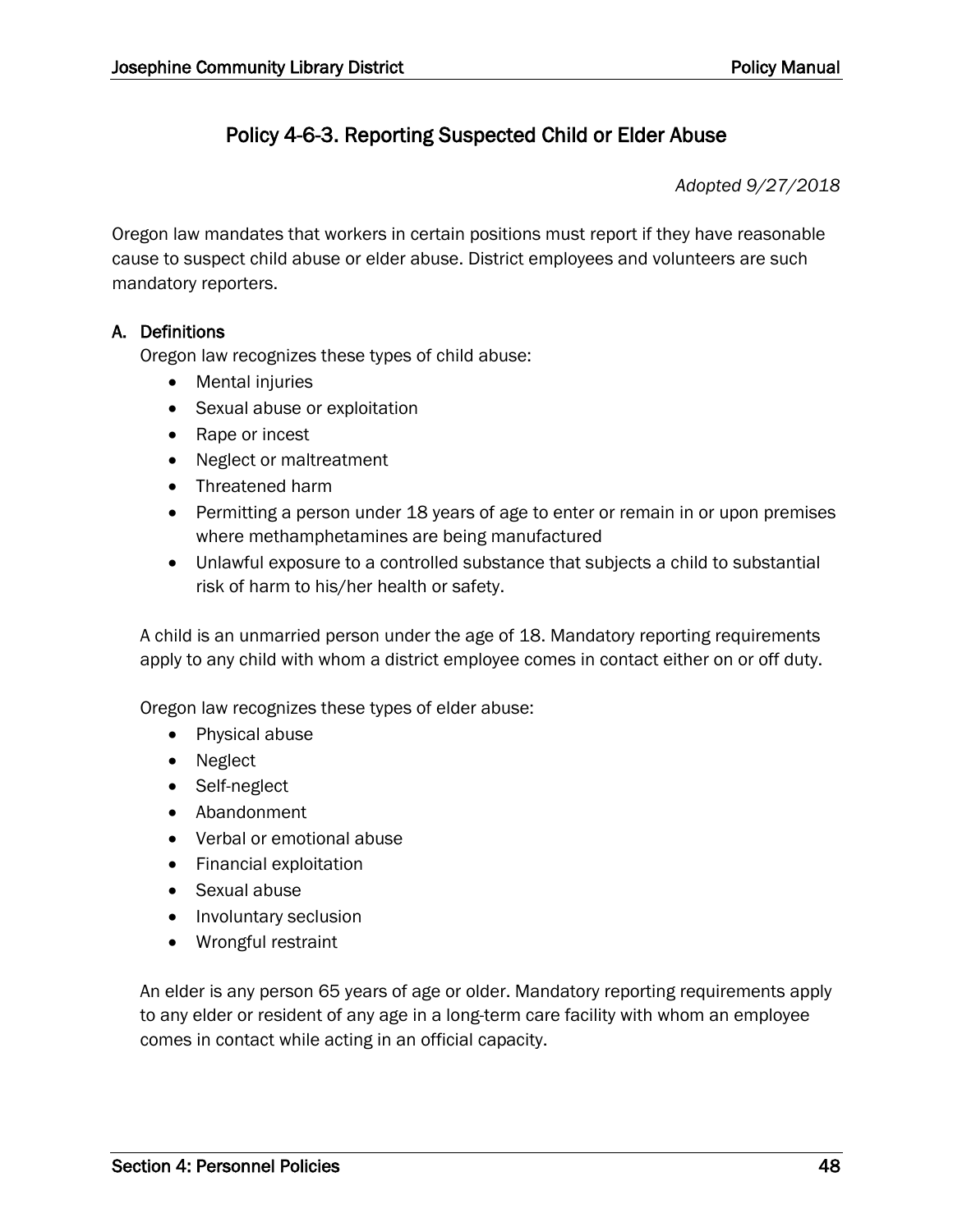#### B. Reporting Procedure

Any employee who has reasonable cause to believe that a child, elder, or resident of a long-term care facility has been abused or who comes into contact with someone suspected of abusing a child, elderly person, or resident of a long-term care facility shall comply with reporting requirements by completing the Suspicion of Child or Elder Abuse Report form. The employee shall then immediately inform the library director.

#### C. Immunity of Persons Reporting in Good Faith

Anyone reporting in good faith and who has reasonable grounds for making the report shall have immunity from any liability, civil or criminal, that might otherwise be incurred or imposed with respect to the making or content of such report. Any such participant shall have the same immunity with respect to participating in any judicial proceeding resulting from such report.

#### D. Failure to Comply

Any district employee subject to this policy who fails to report suspected child or elder abuse as provided by this policy commits a violation punishable by law. Intentionally making a false report of child or elder abuse is also a violation of law. Employees who fail to report suspected child or elder abuse or who fail to maintain confidentiality of records as required by this policy will be disciplined.

#### E. Training

The district shall provide training for all new district staff and volunteers subject to this policy and review the policy and procedures at least once annually at general staff training events. The training shall cover the prevention and identification of child and elder abuse and the obligations of district employees and volunteers to report suspected child and elder abuse.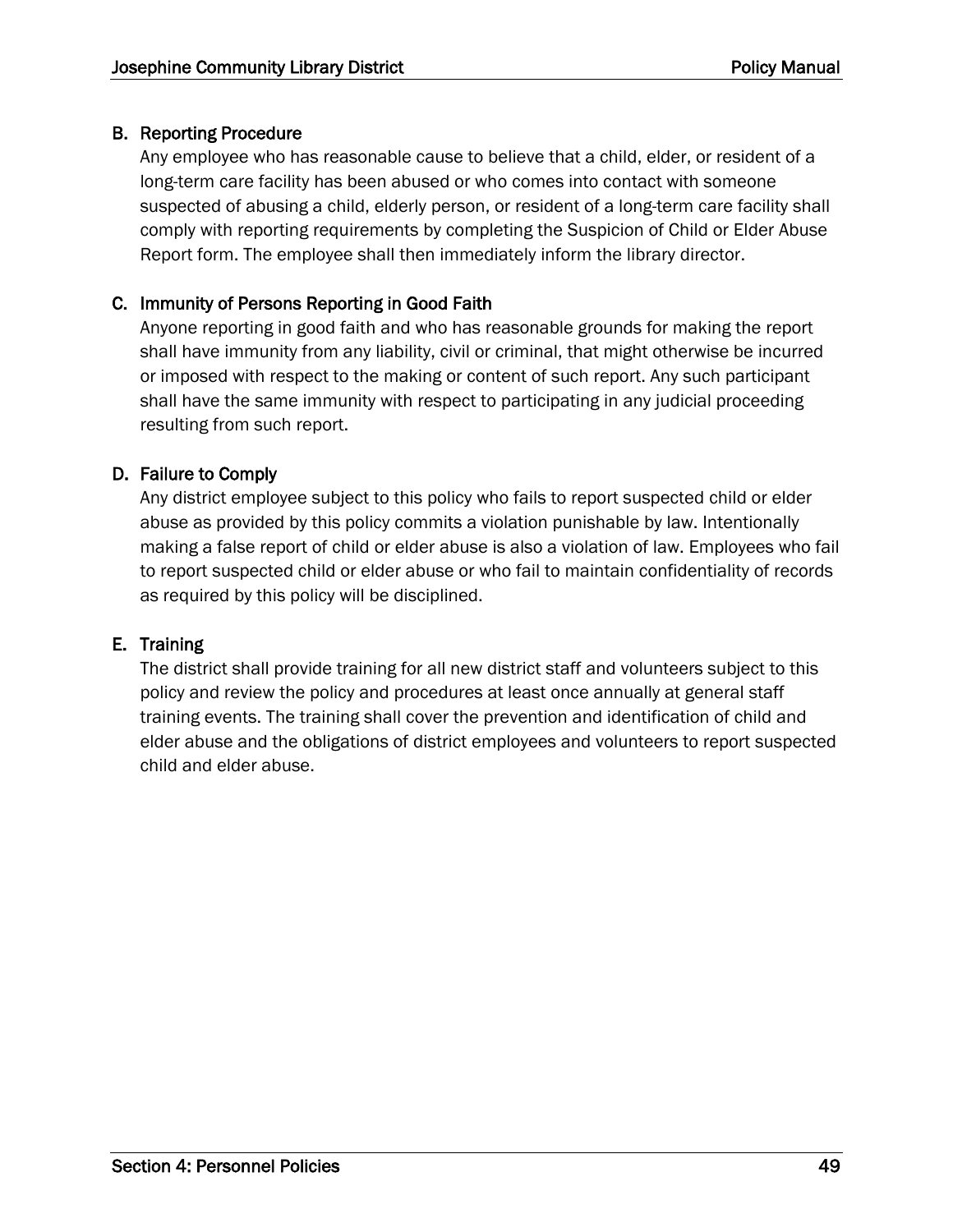### Policy 4-6-4. Driving

*Adopted 6/20/2019*

To carry out its mission, Josephine Community Library District (JCLD) occasionally rents vehicles or asks employees to use their personal vehicles.

#### A. Insurance

JCLD's commercial insurance covers employees while they are properly and legally driving a personal or rental vehicle to conduct approved JCLD business.

If an employee has a vehicle accident while driving their personal car on JCLD business, JCLD insurance will pay the costs of the accident, including vehicle repair and medical expenses. If the JCLD employee was at fault in the accident, the employee will be responsible for paying any deductibles. If another party was at fault, that party's insurance will cover all costs, including deductibles.

#### B. Drivers

An employee driving a vehicle for JCLD business must maintain a valid driver's license and, if using a personal vehicle, current automotive insurance. An employee is required to notify the library director of any changes to driver's license status. JCLD may check the driving records of employees at any time. (See policy 4-2-5, *Driving Record*.)

#### C. Safety Regulations

JCLD employees will comply with all safety laws and regulations that apply to motor vehicles in the applicable jurisdiction.

No vehicle should be operated with a known safety deficiency.

Drivers and passengers of vehicles being used for JCLD business must wear seat belts.

District employees may not operate vehicles for JCLD business while under the influence of alcohol, controlled or illegal drugs, prescription medication that warns against operating a vehicle or equipment, or under any condition that impairs the driver's ability to operate the vehicle in a safe and legal manner.

Use of any hand-held electronic device while operating a vehicle for JCLD business is unlawful and prohibited.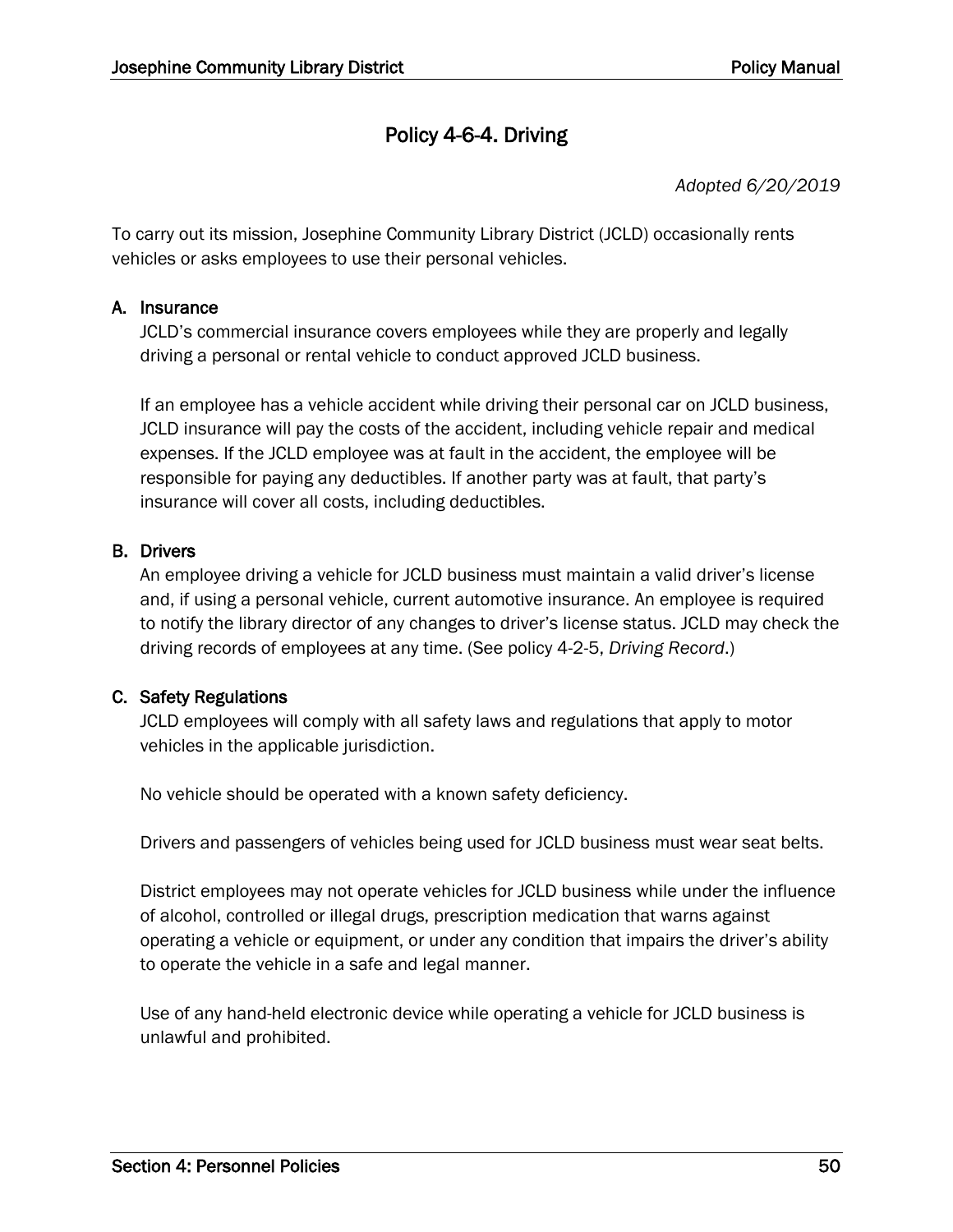#### D. Restrictions on Vehicles Leased or Rented by JCLD

Vehicles leased or rented by JCLD may only be used to conduct JCLD business.

The library director may authorize an employee to take a rental vehicle home if it's more efficient and cost-effective to the district.

Tobacco products may not be used in any vehicle leased or rented by the district.

#### E. Accidents and Citations

Any accident involving a vehicle being used for JCLD business must be reported immediately to the police in accordance with state law. After an accident is reported to the police, it must then be reported to the library director. All accidents must be documented according to policy 4-6-2, *Accident Response*, and reported to JCLD's insurance company.

An employee receiving a traffic citation while conducting JCLD business will be personally responsible for its payment and must report this fact to the library director.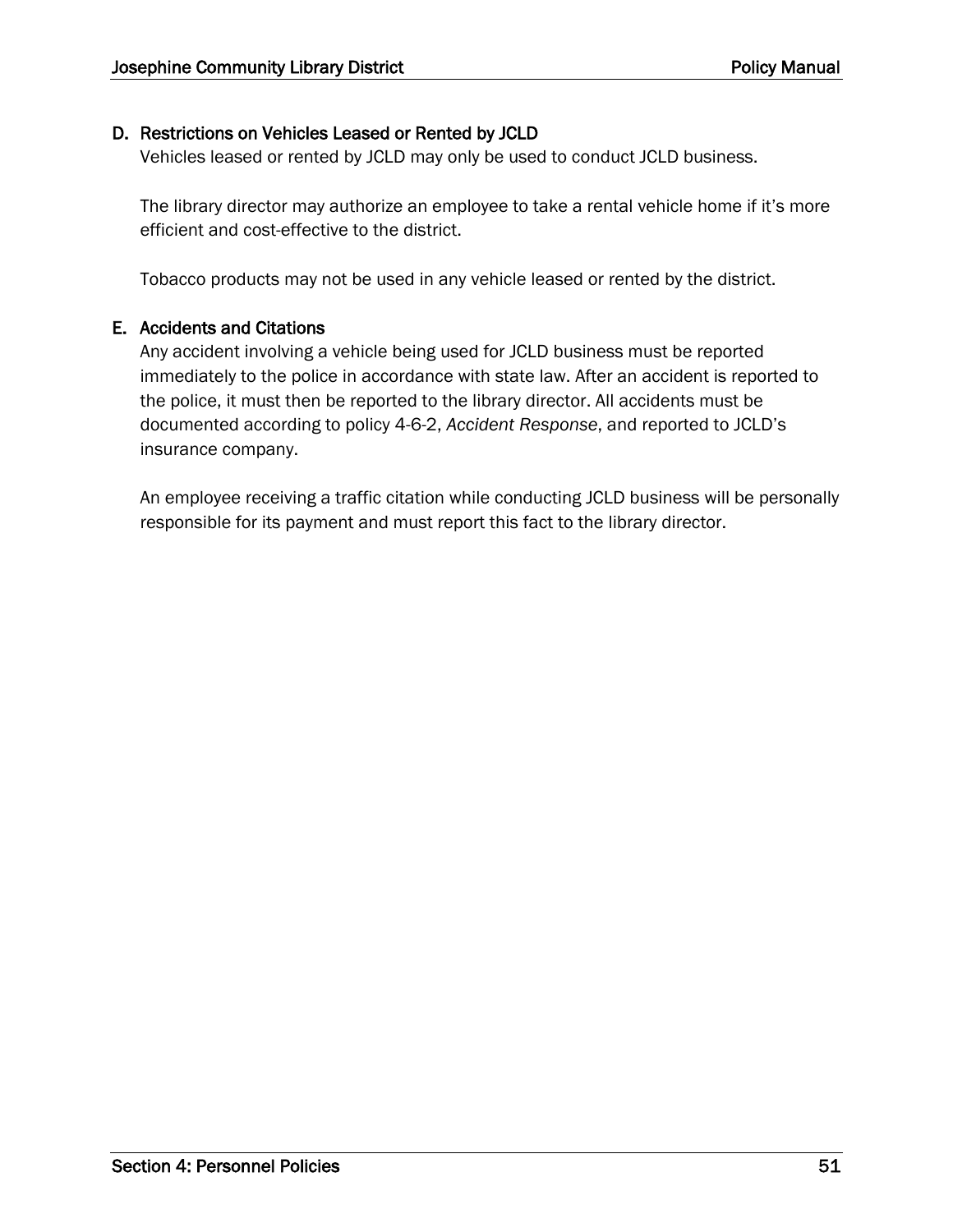# Policy 4-7. Intellectual Property

*Adopted 1/17/2019*

Josephine Community Library District (JCLD) asserts the district's proprietary rights to its intellectual property. It also respects the intellectual property rights of others.

#### Work Product Ownership, Copyrights, and Patents

The JCLD Board of Directors recognizes the importance of encouraging its staff to engage in professional writing, research, and other creative endeavors. All physical and electronic publications, instructional materials, documentation, reports, programs, data, property, or other work products will be the exclusive property of JCLD if that work product:

- Is conceived, created, developed, or made entirely or in any part during employment for JCLD or on JCLD time; or
- Uses any equipment, supplies, facilities, assets, materials, information, or resources of JCLD or any party under contract with JCLD; or
- Results from any work performed by the employee or any JCLD employee for, or on behalf of, JCLD.

JCLD will apply for copyrights and patents when deemed appropriate by the library director. Employees are expected to cooperate with JCLD's efforts.

In the event that an employee produces items partly on his or her own time and partly on JCLD time, JCLD reserves the right to claim full ownership. The employee, however, may petition JCLD for assignment of copyright or patent rights. Employees will not attempt to copyright or patent such items without the knowledge and consent of the library director.

#### Intellectual Property Rights of Suppliers

JCLD respects the intellectual property rights of its suppliers, partners, patrons, and others, including original equipment manufacturers, software developers, and other independent service organizations. No JCLD employee, independent contractor, volunteer, or agent should steal or misuse the intellectual property rights owned or maintained by another.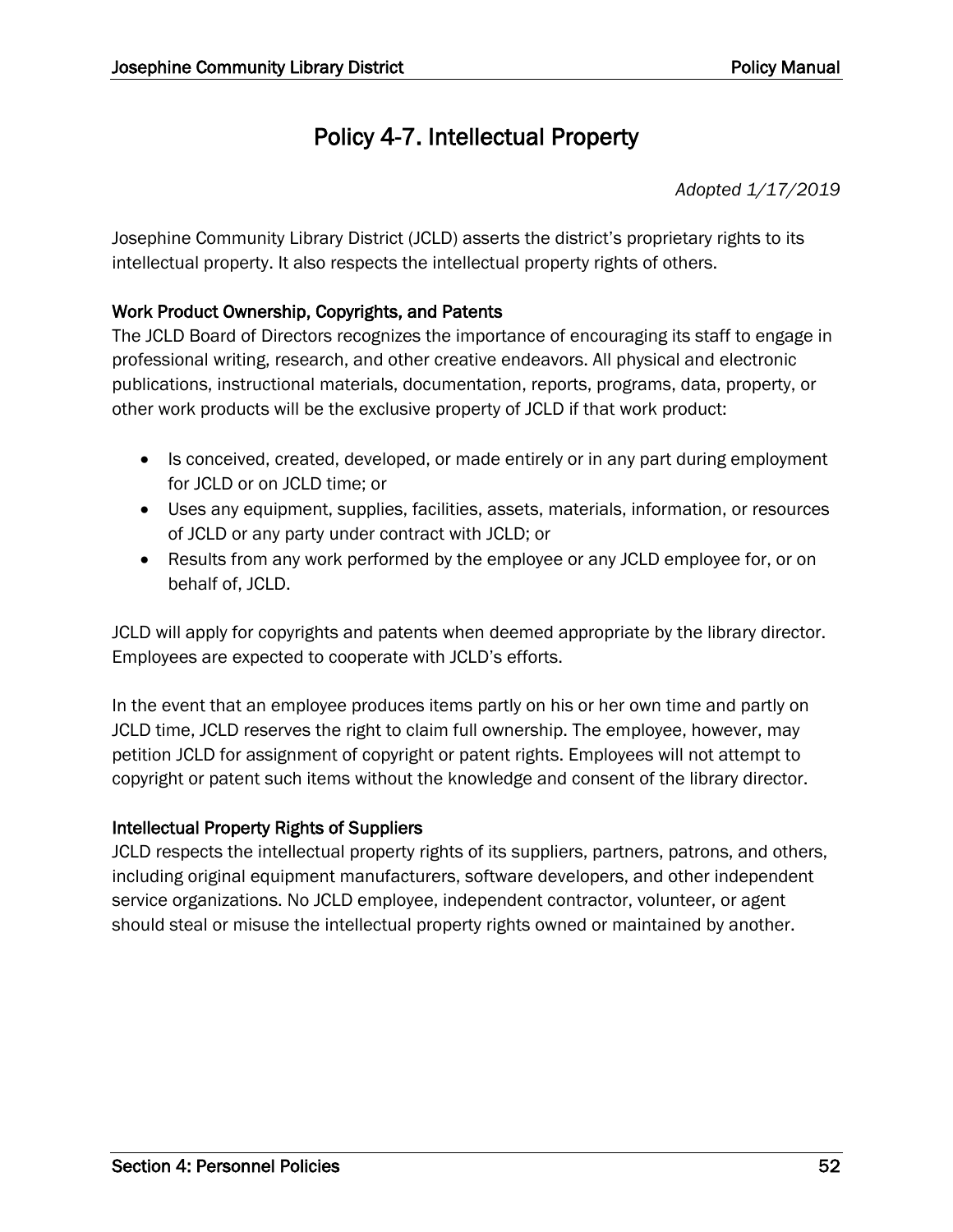### Policy 4-8-1 Non-Discrimination

#### *Adopted 3/15/2018*

Josephine Community Library District (JCLD) is committed to a work environment free from discrimination and will prohibit a work environment that would be intimidating, hostile, or offensive to reasonable people. It is unlawful to discriminate against any individual based on sex, race, color, sexual orientation, religion, national origin, ancestry, pregnancy, age, marital status, disability, genetic information or other characteristics protected by law.

Any employee who believes he or she has experienced discrimination should report the information immediately to their supervisor or the library director. All employees are responsible for notifying their supervisor or the library director of any acts of discrimination at the workplace or affecting the workplace which they have witnessed, received, or have been told that another person has witnessed or received. All claims shall be investigated either by the supervisor or by the library director, and the individual who initiated the complaint will be informed as to when the investigation is complete and if corrective actions have been taken.

Should the complaint involve the library director, the complaint shall be reported to the president of the JCLD Board of Directors. The president shall have an affirmative duty to investigate and share the findings with the individual initiating the complaint.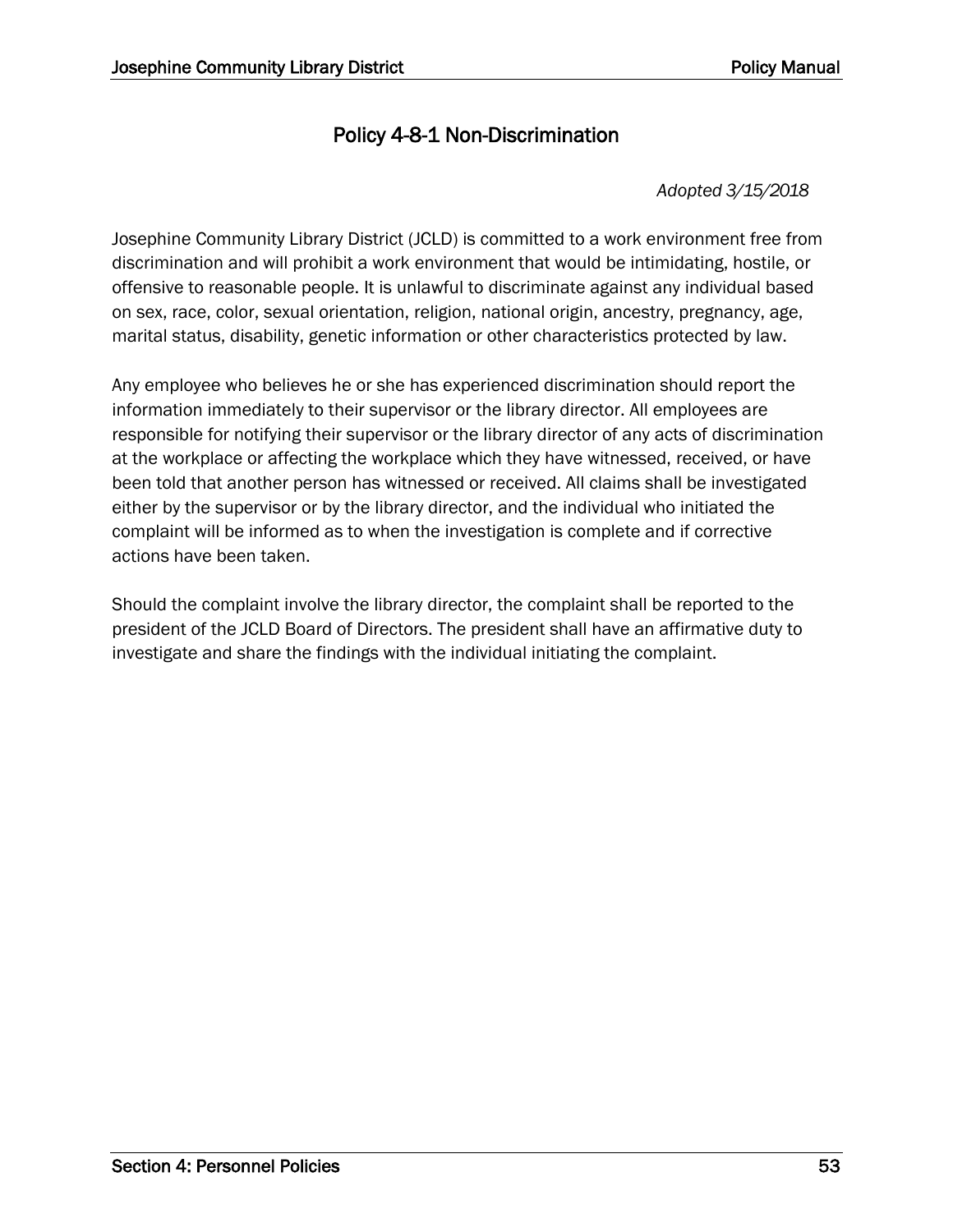### Policy 4-8-2. Harassment

*Adopted 3/15/2018 Adopted 2/19/2020*

#### I. EQUAL EMPLOYMENT OPPORTUNITY

Josephine Community Library District ("JCLD") is committed to fair employment practices and non-discrimination, including pay equity for all employees. JCLD does not discriminate based on a protected class such as race, color, religion, sex, sexual orientation, gender identity or expression, age, disability, marital status, citizenship, national origin, genetic information, or any other characteristic protected by law including in the payment of wages or screen applicants based on their current or past compensation.

#### II. PURPOSE - STATEMENT PROHIBITING WORKPLACE HARASSMENT

JCLD is committed to providing a work environment in which all individuals are treated respectfully. All employees of JCLD should have the expectation that they work in a professional environment and that JCLD promotes equal employment opportunities and prohibits unlawful discriminatory practices, including harassment.

JCLD expects that all relationships among persons will be respectful and professional, free of bias, prejudice and harassment in the workplace, at work related event, or any activity coordinated by or through the organization.

#### III. POLICY

This policy applies to all employees, elected officials, board or commission members, volunteers, interns and any other person we interact with in the course of accomplishing the work of the organization.

This workplace harassment policy has been developed to ensure that all employees can work in an environment free from unlawful harassment, discrimination and retaliation. JCLD will make every reasonable effort to ensure that all concerned are familiar with these policies and are aware that any complaint in violation of these policies will be investigated and resolved appropriately.

Discrimination, harassment and retaliation are not acceptable.

Any employee who has questions or concerns about these policies should talk with our primary contact the JCLD library director or as an alternative you may reach the JCLD business manager.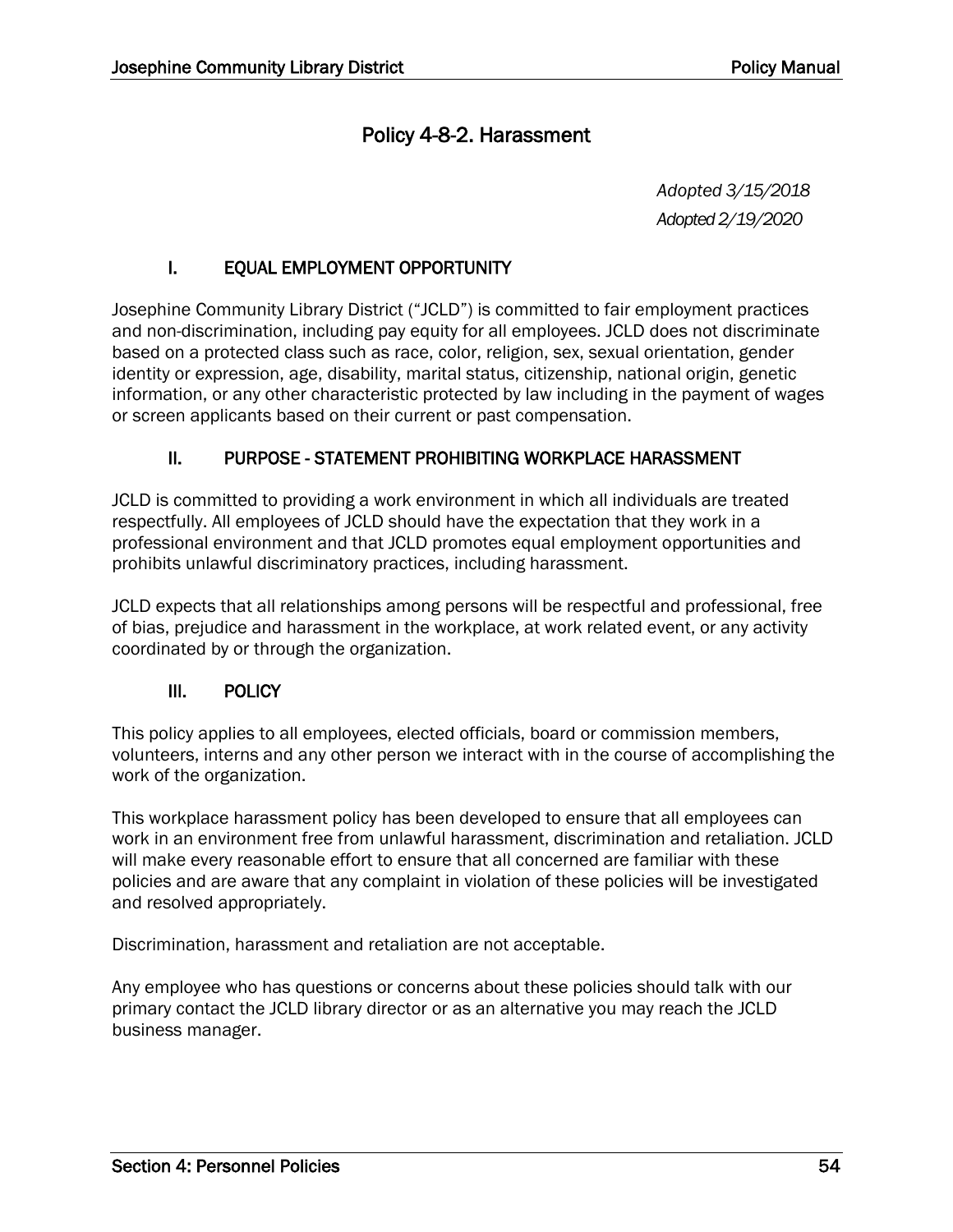#### A. RETALIATION

JCLD encourages reporting of all perceived incidents of discrimination or harassment. Reports of incidents of discrimination and harassment will be promptly and thoroughly investigated. JCLD prohibits retaliation against any individual who reports discrimination or harassment or participates in an investigation of such reports.

### B. SEXUAL HARASSMENT

Sexual harassment constitutes discrimination and is illegal under federal and state laws.

For the purposes of this policy, "sexual harassment" is defined as unwelcome sexual advances, requests for sexual favors and other verbal or physical conduct of a sexual nature when, for example: a) submission to such conduct is made either explicitly or implicitly a term or condition of an individual's employment, b) submission to or rejection of such conduct by an individual is used as the basis for employment decisions affecting such individual, or c) such conduct has the purpose or effect of unreasonably interfering with an individual's work performance or creating an intimidating, hostile or offensive working environment.

Under Oregon Law sexual assault is defined as unwanted conduct of a sexual nature that is inflicted upon a person or compelled through the use of physical force, manipulation, threat, or intimidation.

#### C. HARASSMENT

Harassment based on any other protected class is also strictly prohibited. For this policy, harassment is verbal, written or physical conduct that denigrates or shows hostility or aversion toward an individual because of his or her race, color, religion, sex, sexual orientation, gender identity or expression, national origin, age, disability, marital status, citizenship, genetic information, or any other characteristic protected by law, or that of his or her relatives, friends or associates, and that: a) has the purpose or effect of creating an intimidating, hostile or offensive work environment, b) has the purpose or effect of unreasonably interfering with an individual's work performance, or c) otherwise adversely affects an individual's employment opportunities.

#### D. REPORTING AN INCIDENT OF HARASSMENT, DISCRIMINATION OR **RETALIATION**

JCLD encourages individuals who believe they are being subjected to such conduct to promptly advise the offender that their behavior is unwelcome and to request that it stop. Often this action alone will resolve the problem. JCLD recognizes, however, that an individual may prefer to pursue the matter through complaint procedures.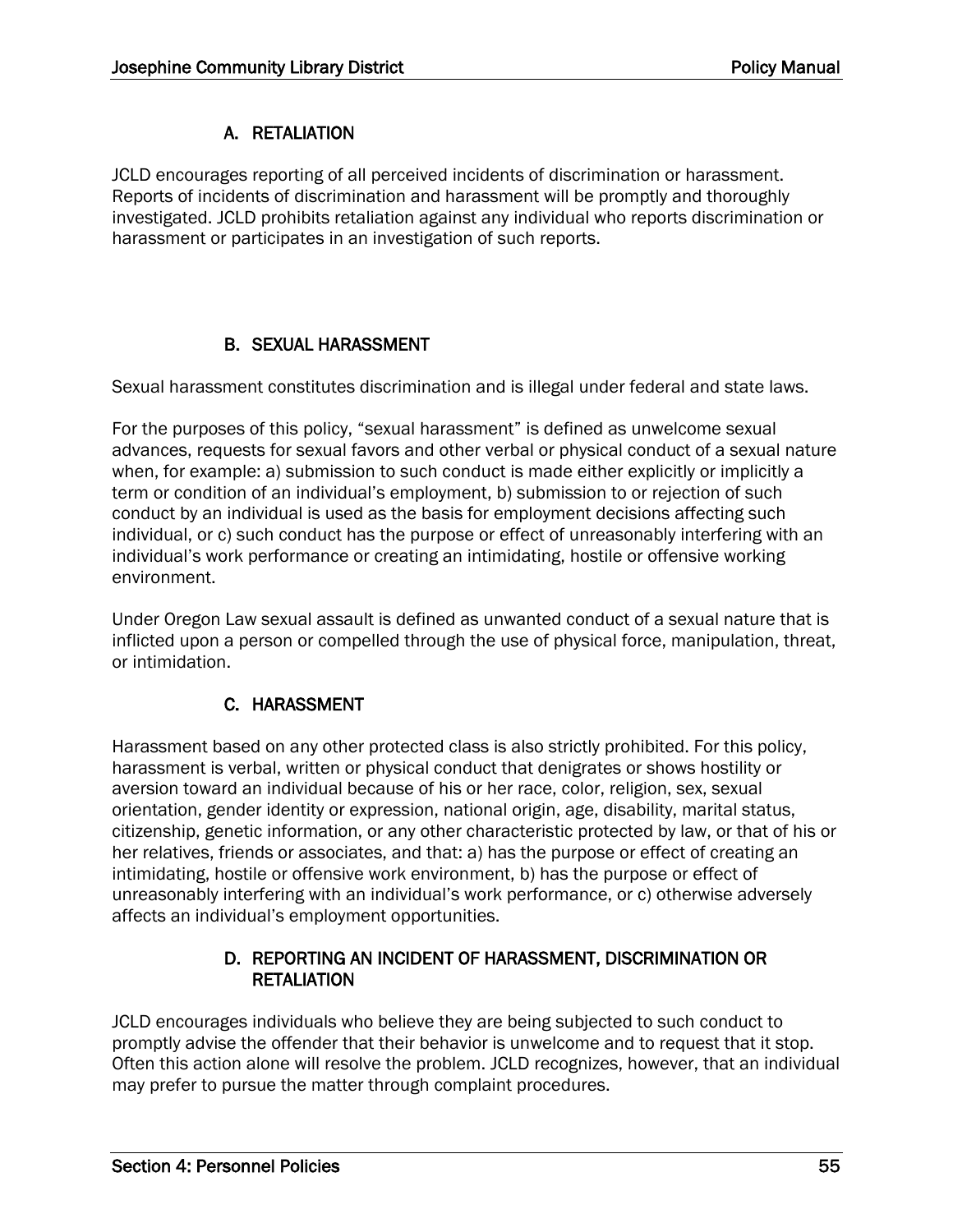JCLD encourages reporting of all perceived incidents of discrimination, harassment or retaliation, regardless of the offender's identity or position. Individuals who believe that they have been the victim of such conduct should discuss their concerns with the JCLD library director or the JCLD business manager. See the complaint procedure described in section E.

Following receipt of a complaint or concern management will follow-up every three months for one year to ensure no further concerns or retaliation are experienced. However, employees should not wait for the management follow-up to share related experiences. If an employee would like the follow-up to discontinue the follow-up process a request must be submitted in writing to the JCLD library director.

#### E. COMPLAINT PROCEDURE

Individuals who believe they have been the victims of conduct prohibited by this policy or believe they have witnessed such conduct should discuss their concerns with the JCLD library director if you are unable to reach the primary contact please reach out to the JCLD business manager. We encourage employees to document the event(s), associated date(s), and potential witnesses.

Should the complaint involve the library director, the complaint shall be reported to the president of the JCLD Board of Directors. The president shall have an affirmative duty to investigate and share the findings with the individual initiating the complaint. JCLD encourages the prompt reporting of complaints or concerns so that action can be taken quickly. Early reporting and intervention are very often the most effective method of resolving actual or perceived incidents of harassment. However, complaints and concerns may be brought forward within four years of the alleged violation. We encourage employees to document the events, associated dates, and potential witnesses.

Any reported allegations of harassment, discrimination or retaliation will be investigated quickly. The investigation may include individual interviews with the parties involved and, where necessary, with individuals who may have observed the event(s) or may have other relevant knowledge.

JCLD will maintain confidentiality throughout the investigatory process to the extent possible with acceptable investigation and appropriate corrective action.

Misconduct constituting harassment, discrimination or retaliation will be dealt with appropriately. Responsive action may include training, referral to counseling or corrective action. Examples of possible corrective action may include a warning, written reprimand, reassignment, temporary suspension without pay, or termination as JCLD believes appropriate under the circumstances.

False and malicious complaints of harassment, discrimination or retaliation, as opposed to complaints that, even if erroneous, are made in good faith, may be the subject of appropriate disciplinary action.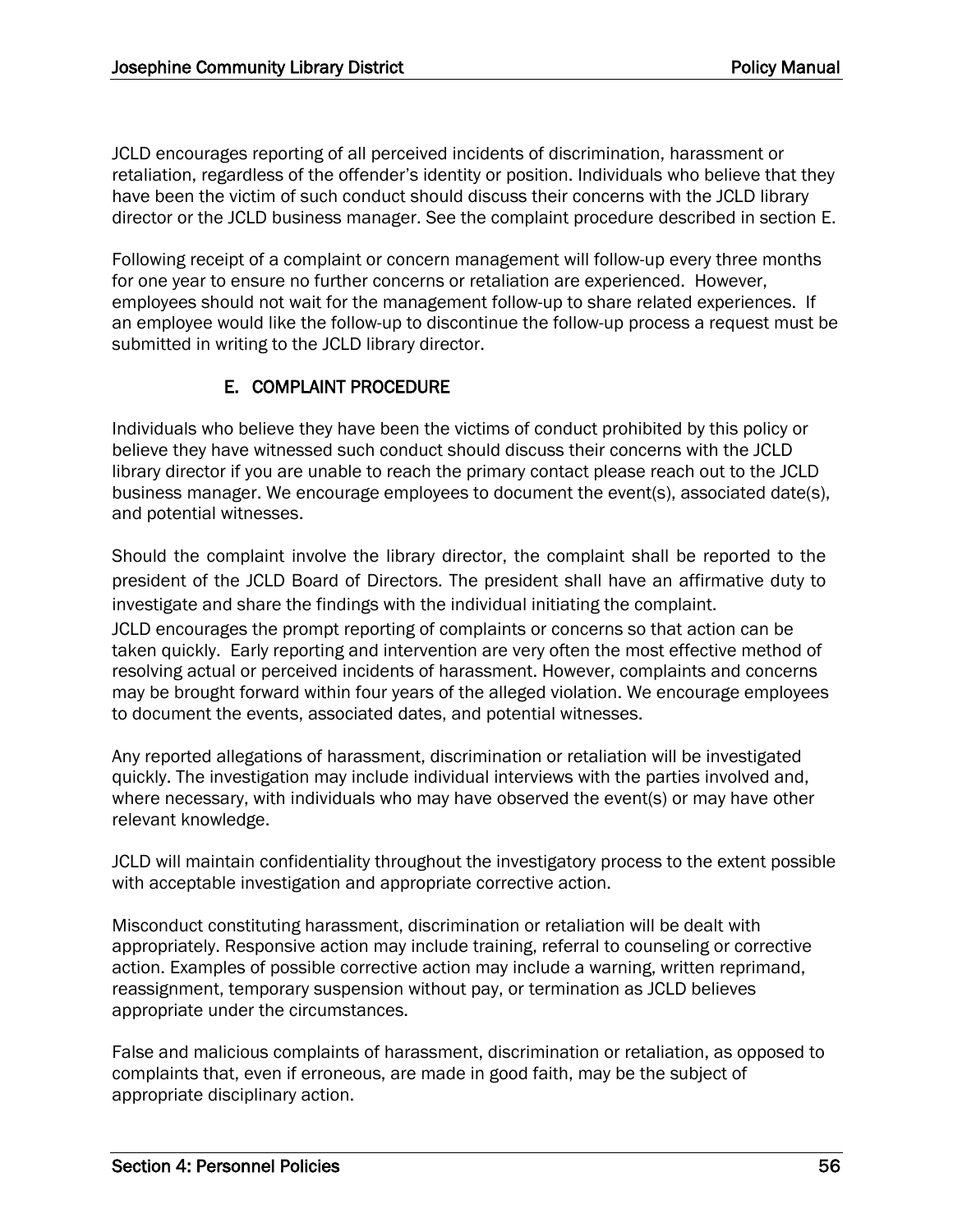We encourage employees to bring their concerns and complaints to the organization, and understand that, at times however, this may not be the choice of the employee. Below is a list of the external complaint options. Please reach out to the preferred choice to determine the appropriate timelines for their processes.

- Oregon Bureau of Labor and Industries at the following web address: [https://www.oregon.gov/boli/CRD/Pages/C\\_Crcompl.aspx](https://www.oregon.gov/boli/CRD/Pages/C_Crcompl.aspx)
- Civil or Criminal Action. In these circumstances, a Notice of Claim must be provided to the Oregon Bureau of Labor in accordance with ORS 30.275.

#### F. EMPLOYMENT AGREEMENTS

No employee will be required or invited to sign an agreement requiring the non-disclosure of information related to discrimination or sexual assault as a condition of employment, continued employment, promotion, compensation or the receipt of benefits. An employee may request this type of agreement and, upon request, will be provided at least seven (7) days to change their mind.

#### G. ADDITIONAL EMPLOYEE SUPPORT SERVICES

Employees may choose to use other support services throughout and following instances related to concerns and complaints. The organization provides the following for additional assistance:

- Bureau of Labor and Industries (971) 673-0761
- State of Oregon Law Library (503) 986-5640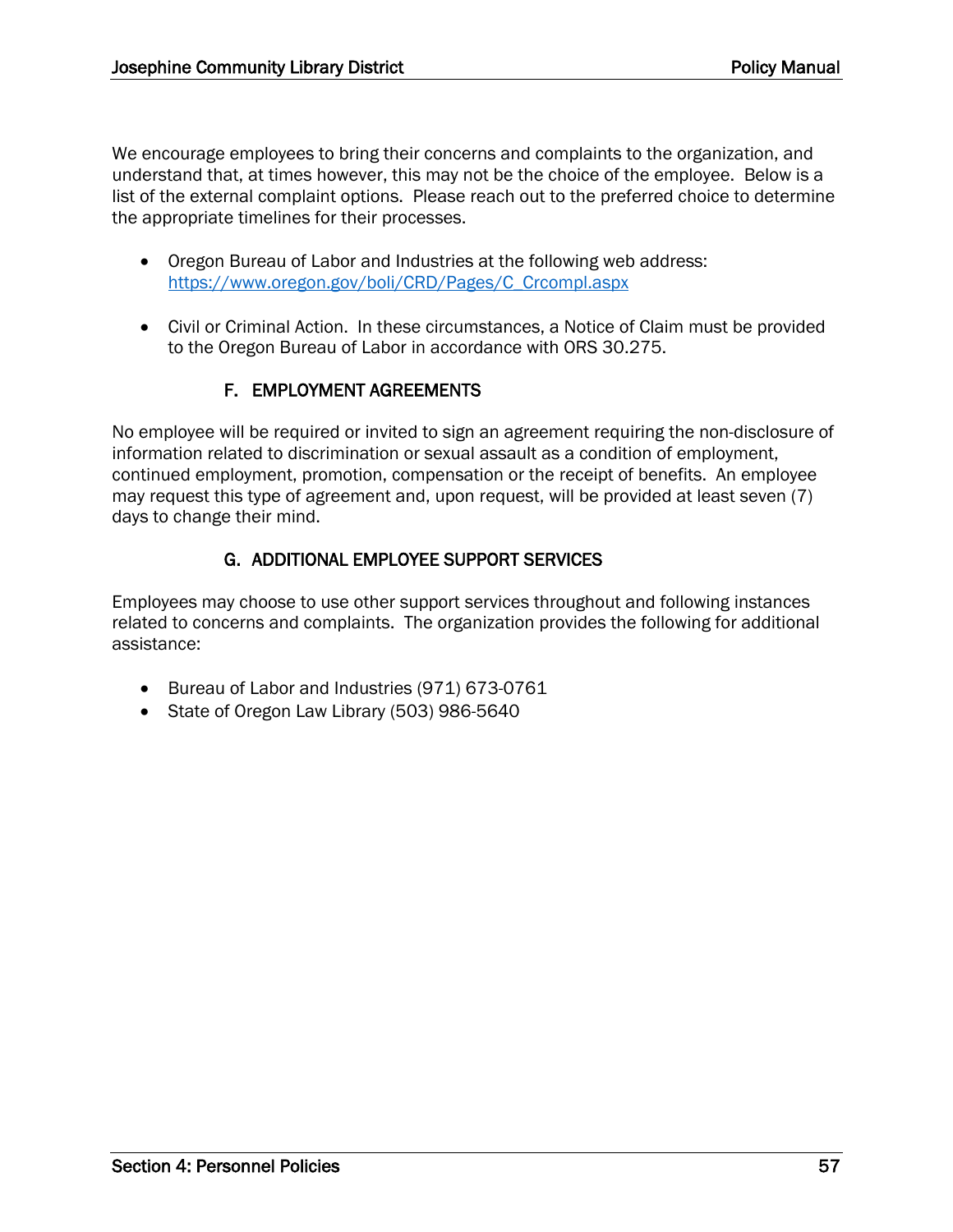### Policy 4-8-3. Bullying

*Adopted 3/15/2018*

Josephine Community Library District (JCLD) is committed to a work environment free from bullying on any basis. For the purposes of this policy, bullying is defined as repeated inappropriate behavior, either direct or indirect, whether verbal, physical or otherwise (including electronically transmitted acts — i.e. cyberbullying, through the use of internet, cell phone, computer, or wireless handheld device, currently in use or later developed and used by employees), conducted by one or more persons against another or others, at the place of work and/or in the course of employment. Bullying is behavior that is intentional, repetitive, and hurtful resulting in an imbalance of power between the bully and the target. Such behavior violates JCLD's Harassment and Non-Discrimination policies.

JCLD prohibits acts of bullying as defined above. It must be noted that where an allegation of bullying is made the intention of the alleged bully is irrelevant, and will not be given consideration when meting out discipline. As in sexual harassment, it is the effect of the behavior upon the individual which is important. JCLD considers the following types of behavior examples of bullying:

- Verbal Bullying: slandering, ridiculing or making evil, harmful, and often untrue statement toward a person or his/her family; persistent name calling which is hurtful, insulting, or humiliating; using a person as butt of jokes; abusive and offensive remarks.
- Physical Bullying: pushing, shoving; kicking; poking; tripping; assault, or threat of physical assault; damage to a person's work area or property.
- Gesture Bullying: non-verbal threatening gestures.

Any employee who believes he or she has experienced bullying should report the information immediately to their supervisor or the library director. All employees are responsible for notifying their supervisor or the library director of any harassment behaviors at the workplace or affecting the workplace which they have witnessed, received, or have been told that another person has witnessed or received. All claims shall be investigated either by the supervisor or by the library director, and the individual who initiated the complaint will be informed as to when the investigation is complete and if corrective actions have been taken.

Should the complaint involve the library director, the complaint shall be reported to the president of the JCLD Board of Directors. The president shall have an affirmative duty to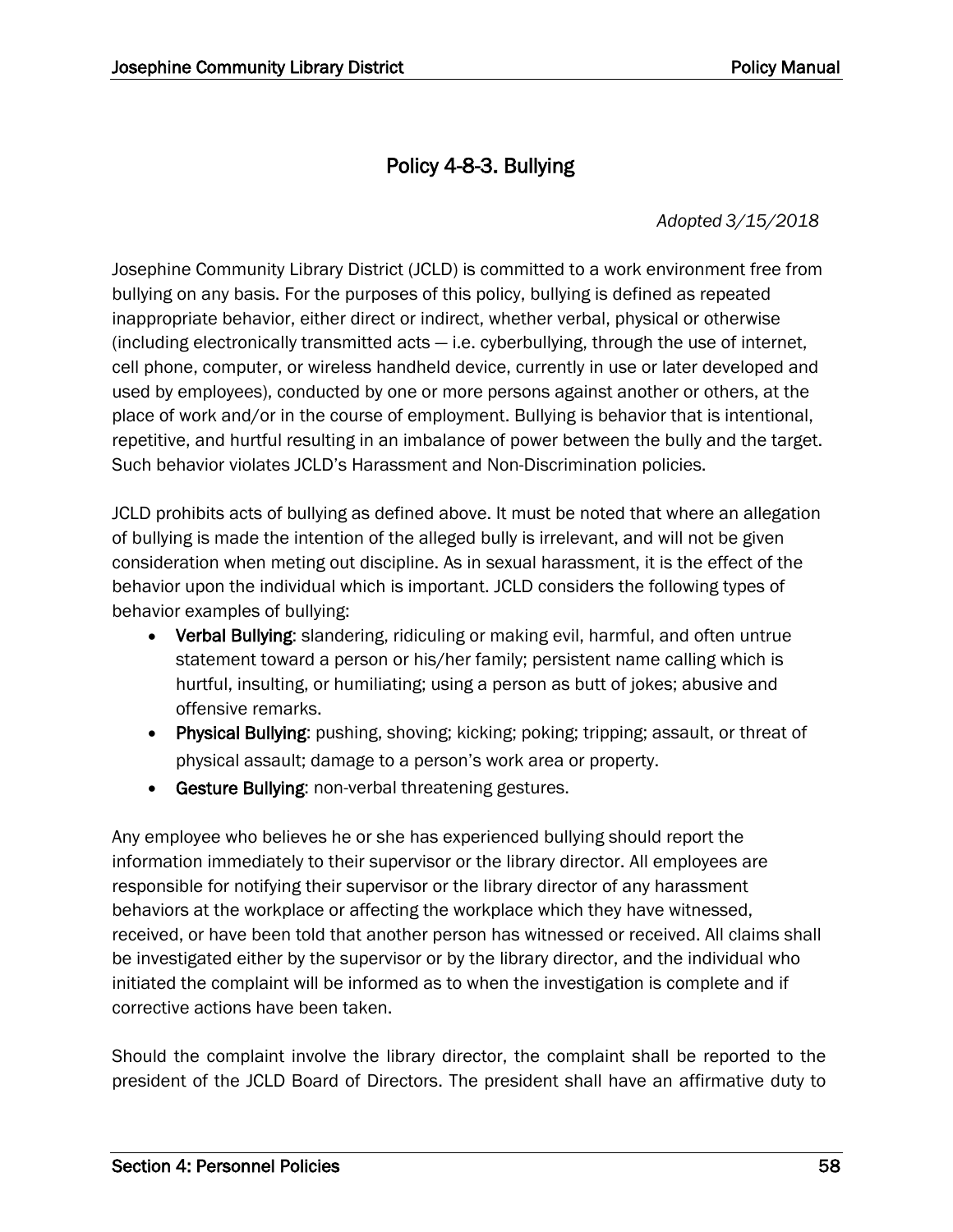investigate and share the findings with the individual initiating the complaint.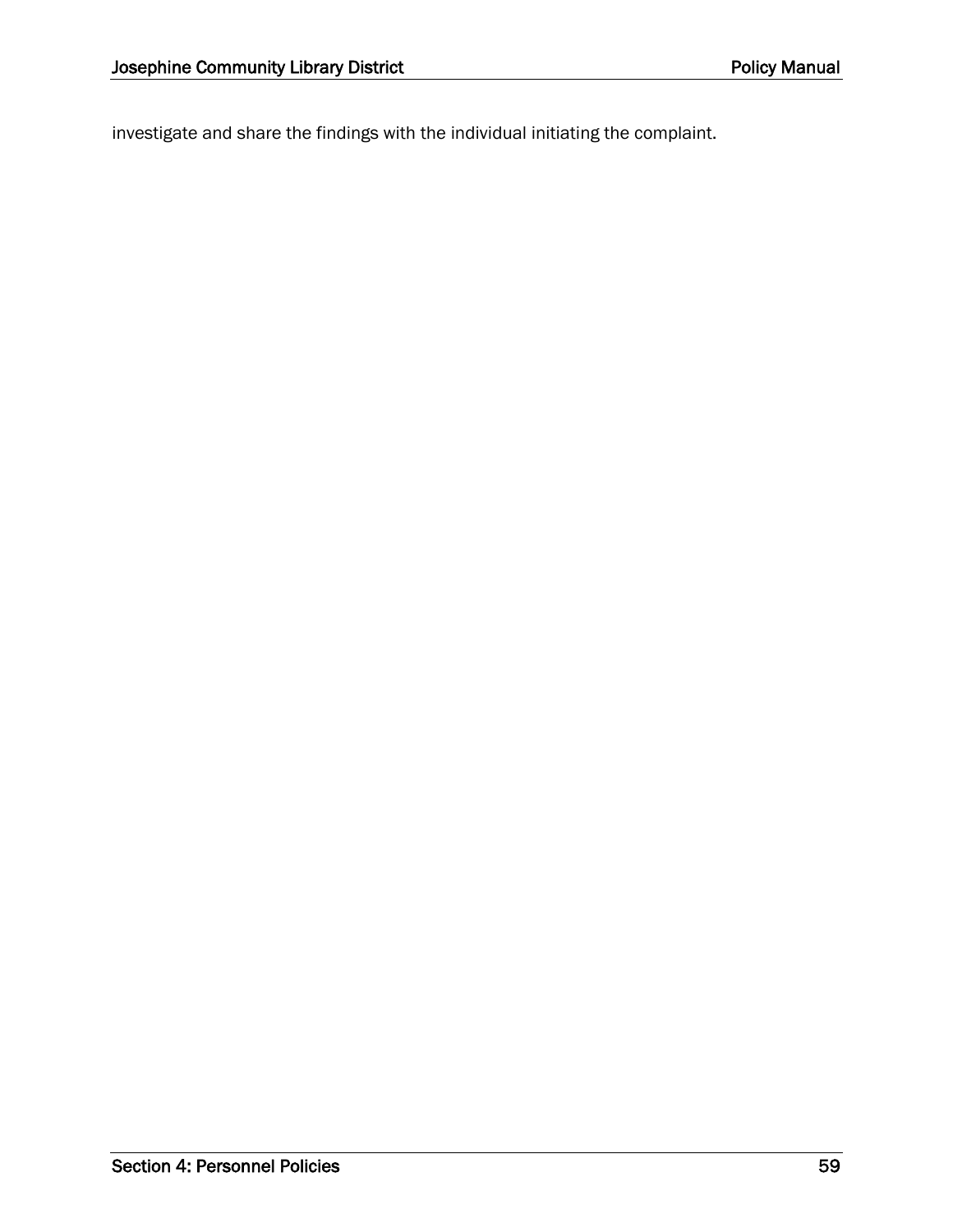### Policy 4-9. Whistleblower Reporting and Protection

*Adopted 11/15/2018*

Josephine Community Library District (JCLD) is committed to lawful and ethical behavior in all of its activities and requires its employees, volunteers, and contractors to conduct themselves in a manner that complies with all applicable laws and regulations. This policy is based on ORS 659A.199 to 659A.224, Whistleblower Law.

#### Reporting

JCLD encourages any employee with knowledge or concern of illegal, dishonest, or fraudulent activity to report it to the library director or designee.

Examples of illegal, dishonest, or fraudulent activity are violations of federal, state, or local laws; billing for services not performed; and other fraudulent financial reporting.

The employee may also provide the information to the district board of directors, a state or federal regulatory agency, or a law enforcement agency. If confidential communication is made regarding the alleged violation, the employee may provide the information to an attorney licensed to practice law in Oregon. Attorneys employed by JCLD may report violations of law to the State Attorney General, subject to rules of professional conduct.

Employees must exercise sound judgment to avoid baseless allegations. An employee who intentionally files a false report of wrongdoing may be subject to corrective action up to and including termination.

All reports of illegal or dishonest activities must be promptly submitted verbally or in writing to the library director or designee who is responsible for investigating and coordinating corrective measures in a timely manner.

#### Protections to maintain confidentiality and prevent retaliation

Efforts will be made to treat a report of illegal or unethical conduct as confidential, consistent with the need to investigate and prevent or correct the action.

The individual making the report will not be discharged, threatened, harassed, or discriminated against for reporting in good faith what they perceive to be unethical conduct or violations of law. Any whistleblowers who believe they are being retaliated against should inform the library director or designee. The right of a whistleblower for protection against retaliation does not include immunity for any personal wrongdoing that is alleged and investigated.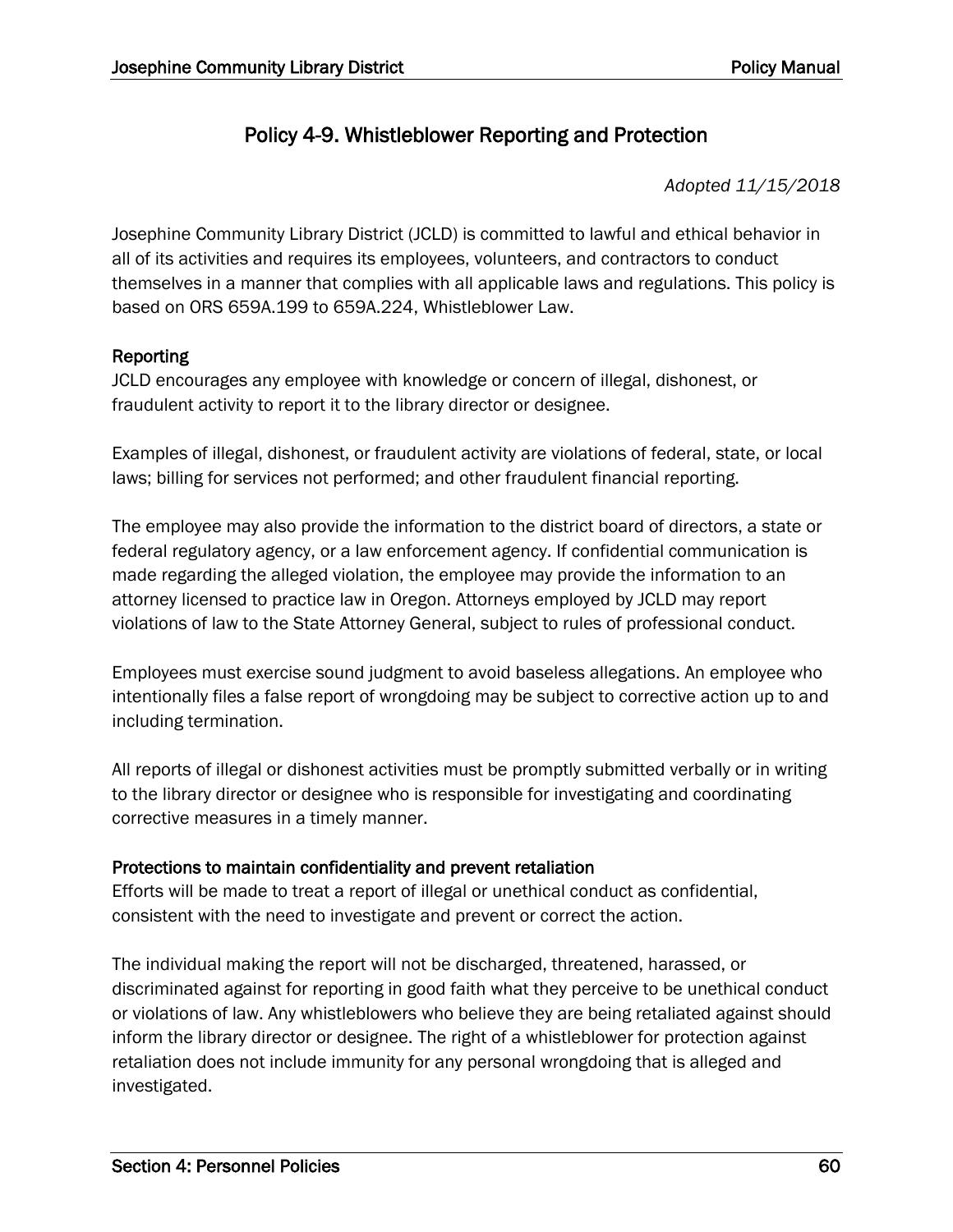### Policy 4-10-1. Acceptable Use Policy

*Adopted 02/19/2020*

#### **Objective**

This policy describes the acceptable use and monitoring of Josephine Community Library District's (JCLD) electronic communication / information systems including computers, electronic mail, internet access, operating systems, storage media, voicemail, copy machines, etc. These are the property of JCLD and are to be used for business purposes in serving the interest of JCLD, patrons, vendors and partners in the course of normal operations. The use of the district's electronic communication / information systems for non-job-related purposes is strictly prohibited and employees should not have any expectation of privacy when using these systems or any related equipment.

This policy applies to employees, contractors, consultants, partners, temporaries and other paid workers at JCLD. This policy applies to all equipment and software that is owned or leased by JCLD.

JCLD reserves the right to audit networks and systems on a periodic basis to ensure compliance with this policy.

Josephine Community Library District (JCLD) implements this policy not to impose restrictions that are contrary to JCLD's culture of openness and trust. JCLD is committed to protecting its employees, partners and the district from illegal and damaging actions by individuals either knowingly or unknowingly.

#### General Use

Only authorized users may access the internet on district owned equipment and software. The district's name should not be used in social media forums without prior written authorization from the library director. Employees should not mail, upload or broadcast any information for personal gain including but not limited to: chain letters, solicitations, employment opportunities, sale of products, and / or searches of non-business related sites or any obscene or offensive material.

All JCLD computing devices must be secured with a password protected screensaver. An individual must lock the screen / log off when the device is unattended.

Employees, contractors and partners must use extreme caution when opening email attachments received from unknown senders, which may contain malware.

Employees, contractors and partners have a responsibility to promptly report any theft of unauthorized disclosures of JCLD proprietary information.